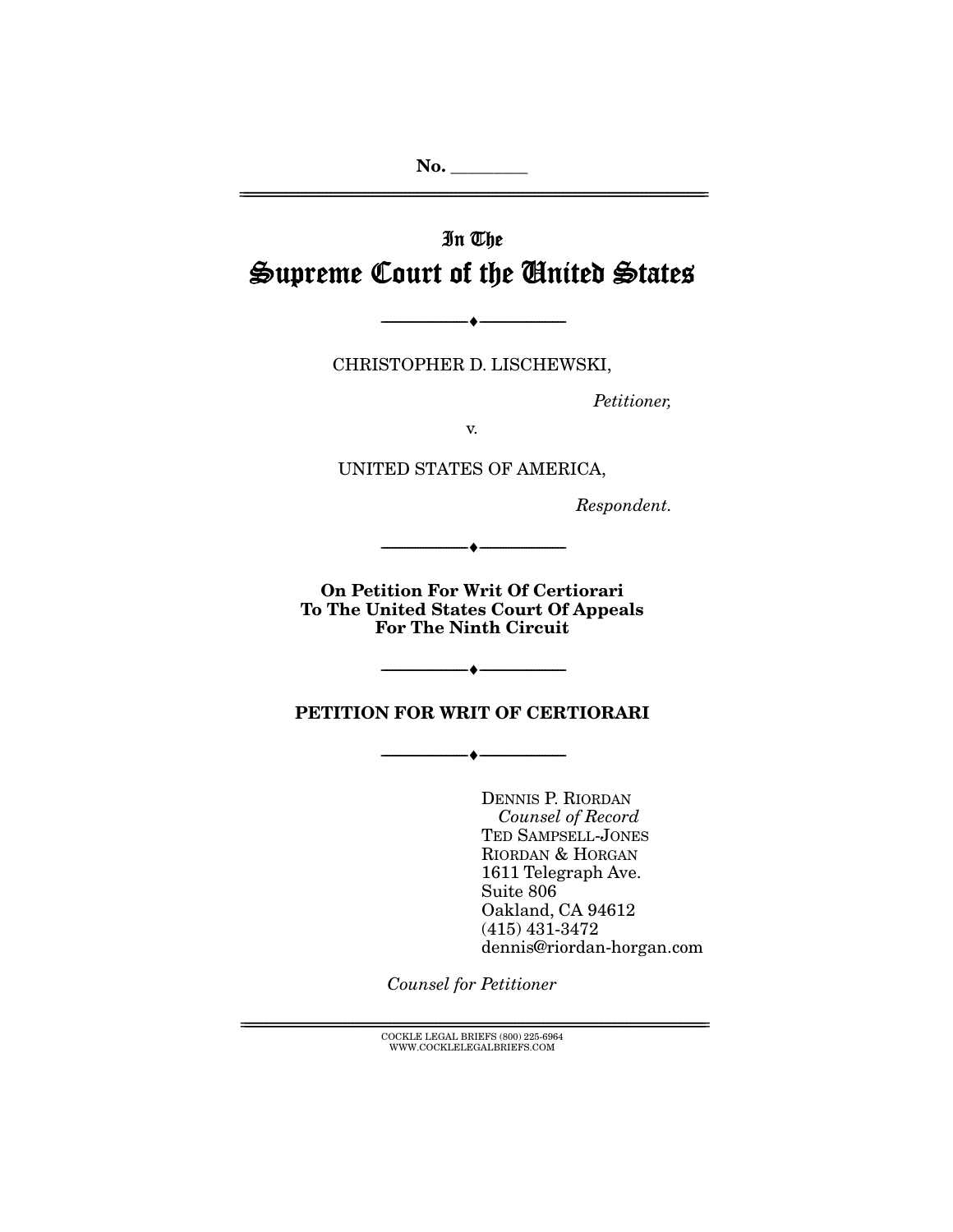#### **QUESTION PRESENTED**

 The Sherman Act, 15 U.S.C. § 1, prohibits any contract or combination "in restraint of trade or commerce." This Court has long held that Congress intended that language to incorporate common-law principles, and thus to prohibit only those arrangements that have an "unreasonable" anticompetitive effect. An unreasonable anticompetitive effect is thus an element of a Sherman Act offense. Lower courts, however, have held that in criminal antitrust prosecutions, that element need not be submitted to a jury or proven beyond a reasonable doubt. They have held that the element of unreasonableness may be satisfied either by the application of a conclusive presumption or by a judicial finding that the defendant's conduct falls within judicially-created categories of conduct deemed illegal per se.

 The question presented is whether the operation of the per se rule in criminal antitrust cases violates the constitutional principle that every element of an offense must be submitted to a jury and proven beyond a reasonable doubt.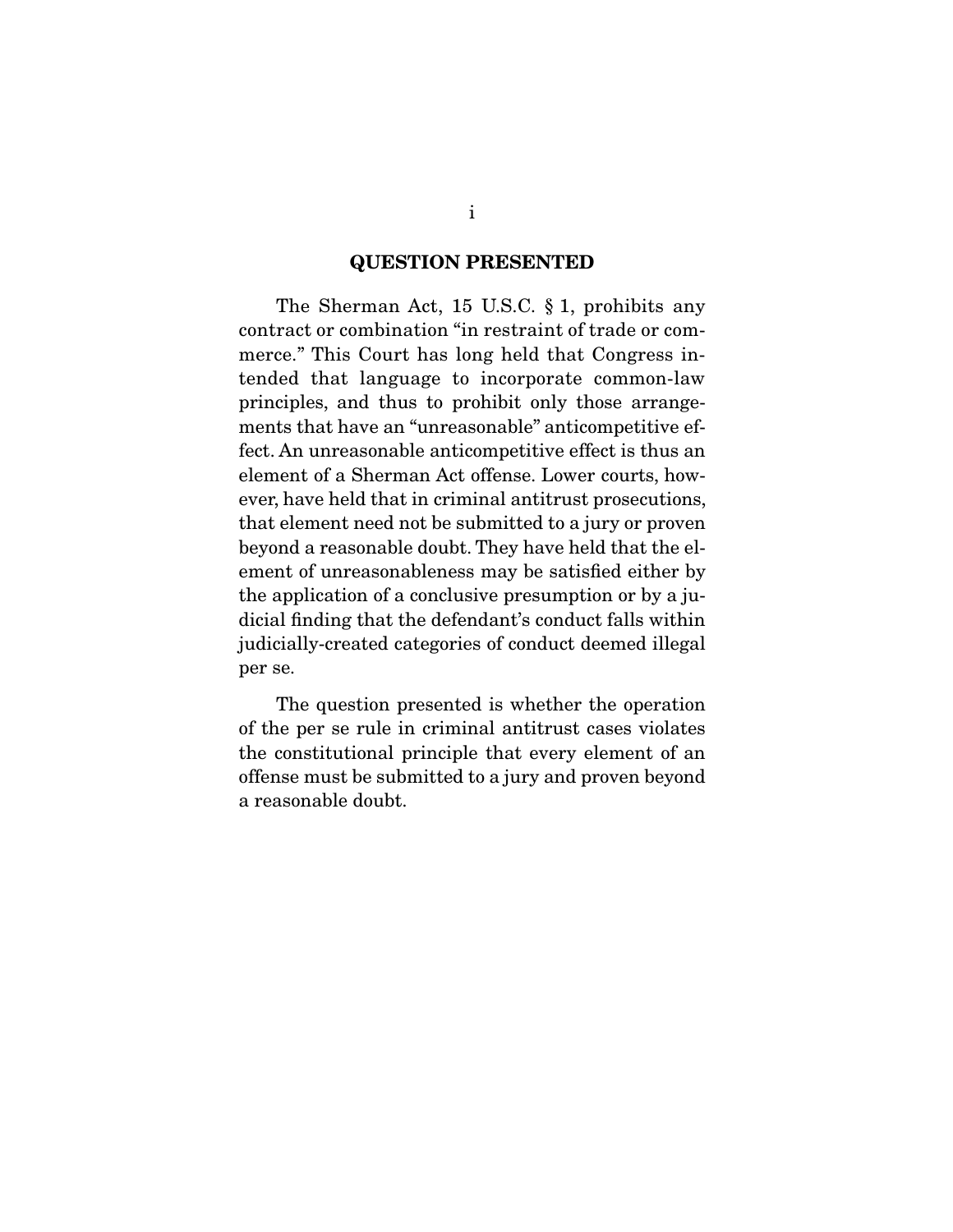### **STATEMENT OF RELATED CASES**

- United States v. Christopher D. Lischewski, No. 18 cr-00203-EMC, U.S. District Court for the Northern District of California. Judgment entered on June 30, 2020.
- United States v. Christopher D. Lischewski, No. 20- 10211, U.S. Court of Appeals for the Ninth Circuit. Judgment entered on July 7, 2021.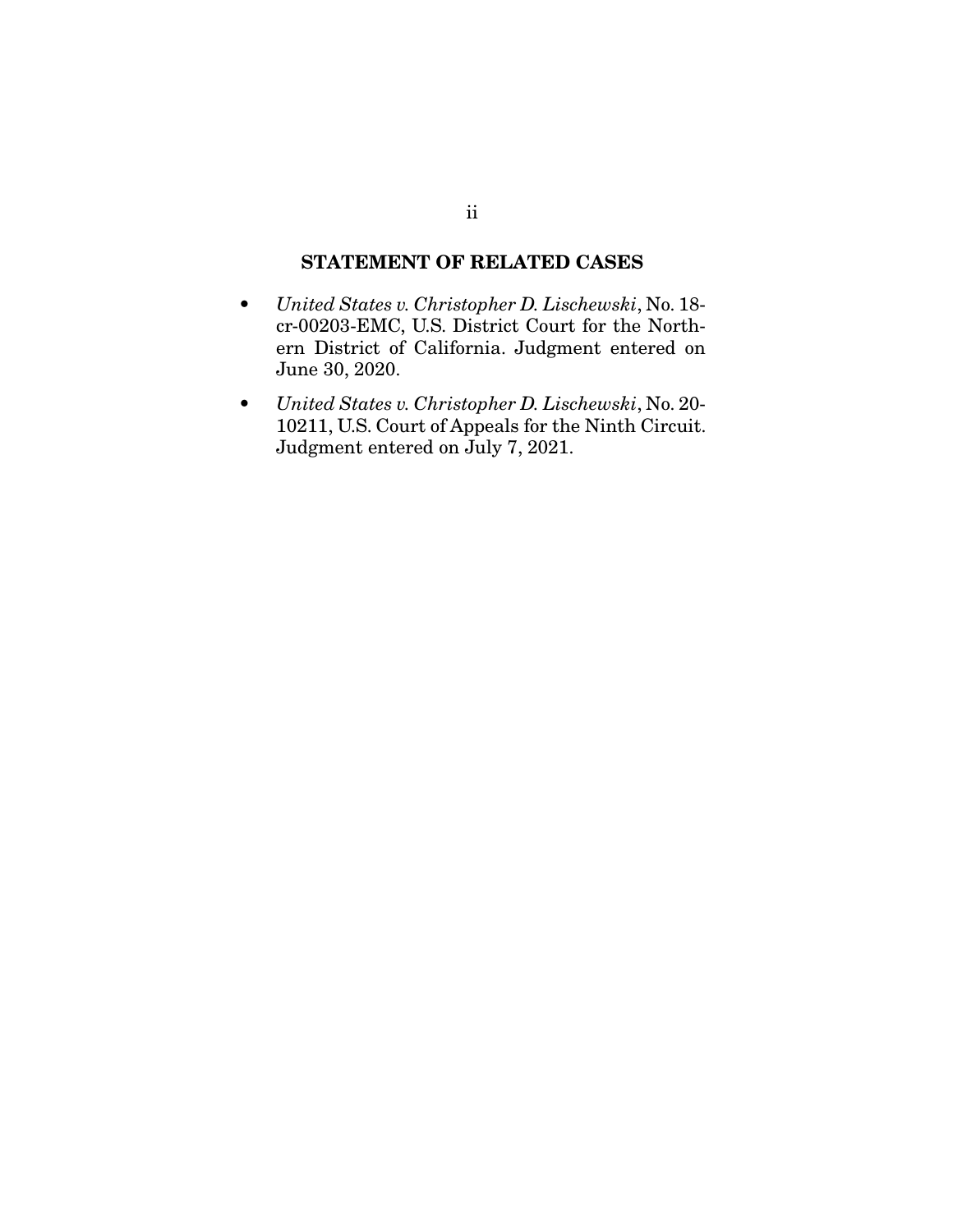## TABLE OF CONTENTS

|                                     | Page                                                                                                                        |
|-------------------------------------|-----------------------------------------------------------------------------------------------------------------------------|
|                                     | i                                                                                                                           |
| STATEMENT OF RELATED CASES          | <sub>ii</sub>                                                                                                               |
|                                     | iii                                                                                                                         |
|                                     | $\overline{\mathbf{V}}$                                                                                                     |
| PETITION FOR WRIT OF CERTIORARI     | 1                                                                                                                           |
|                                     | 1                                                                                                                           |
|                                     | $\mathbf{1}$                                                                                                                |
| CONSTITUTIONAL AND STATUTORY PROVI- |                                                                                                                             |
|                                     | 1                                                                                                                           |
|                                     | $\overline{2}$                                                                                                              |
| STATEMENT OF THE CASE               | 5                                                                                                                           |
| REASONS FOR GRANTING CERTIORARI     | 14                                                                                                                          |
| $A_{\cdot}$                         | The Fifth and Sixth Amendments Require<br>that in Antitrust Prosecutions, the Ele-<br>ment of Unreasonableness Must be Sub- |
|                                     | 14                                                                                                                          |
| В.                                  | The Fifth and Sixth Amendments Also<br>Bar Conclusive Presumptions in Criminal<br>20                                        |
| C.                                  | Lower Courts' Attempts to Justify the Per<br>Se Rule in Criminal Cases Do Not With-<br>24                                   |
| D.                                  | Lower Courts' Treatment of Per Se Crim-<br>inal Cases Has Also Eviscerated This<br>30                                       |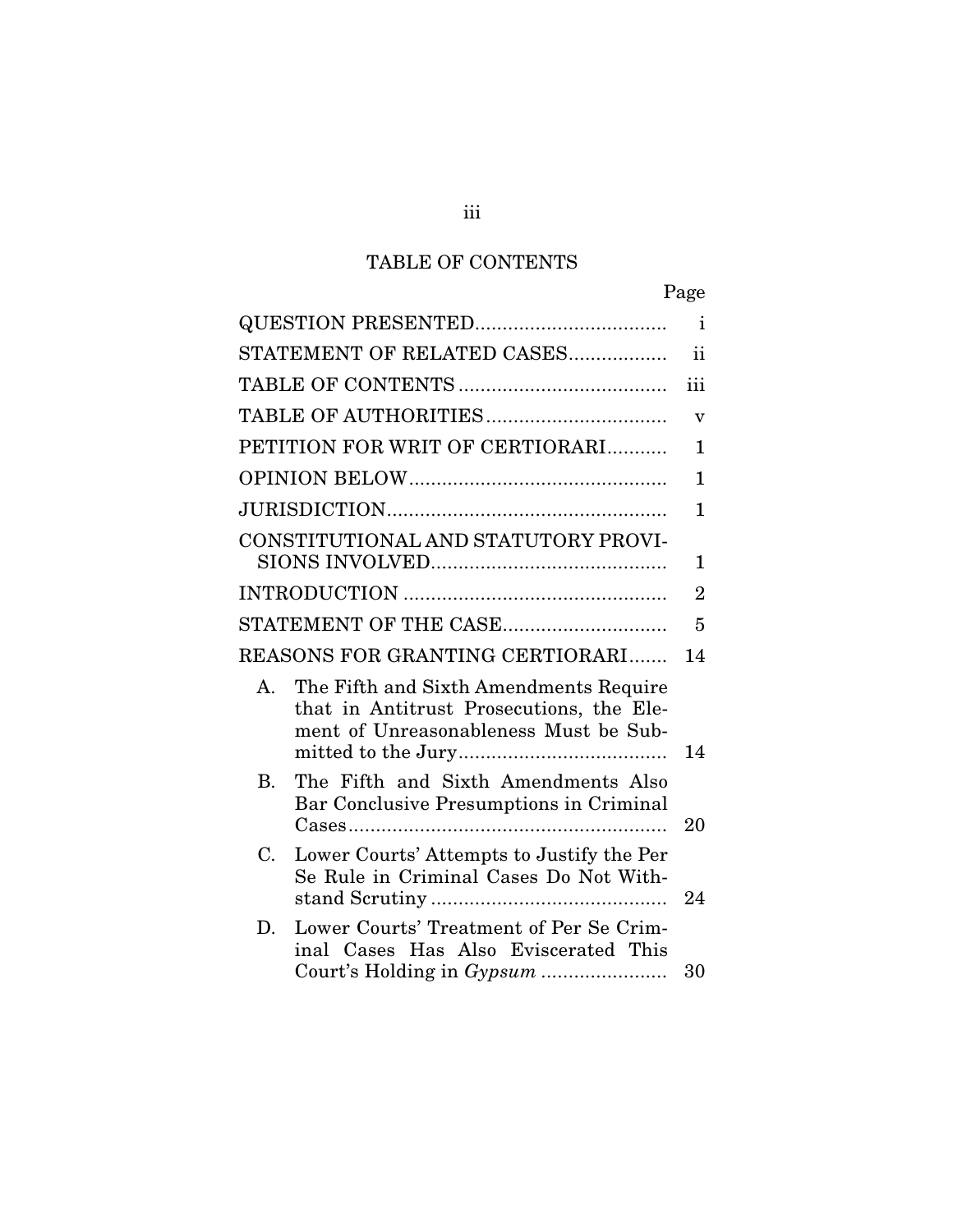### TABLE OF CONTENTS—Continued

Page E. Judicially-Defined Per Se Offenses Violate Separation of Powers, Nondelegation, and Fair Warning Principles ............................ 32 CONCLUSION ..................................................... 39

### APPENDIX

| Memorandum, United States Court of Appeals |  |
|--------------------------------------------|--|
|                                            |  |
|                                            |  |

iv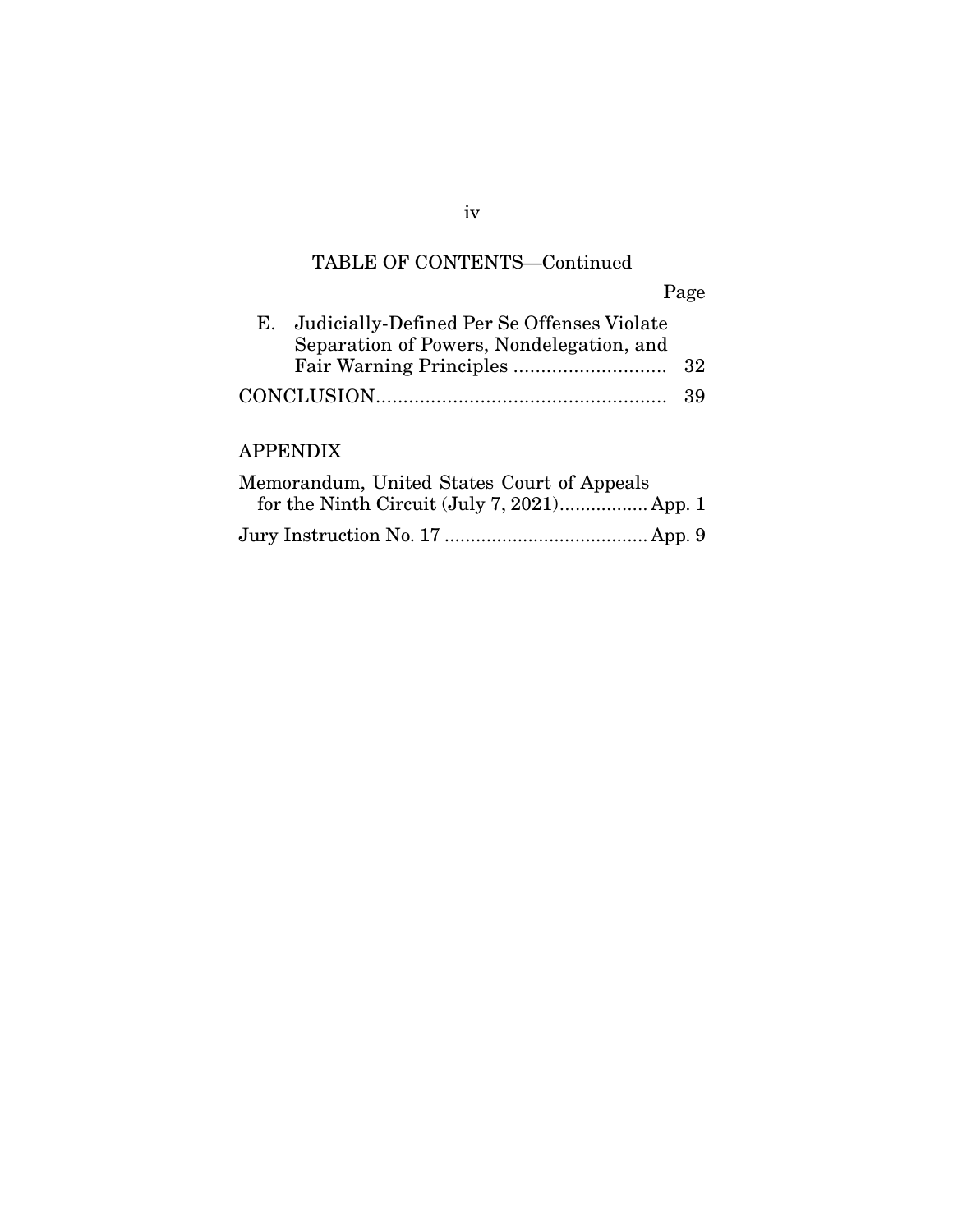## TABLE OF AUTHORITIES

Page

## **CASES**

| A.L.A. Schechter Poultry Corp. v. United States,    |
|-----------------------------------------------------|
| Alleyne v. United States, 570 U.S. 99 (2013) 17     |
| Almendarez-Torres v. United States, 523 U.S.        |
| Apprendi v. New Jersey, 530 U.S. 466 (2000)passim   |
| Arizona v. Maricopa Cty. Med. Soc., 457 U.S. 332    |
| Atlantic Richfield Co. v. USA Petroleum Co., 495    |
| Blakely v. Washington, 542 U.S. 296 (2004)17        |
| California Dental Ass'n v. FTC, 526 U.S. 756        |
| Carella v. California, 491 U.S. 263 (1989)21, 23    |
| Chicago Bd. of Trade v. United States, 246 U.S.     |
| Cont'l T.V., Inc. v. GTE Sylvania Inc., 433 U.S. 36 |
| Duncan v. Louisiana, 391 U.S. 145 (1968)15          |
| Francis v. Franklin, 471 U.S. 307 (1985)20, 21, 23  |
| Gundy v. United States, 139 S. Ct. 2116 (2019)34    |
| Hamline v. United States, 418 U.S. 87 (1974)15      |
| Henson v. Santander Consumer USA Inc., 137          |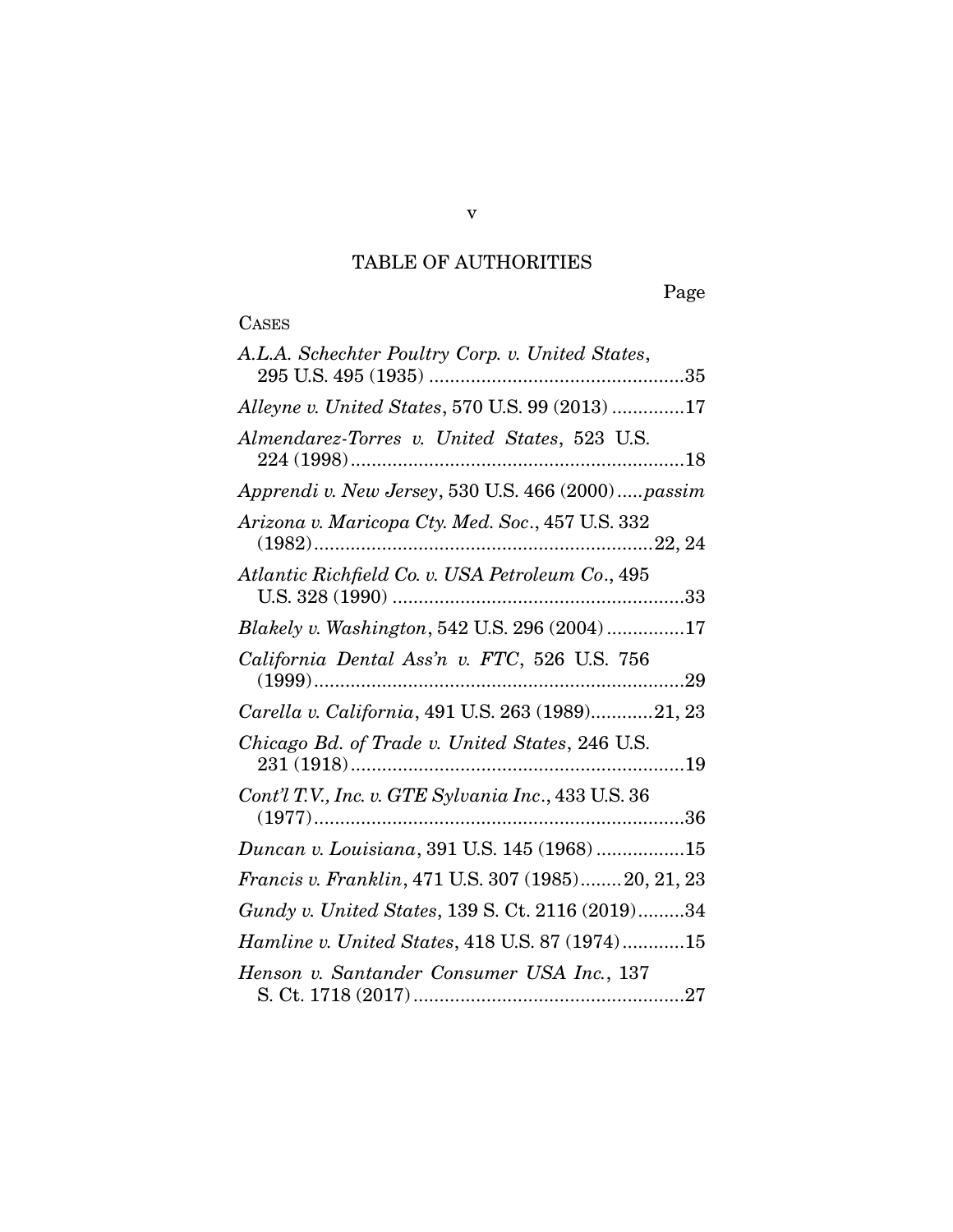| Page                                                    |
|---------------------------------------------------------|
|                                                         |
| Johnson v. United States, 576 U.S. 591 (2015)36         |
| Jones v. United States, 526 U.S. 227 (1999)15           |
| Jordan v. De George, 341 U.S. 223 (1951) 35             |
| Liparota v. United States, 471 U.S. 419 (1985)34        |
| Morissette v. United States, 342 U.S. 246 (1952) 30, 31 |
| NCAA v. Board of Regents of Univ. of Okla., 468         |
| National Soc. of Professional Engineers v. United       |
| Neder v. United States, 527 U.S. 1 (1997) 27, 28        |
| Northern Pacific Ry. Co. v. United States, 356          |
| Panama Refining Co. v. Ryan, 293 U.S. 388               |
| Rehaif v. United States, 139 S. Ct. 2191 (2019) 30      |
| Ring v. Arizona, 536 U.S. 584 (2002)17, 23              |
| Rogers v. Tennessee, 532 U.S. 451 (2001)34              |
| Sandstrom v. Montana, 442 U.S. 510 (1979)21             |
| Sessions v. Dimaya, 138 S. Ct. 1204 (2018)4, 35         |
| Smith v. Goguen, 415 U.S. 566 (1974) 35                 |
| Southern Union v. United States, 567 U.S. 343           |
| Standard Oil Co. v. United States, 221 U.S. 1           |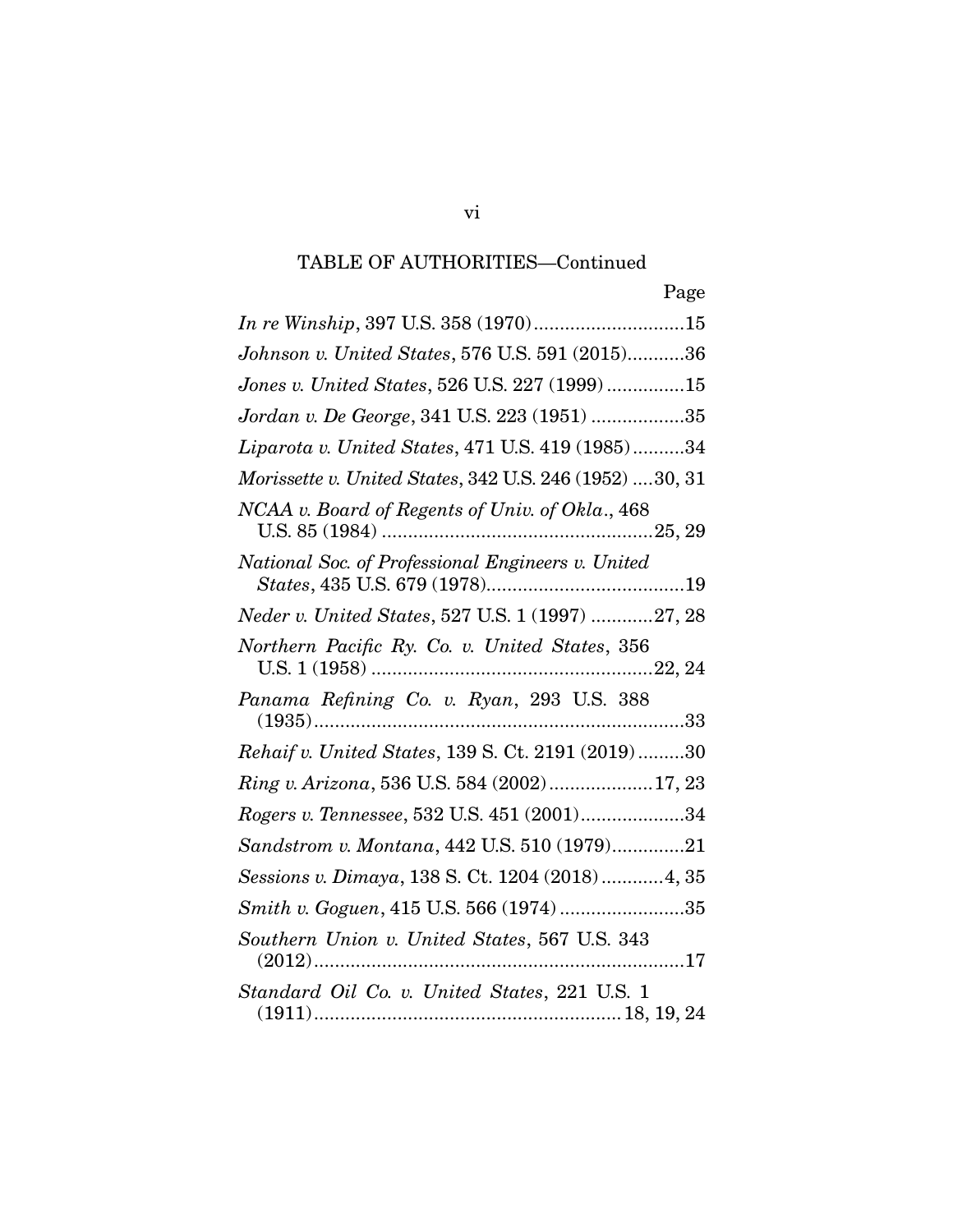| Page                                                                                       |
|--------------------------------------------------------------------------------------------|
| Staples v. United States, 511 U.S. 600 (1994) 31                                           |
| State Oil Co. v. Khan, 522 U.S. 3 (1997)19, 27                                             |
|                                                                                            |
| United States v. Addyston Pipe & Steel Co., 85 F.                                          |
| United States v. Arnold, Schwinn & Co., 388 U.S.                                           |
| United States v. Brighton Building & Mainte-<br>nance Co., 598 F.2d 1101 (7th Cir. 1979)27 |
| United States v. Brown, 936 F.2d 1042 (9th Cir.                                            |
| United States v. Davis, 139 S. Ct. 2319 (2019)34                                           |
| United States v. Fischbach & Moore, Inc., 750                                              |
| United States v. Frankfort Distilleries, 324 U.S.                                          |
| United States v. Gaudin, 515 U.S. 506                                                      |
| United States v. Giordano, 261 F.3d 1134 (11th                                             |
| United States v. Kemp Assocs., 907 F.3d 1264                                               |
| United States v. Koppers Co., 652 F.2d 290 (2d                                             |

vii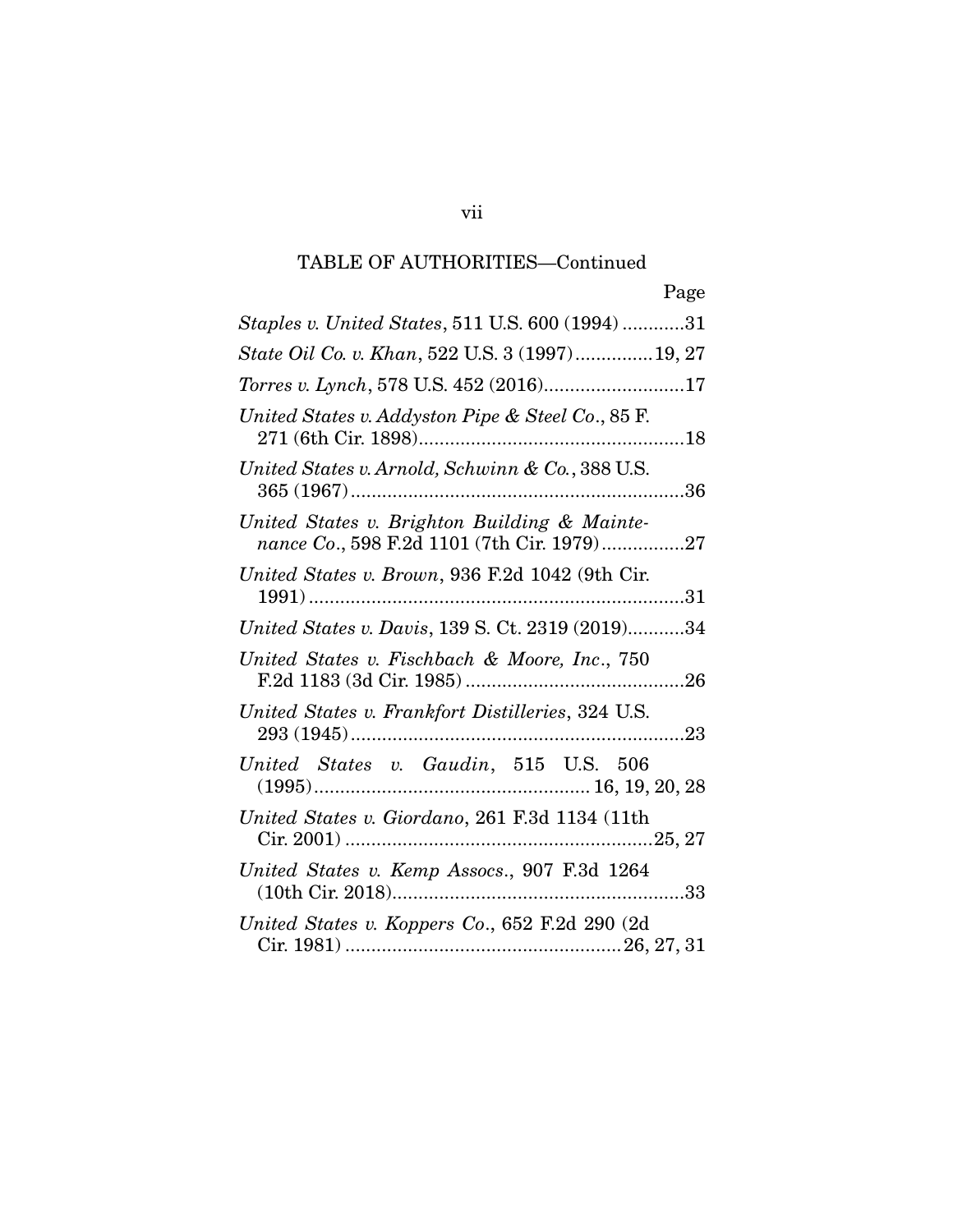|--|

| United States v. Manufacturers' Ass'n of Relocat-<br>able Building Industry, 462 F.2d 49 (9th Cir. |
|----------------------------------------------------------------------------------------------------|
| United States v. Mujahid, 799 F.3d 1228 (9th Cir.                                                  |
| United States v. Sanchez, 760 Fed. App'x 533                                                       |
| United States v. Staniforth, 971 F.2d 1355 (7th                                                    |
| United States v. U.S. Gypsum Co., 438 U.S. 422                                                     |
| United States v. X-Citement Video, Inc., 513 U.S.                                                  |

## CONSTITUTIONAL PROVISIONS

### **STATUTES**

## RULES

|--|--|

## viii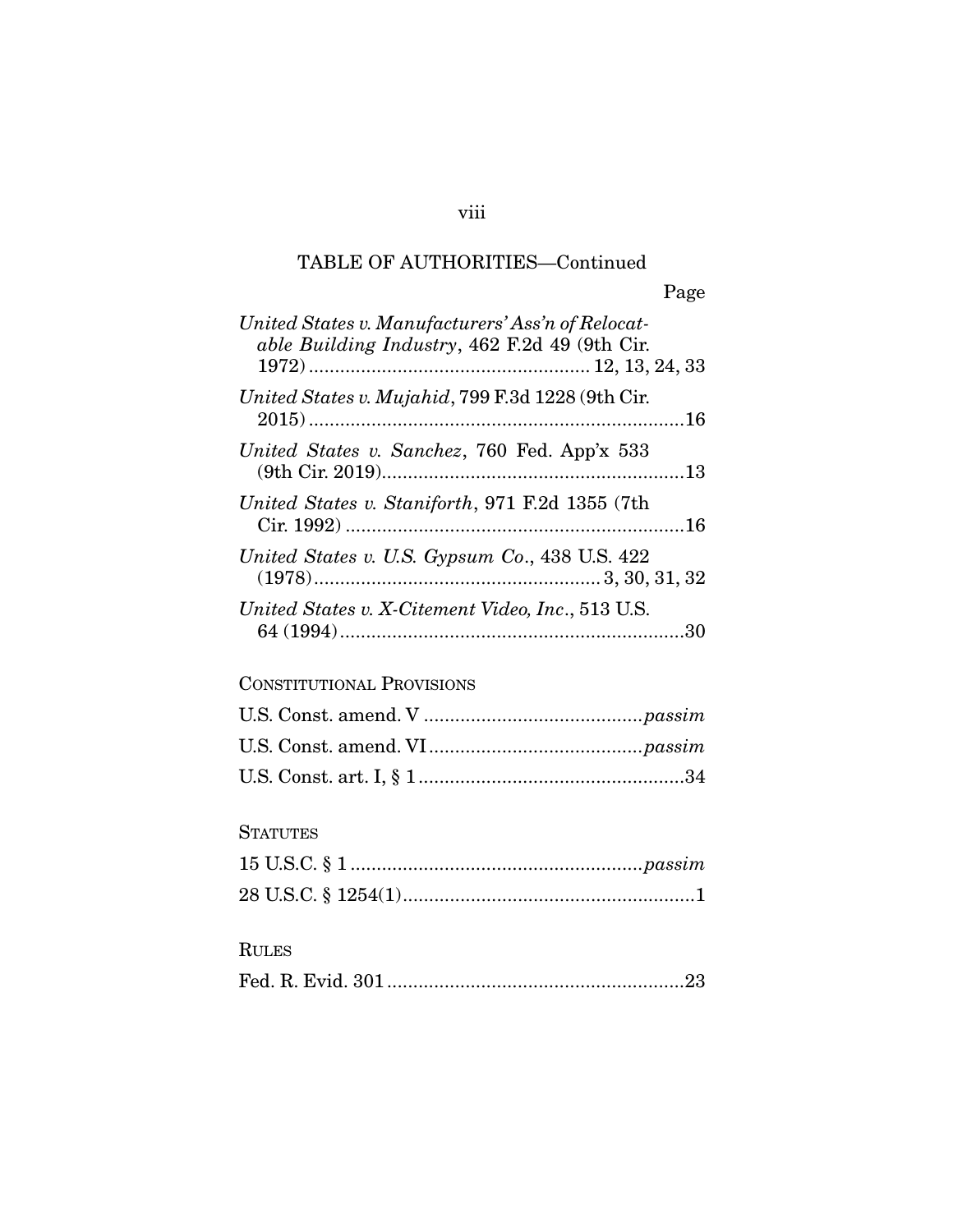Page

## OTHER AUTHORITIES

| 1 J. Bishop, Criminal Procedure § 87 (2d ed.                                                        |
|-----------------------------------------------------------------------------------------------------|
|                                                                                                     |
|                                                                                                     |
| ABA, Sample Jury Instructions in Criminal An-                                                       |
| FTC and U.S. Dep't of Justice, Antitrust Guide-<br>lines for Collaborations Among Competitors       |
| Henry, Per Se Antitrust Presumptions in Crimi-<br>nal Cases, 2021 Colum. Bus. L. Rev. 114 4, 29, 32 |
| Kovavic, The Future Adaptation of the Per Se<br>Rule of Illegality in U.S. Antitrust Law, 2021      |
| VII Areeda & Hovenkamp, Antitrust Law (3d ed.                                                       |

ix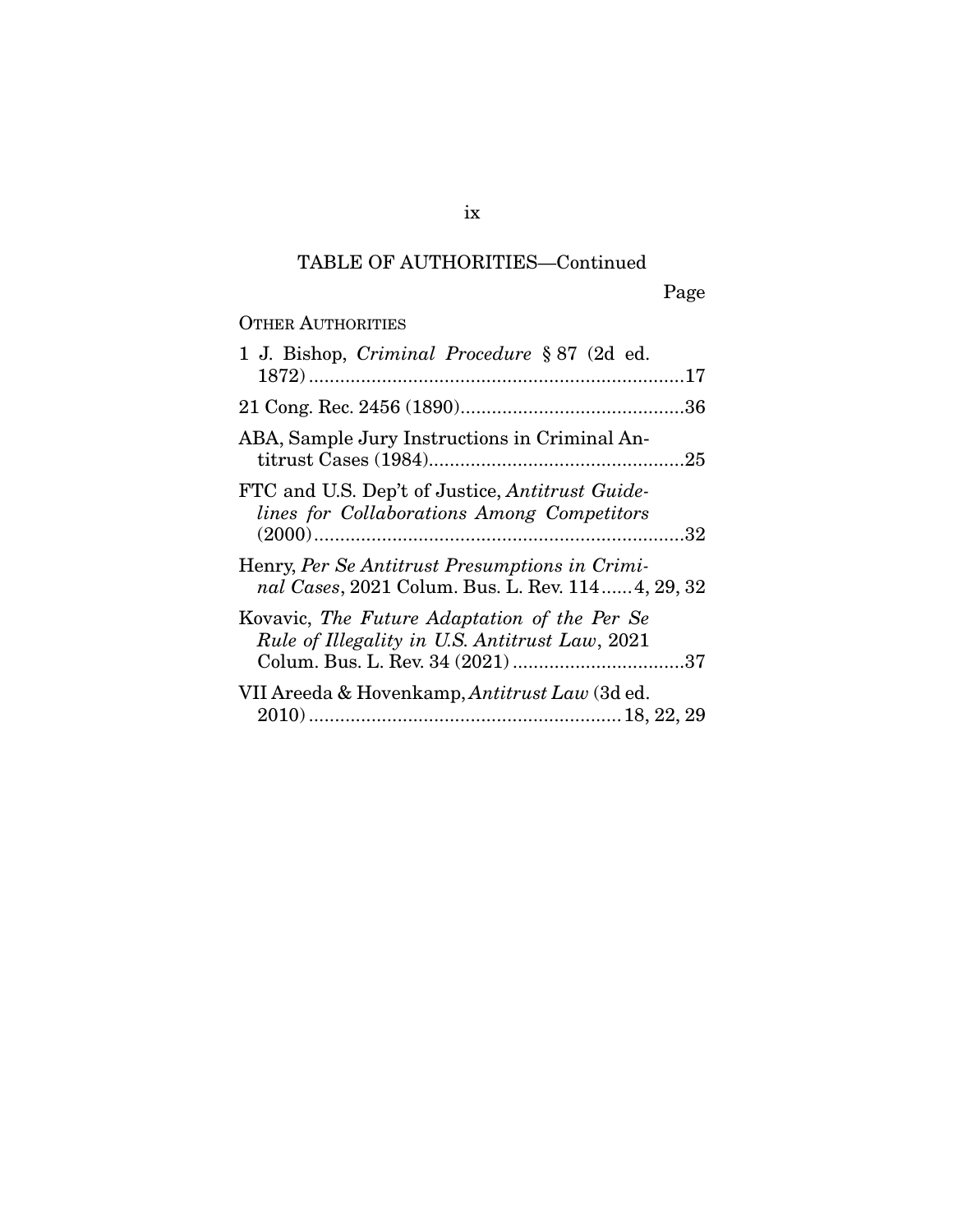#### **PETITION FOR WRIT OF CERTIORARI**

Petitioner Christopher Lischewski respectfully submits this petition for a writ of certiorari to the United States Court of Appeals for the Ninth Circuit.

**OPINION BELOW** 

--------------------------------- ♦ ---------------------------------

The Ninth Circuit's opinion is reproduced at App. 1-8.

 $\overbrace{\hspace{2.5cm}}^{\bullet}$   $\overbrace{\hspace{2.5cm}}^{\bullet}$ 

#### **JURISDICTION**

The Ninth Circuit issued its opinion on July 7, 2021. Because the judgment of the lower court was issued prior to July 19, 2021, the deadline for filing this petition was extended to 150 days under this Court's orders relating to COVID-19. This Court has jurisdiction under 28 U.S.C. § 1254(1).

**CONSTITUTIONAL AND STATUTORY PROVISIONS INVOLVED** 

 $\overbrace{\hspace{2.5cm}}^{\bullet}$   $\overbrace{\hspace{2.5cm}}^{\bullet}$ 

Title 15, Section 1 of the United States Code states, in pertinent part:

Every contract, combination in the form of trust or otherwise, or conspiracy, in restraint of trade or commerce among the several States, or with foreign nations, is declared to be illegal. Every person who shall make any

1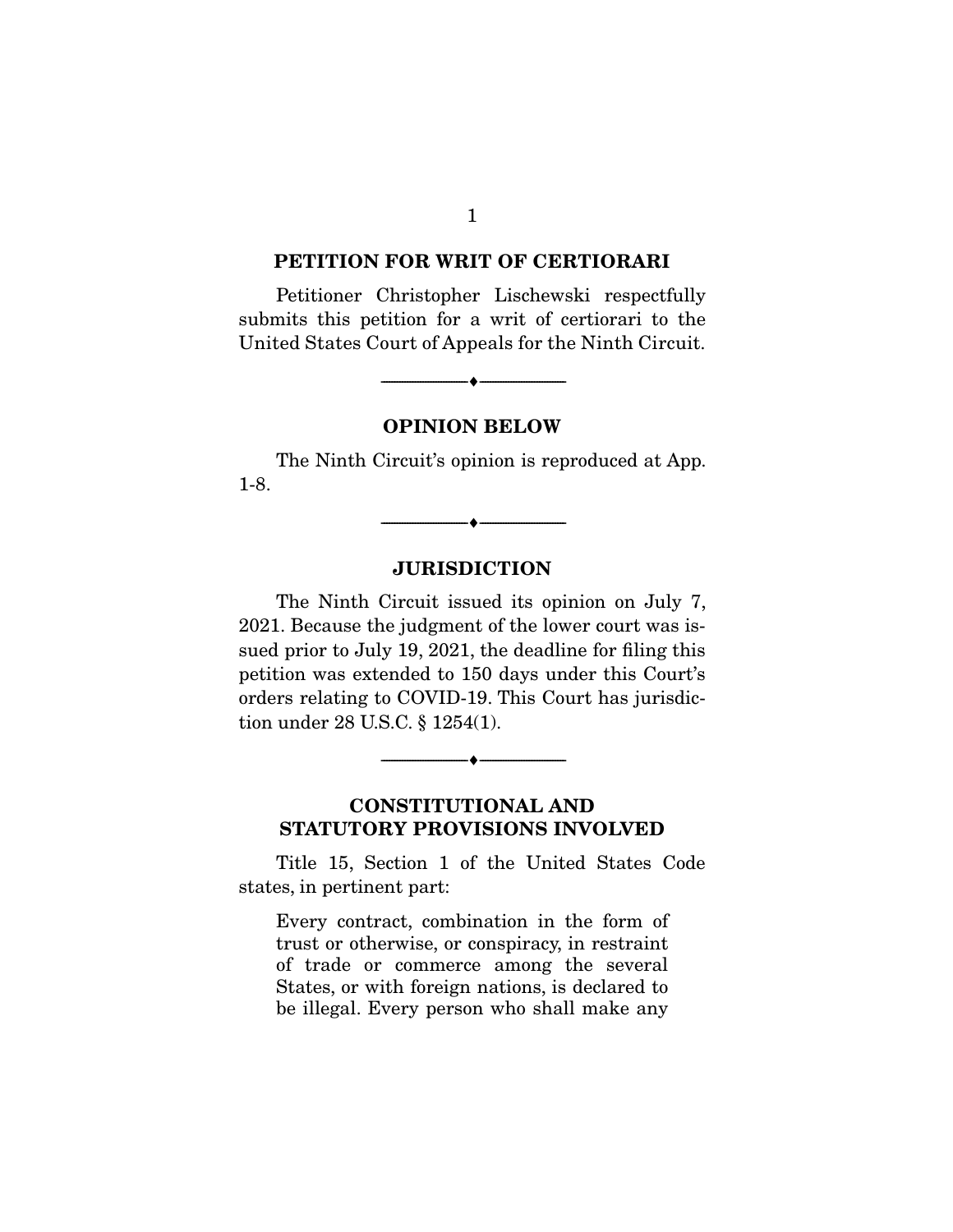contract or engage in any combination or conspiracy hereby declared to be illegal shall be deemed guilty of a felony, and, on conviction thereof, shall be punished by fine not exceeding \$100,000,000 if a corporation, or, if any other person, \$1,000,000, or by imprisonment not exceeding 10 years, or by both said punishments, in the discretion of the court.

 The Fifth Amendment to the Constitution provides, in pertinent part: "No person shall be held to answer for a capital, or otherwise infamous crime, unless on a presentment or indictment of a Grand Jury . . . nor be deprived of life, liberty, or property, without due process of law. . . ."

 The Sixth Amendment to the Constitution provides, in pertinent part: "In all criminal prosecutions, the accused shall enjoy the right to a speedy and public trial, by an impartial jury.  $\ldots$ "

#### **INTRODUCTION**

 $\overbrace{\hspace{2.5cm}}^{\bullet}$   $\overbrace{\hspace{2.5cm}}^{\bullet}$ 

The Fifth and Sixth Amendments mandate that a defendant may not be convicted of a crime unless a jury finds each element of the offense beyond a reasonable doubt. "[U]nder the Due Process Clause of the Fifth Amendment and the notice and jury trial guarantees of the Sixth Amendment, any fact . . . that increases the maximum penalty for a crime must be charged in an indictment, submitted to a jury, and proven beyond a reasonable doubt." Apprendi v. New Jersey, 530 U.S. 466, 476 (2000). In the Apprendi line of cases, this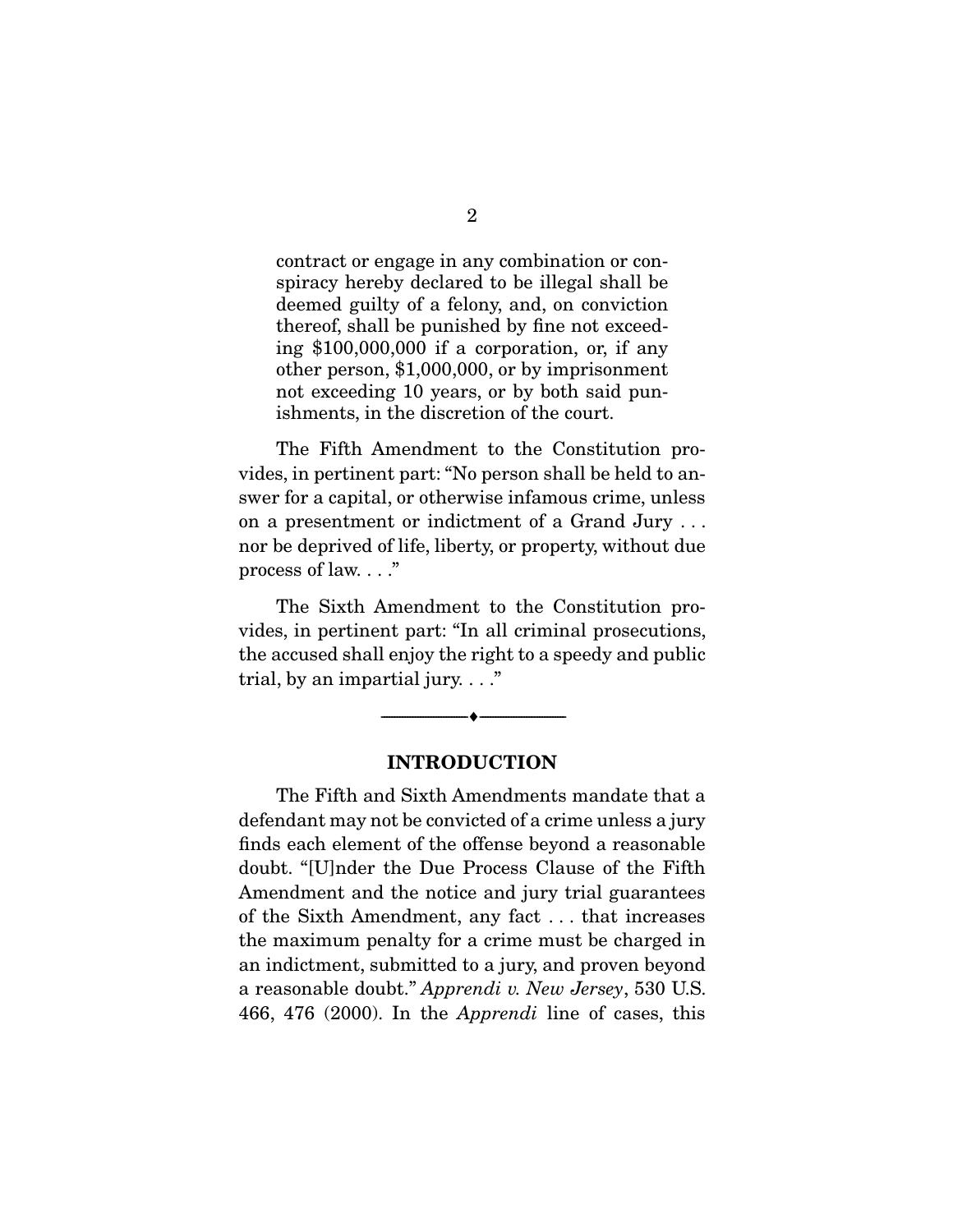Court has rigorously applied that principle across numerous contexts. It has rejected attempts by lower courts to create exceptions.

 And yet an exception remains in criminal antitrust law. Although this Court has held that the Sherman Act prohibits only unreasonable restraints of trade, lower courts have held that juries need not find an unreasonable restraint of trade to convict a defendant of a criminal antitrust violation. For those cases receiving judicially created and approved per se treatment, lower courts have thus created an antitrust exemption to Apprendi doctrine. Using the same rationales, they have also exempted per se case cases from the intent requirement this Court adopted in United States v. U.S. Gypsum Co., 438 U.S. 422 (1978).

 Lower courts have relied on various legal fictions to justify this exemption. They have stated that the Sherman Act does not have an element of unreasonableness—even though this Court has repeatedly held that it does. They have stated that the per se doctrine does not rely on a conclusive presumption—even though this Court has repeatedly described it as just that. They have stated that it is "as if " the Sherman Act defines specific per se offenses—even though the statute does no such thing. None of this is consistent with *Apprendi* doctrine, nor is it consistent with this Court's recent antitrust jurisprudence.

 Leading antitrust scholars have recognized the problem. As the former Chair of the ABA Antitrust Section recently wrote, "the executive branch weaponizes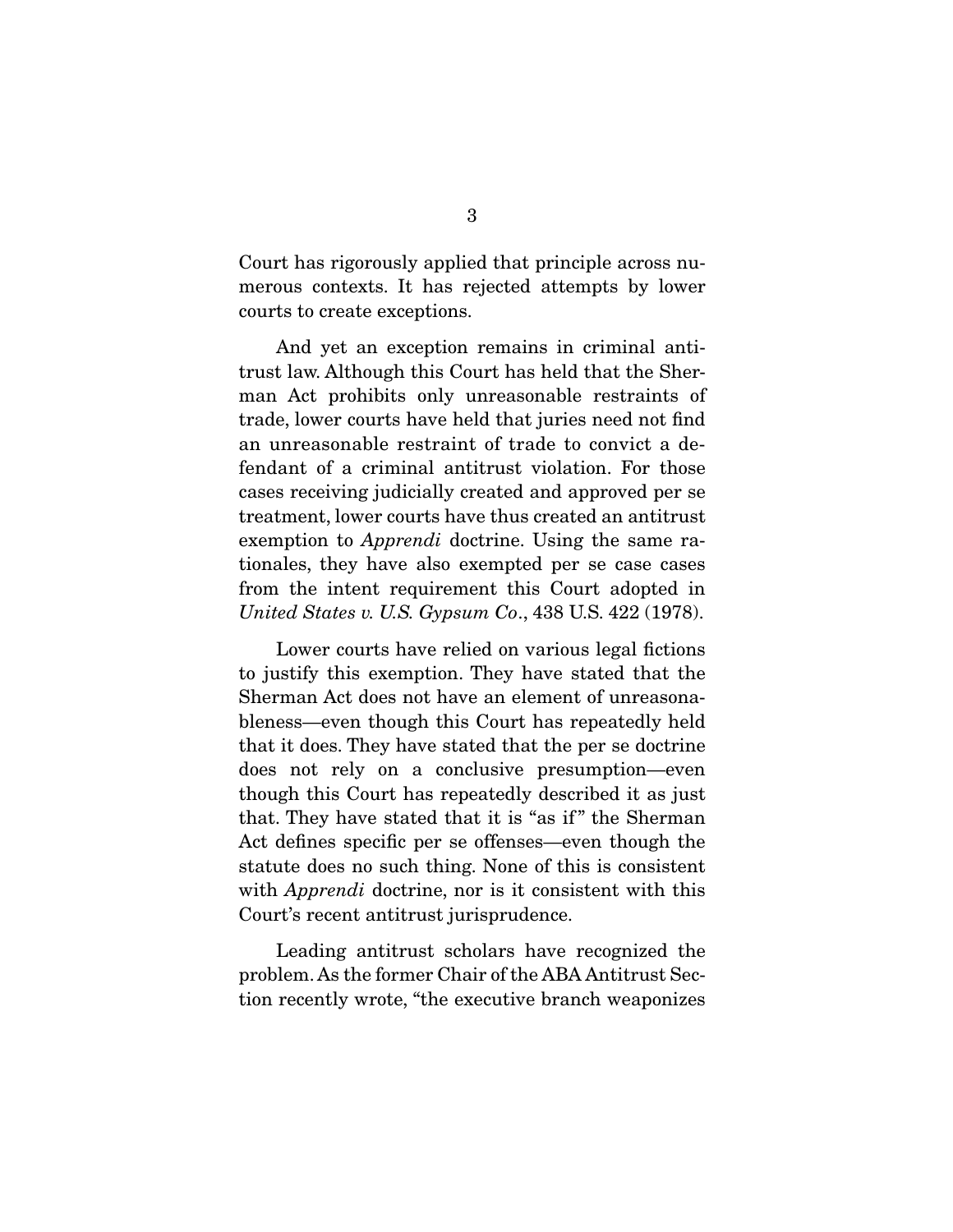per se illegality to deny jury consideration of the key criminal elements of intent and unreasonableness." Henry, Per Se Antitrust Presumptions in Criminal Cases, 2021 Colum. Bus. L. Rev. 114, 116. The practice of per se treatment in criminal cases "directly contradicts Supreme Court" case law rejecting conclusive presumptions and requiring a jury finding on all elements. Id.

 The judicial creation of per se crimes raises serious separation of powers and nondelegation problems as well. "[L]egislators may not abdicate their responsibilities for setting the standards of the criminal law by leaving to judges the power to decide the various crimes includable in a vague phrase." Sessions v. Dimaya, 138 S. Ct. 1204, 1227 (2018) (Gorsuch, J., concurring in part and concurring in the judgment) (internal quotation marks and alteration omitted). Yet in antitrust law, that is precisely what has happened. Congress enacted only a very vague phrase, and courts have accepted the delegation of authority to define specific antitrust crimes—some with elements of reasonableness and intent, and some without.

 The status quo is untenable. The legal fictions created by lower courts to allow per se prosecutions have survived too long—and they have survived only because they have evaded this Court's review. This Court should grant review, and it should adopt a simple solution that comports with the Constitution: If Congress wishes to create specific per se offenses, it may do so, but unless and until that happens, no person may be convicted of a criminal antitrust offense unless a jury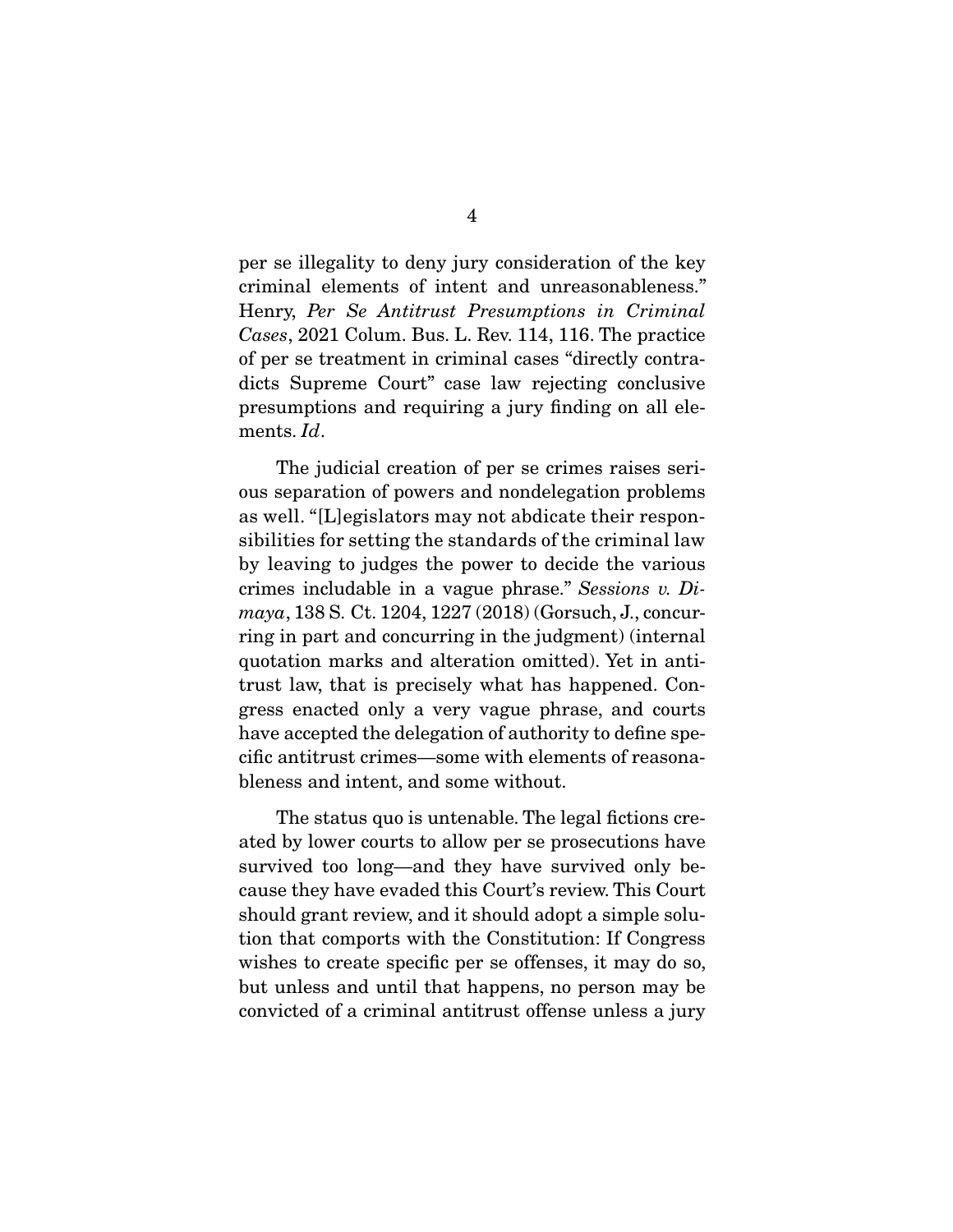finds proven beyond a reasonable doubt an unreasonable restraint of trade and criminal intent.

 $\overbrace{\hspace{2.5cm}}^{\bullet}$   $\overbrace{\hspace{2.5cm}}^{\bullet}$ 

#### **STATEMENT OF THE CASE**

1. Petitioner Christopher Lischewski is the former CEO of Bumble Bee Seafoods.

 On May 16, 2018, the Government indicted petitioner. The indictment alleged a single count of conspiring to fix prices in violation of the Sherman Act, 15 U.S.C. § 1. More specifically, the indictment alleged that, between 2010 and 2013, petitioner had organized a conspiracy to fix prices with Bumble Bee's two chief competitors in the canned tuna industry, StarKist and Chicken of the Sea. The indictment alleged that the conspiracy "was an unreasonable restraint" of interstate trade.

 2. The canned tuna market is a competitive and low-margin business. The price charged by tuna manufacturers including Bumble Bee is largely a function of the wholesale price of albacore and skipjack tuna and that wholesale price can fluctuate considerably. Moreover, tuna manufacturers do not sell their product directly to the public, but instead sell most of their product to large retail outlets such as Walmart, Kroger, and Albertsons, who also sell their own private label brands of canned tuna. Those large customers have substantial monopsony powers in purchasing, and they negotiate aggressively with the canned tuna manufacturers. In short, the canned tuna manufacturers face

5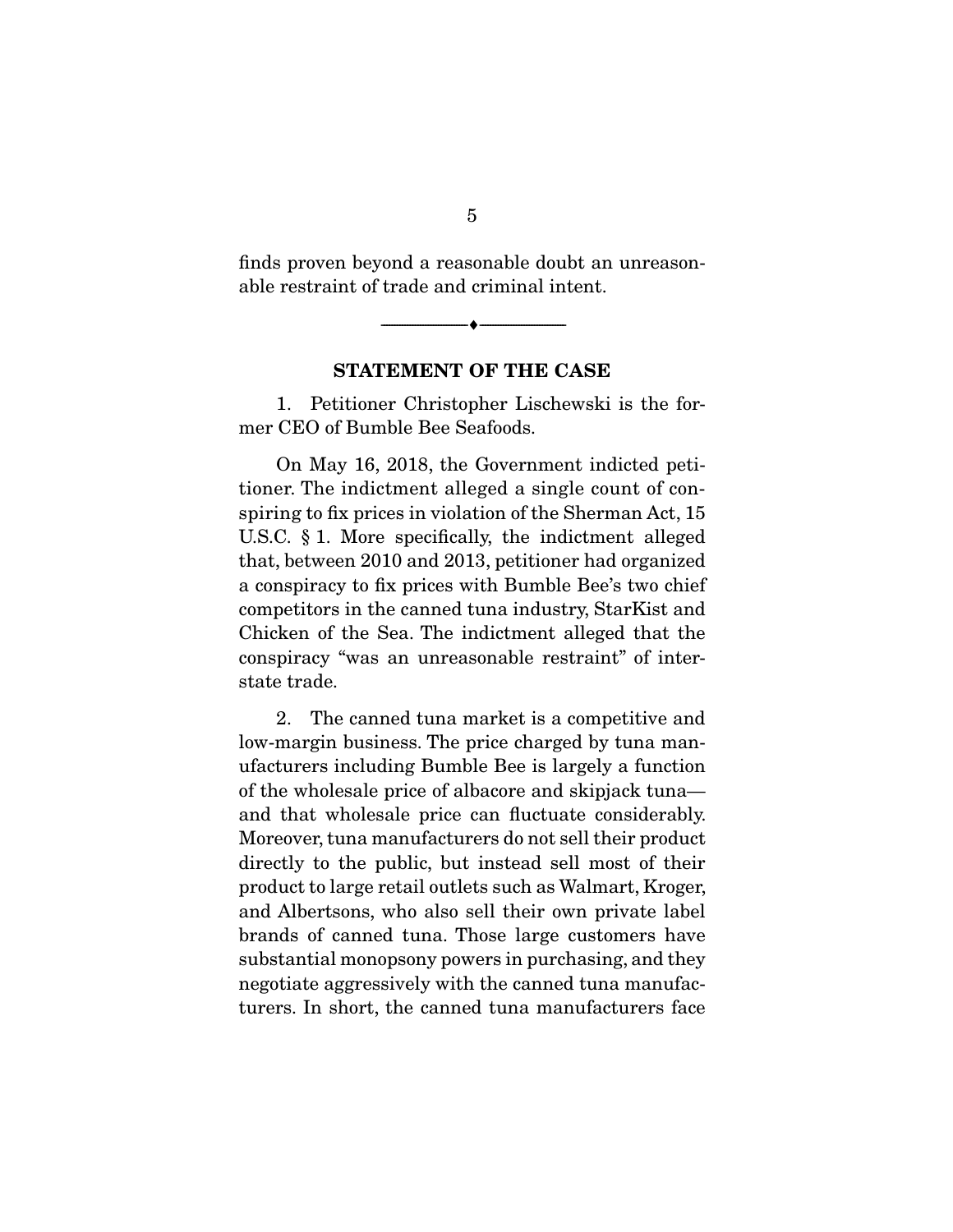considerable pricing pressure from both their suppliers and their customers.

 In some cases, due to particular features of their market, the manufacturers would even sell canned tuna below cost. If a manufacturers' market share fell below fifteen percent, it risked having its brand removed from the shelves of the major retailers. Chicken of the Sea was the smallest of the three manufacturers, and its market share at times barely exceeded the fifteen percent threshold. As a result, it regularly sold its tuna below cost—because otherwise it would risk being forced out of the market entirely.

 These pressures began to build in 2010. Beginning in late 2010, the wholesale price of tuna began to rise. In 2011 and 2012, for example, the wholesale price that Bumble Bee paid for albacore tuna rose from a low of \$2175 per ton to a high of \$3200 per ton. (The wholesale price represents more than 70% of the cost of a can of tuna.) Meanwhile, in late 2010, the three manufacturers began a price war. Bumble Bee lowered its prices in one segment of the market to capture share from StarKist, and StarKist responded with aggressive pricing in another segment to capture share from Bumble Bee. Chicken of the Sea, for its part, often sold below cost simply to remain on shelves—in 2011 and 2012, the period of the alleged anticompetitive conspiracy, Chicken of the Sea actually lost money. Coupled with the rapid increase in fish costs, all three companies experienced financial pressures.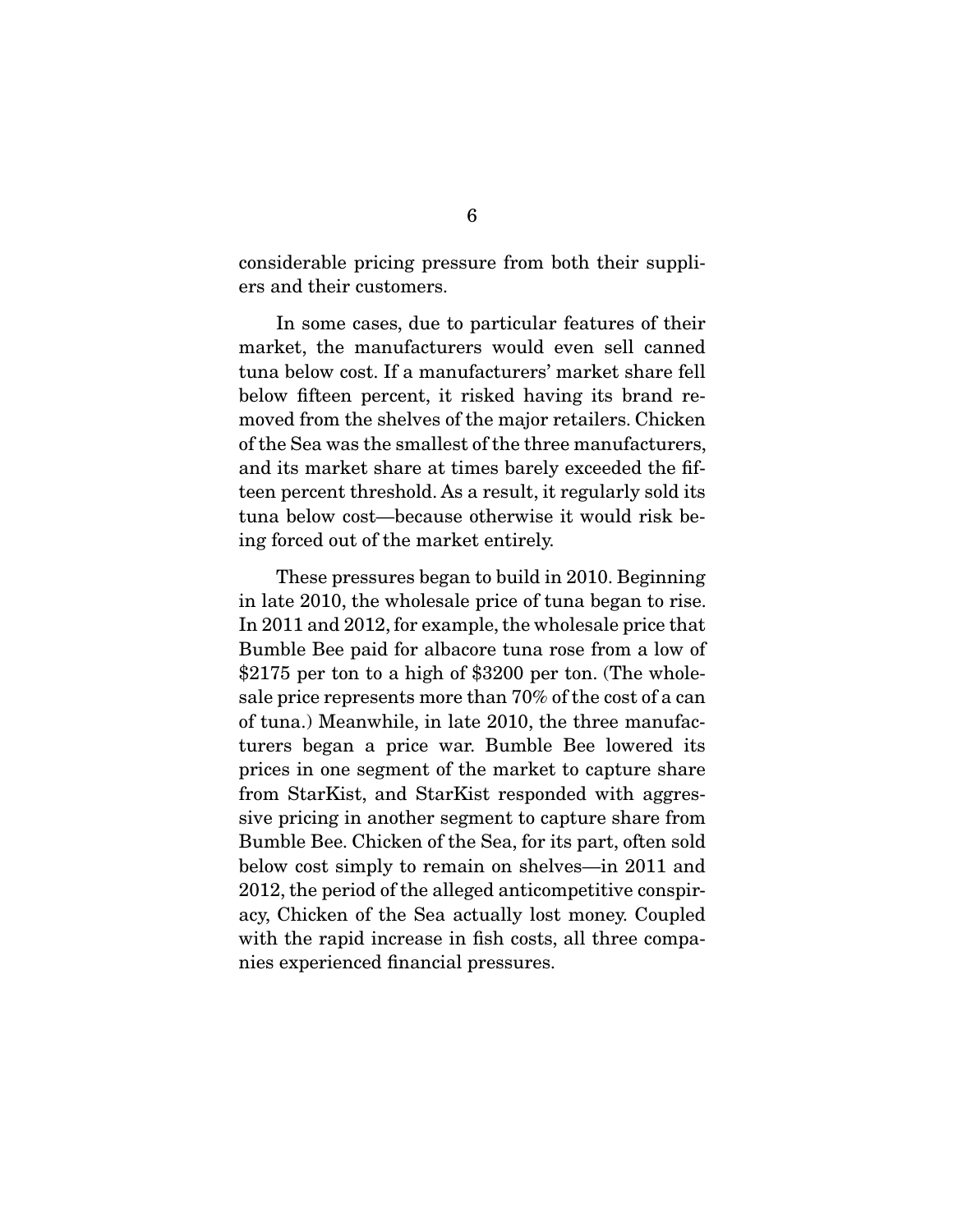3. The government alleged that, in response to these pressures, the three companies entered into a price-fixing conspiracy. And the government alleged that petitioner orchestrated that conspiracy. At trial, the government relied heavily on four cooperating witnesses: two sales and marketing executives who worked under petitioner at Bumble Bee, a sales executive at StarKist, and the CEO of Chicken of the Sea. These four cooperating witnesses offered testimony about the alleged conspiracy and petitioner's role in that conspiracy.

 According to the government, the conspiracy had three components. First, in late 2010, petitioner instructed his subordinates to negotiate a "truce" in the price war between Bumble Bee and StarKist. Pursuant to that agreement, Bumble Bee agreed to compete less aggressively in StarKist's main product segment, and StarKist agreed to compete less aggressively in Bumble Bee's main product segment.

 Second, the companies agreed to coordinate the "list prices" for tuna that were sent to customers. According to the government, during 2011 and 2012, at petitioner's behest, his subordinates approached executives from the two competitors and agreed to raise their list prices. Third, the companies also agreed to coordinate the discounts and thus the "net prices" paid by customers. According to the cooperating witnesses, the companies provided guidance to their sales departments limiting the amount of discounts that could be offered to customers and, in some cases, eliminating certain types of discounts. The cooperating witnesses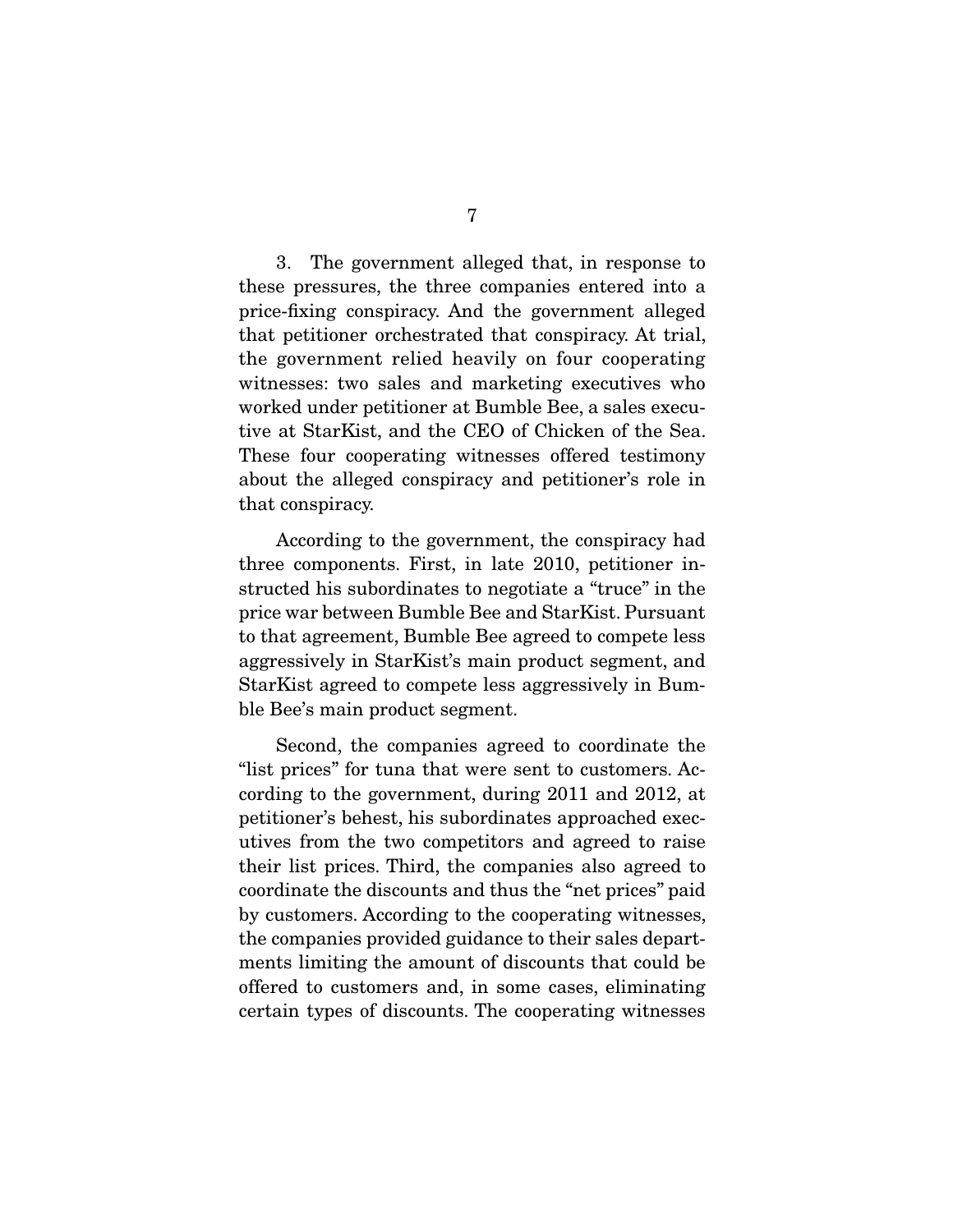testified that petitioner approved of and oversaw these efforts.

 In short, the government presented evidence that during the period of the indictment, petitioner and Bumble Bee conspired with StarKist and Chicken of the Sea to raise the price of canned tuna.

 4. The defense presented evidence that the market remained intensely competitive during the period of the alleged anticompetitive conspiracy.

 The defense presented an expert witness who presented unrebutted testimony that the prices charged by Bumble Bee generally rose and fell in accordance with wholesale tuna prices. When wholesale tuna prices rose, so did the prices charged by Bumble Bee, and when wholesale tuna prices fell, Bumble Bee's also fell. The expert's analysis showed that this dynamic was true for years prior to the alleged conspiracy, and it remained true during the period of the alleged conspiracy, 2010 through 2013.

 The expert's analysis also showed that the three companies did not charge the same prices. Chicken of the Sea, the smallest and at times most desperate market participant, consistently undercut the other two manufacturers. StarKist, while charging more than Chicken of the Sea, generally priced below Bumble Bee for the same products. And the prices actually paid by customers also varied: pricing data showed both intercustomer and intra-customer variation. The expert's analysis showed that canned tuna pricing had the characteristics of a competitive market. Indeed, during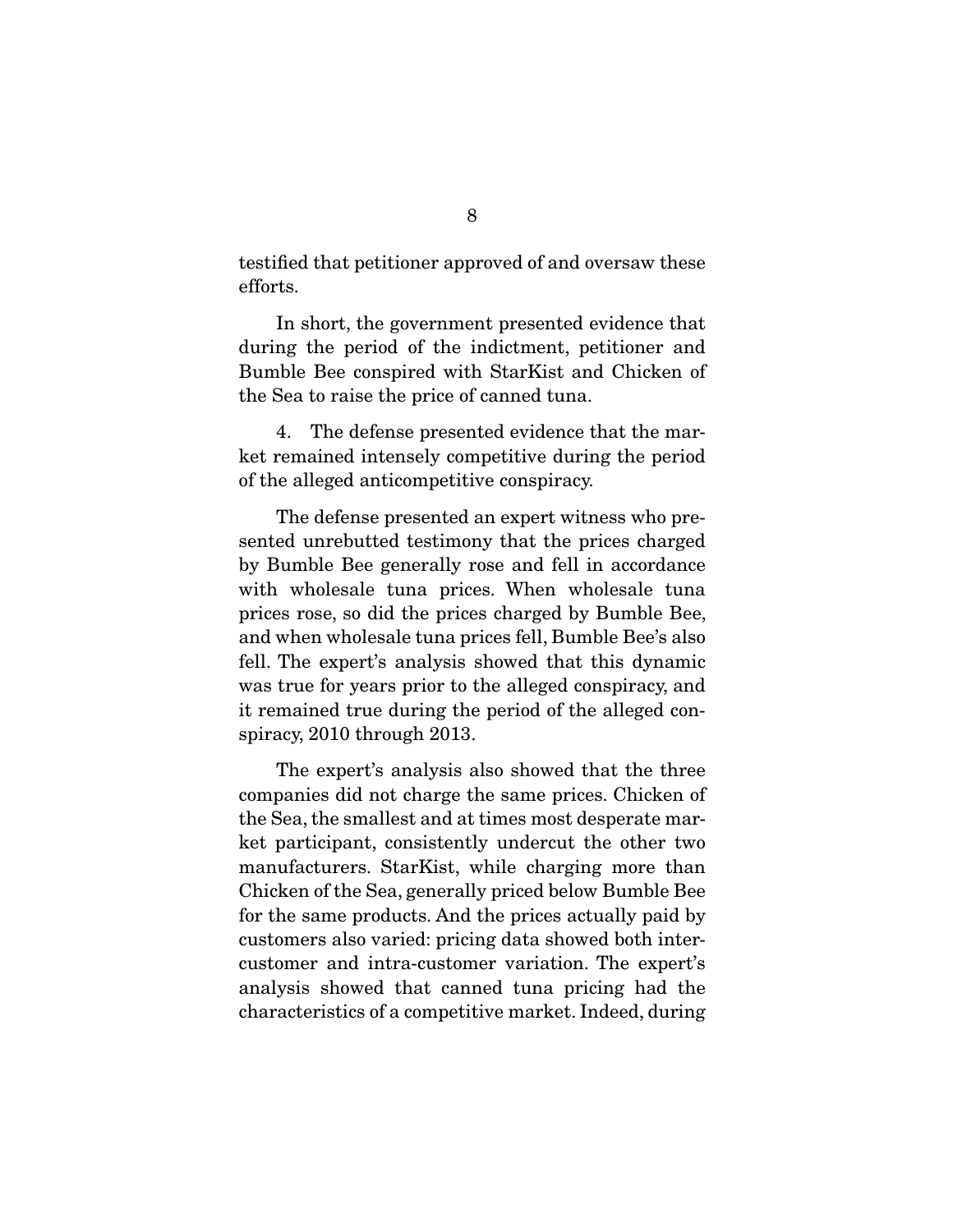the period of the alleged conspiracy, the retail price of canned tuna was lower than historical data would have predicted.

 Other evidence, including contemporaneous documentary evidence, suggested that the market remained fiercely competitive. In fact, the documentary evidence during the period of the alleged conspiracy included numerous statements from Lischewski and his alleged coconspirators complaining about how competitive the market was.

 For example, in an August 2011 presentation to the Bumble Bee board of directors, the two executives who later cooperated with the government described the intense competitive environment. They reported to the board that Bumble Bee "continue[d] to face an extremely challenging environment with [Chicken of the Sea] having replaced StarKist as the primary aggressor over the last quarter." They told the board that "[c]ompetitive pressure is unabating," and that their competitors had engaged in "extremely aggressive pricing activity." This report came months into the alleged conspiracy—at a time when, according to the government, petitioner had orchestrated an industry-wide conspiracy to fix prices.

 Numerous other documents struck a similar tone. For example, in a June 2011 email, petitioner **c**omplained that the competition "has been dumping prices at outrageous levels during a period of unprecedented fish price increases. Total stupidity rei[g]ns." Again, this complaint about excessive competition came in the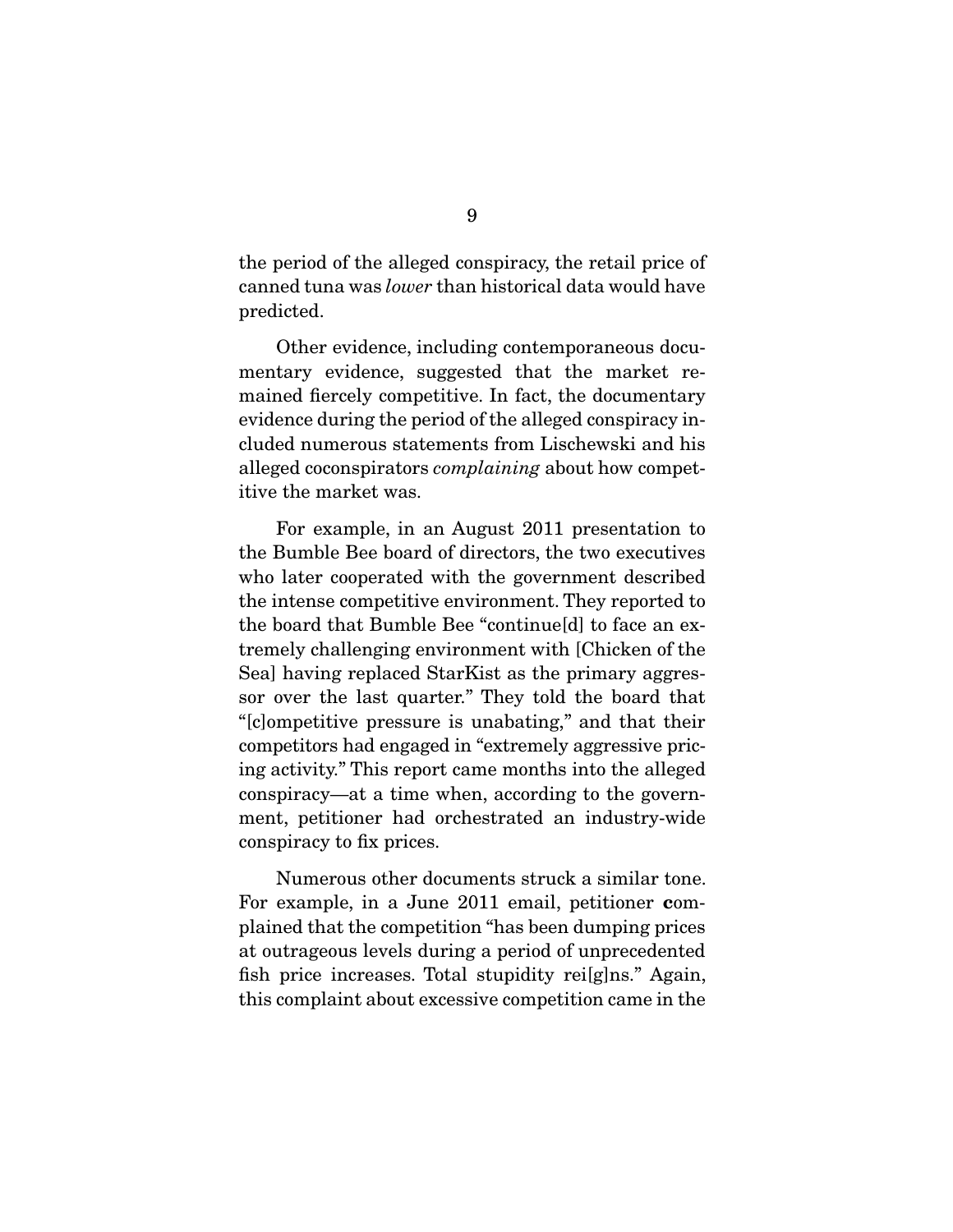middle of the price-fixing conspiracy petitioner supposedly orchestrated.

 5. Petitioner took the stand in his defense, and he denied participating in any price-fixing conspiracy. He denied directing his employees to engage in a conspiracy, and he denied any knowledge of their coordination with Bumble Bee's competitors. He testified about the fierce and unrelenting competition that characterized the industry.

 He also sought to present evidence that any coordination by his employees failed to have any anticompetitive effect. He sought to present evidence of economic benefits and lack of harm that flowed from the alleged restraint on trade.

 But petitioner was not allowed to present that evidence. Prior to trial, the district court rejected the defense's motion to treat this as a rule of reason case. The defense proffered evidence to support that defense, including expert and other testimony demonstrating that the alleged agreement had no effect on competition and caused no harm to consumers. But the district court excluded that evidence, holding that no evidence regarding "lack of overcharge as a result of price fixing agreement" would be admitted. It ruled that, because this was a per se case, such evidence was irrelevant.

 The district court also rejected jury instructions on reasonableness proposed by the defense. Instead, it primarily used instructions proposed by the Government, many of which were based on ABA Model Instructions. Through these instructions, the district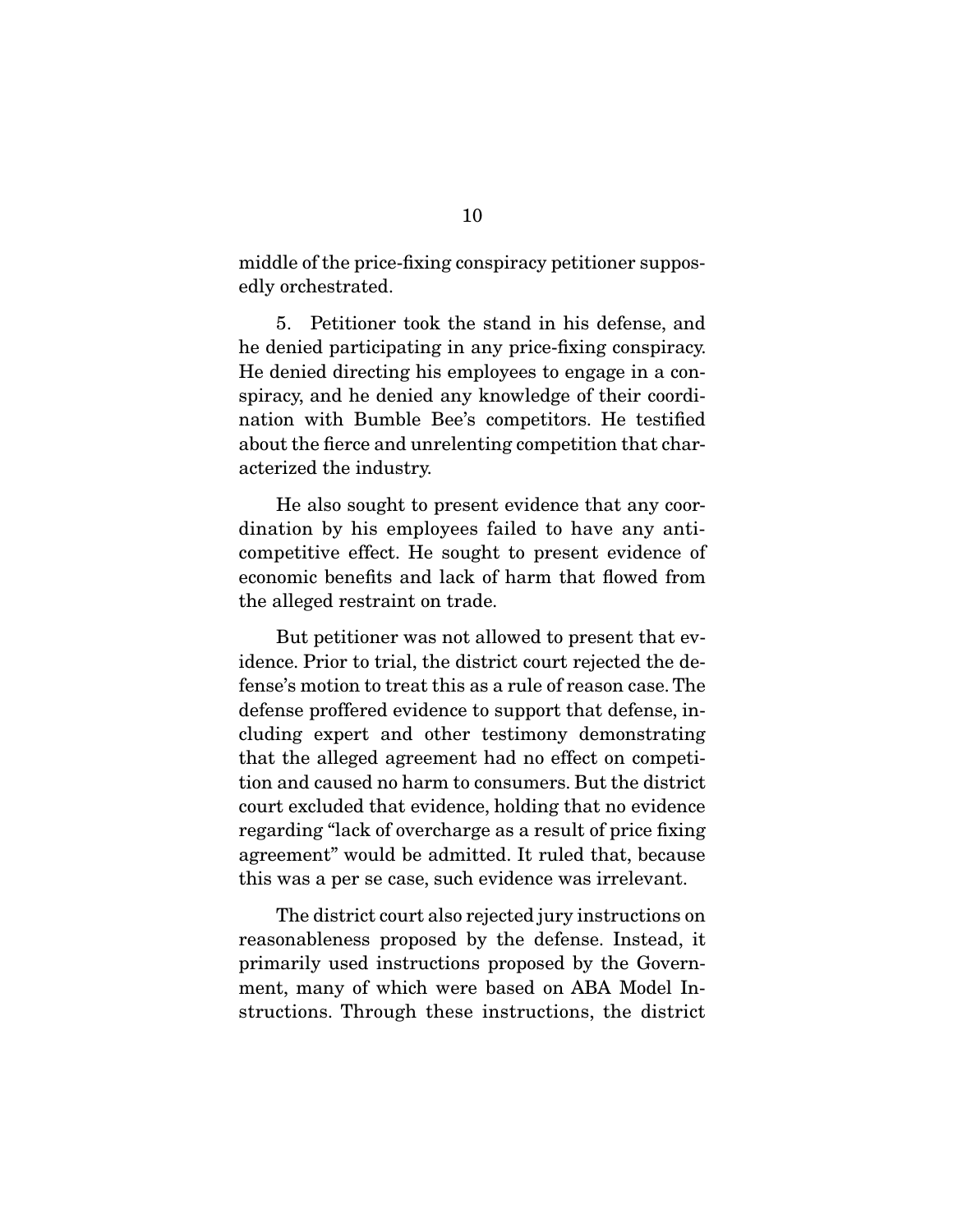court informed the jury that it could not consider reasonableness, and that if it found that the petitioner agreed to fix prices, that an unreasonable anticompetitive effect was conclusively presumed.

It instructed the jury as follows:

Section 1 of the Sherman Act makes unlawful certain agreements that, because of their harmful effect on competition and lack of any redeeming virtue, are unreasonable restraints of trade. Conspiracies to fix prices are deemed to be unreasonable restraints of trade and therefore illegal, without consideration of the precise harm they have caused or any business justification for their use.

Therefore, if you find that the government has met its burden with respect to each of the elements of the charged offense, you need not be concerned with whether the agreement was reasonable or unreasonable, the justifications for the agreement, or the harm, if any, done by it. It is not a defense that the parties may have acted with good motives, or may have thought that what they were doing was legal, or that the conspiracy may have had some good results. If there was, in fact, a conspiracy to fix the prices for canned tuna as alleged, it was illegal.

App. 9. The defense likewise requested an instruction on criminal intent. That too was rejected by the trial court.

 The district court thus told the jury what the government did not need to prove: Actual harm to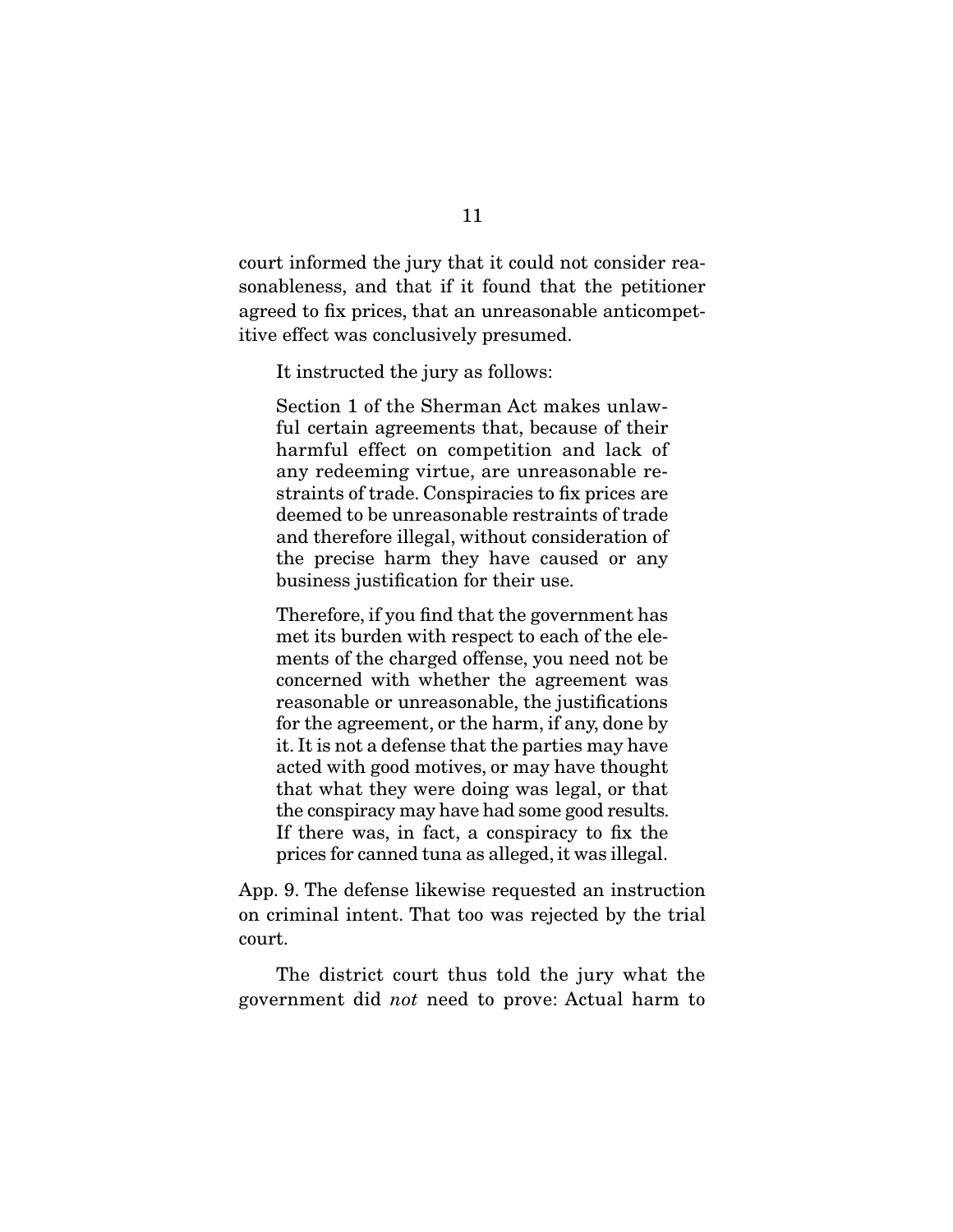consumers. But then the government stood up in closing argument and repeatedly argued that the conspiracy had harmed consumers. In the government's words, petitioner had "stole[n] a few cents at a time" from consumers around the country. And, as noted above, petitioner had been barred from presenting evidence to the contrary pursuant to the district court's pretrial ruling that evidence regarding procompetitive effects was irrelevant.

 Given this entirely one-sided presentation of evidence and pro-government jury instructions, the jury's guilty verdict was a foregone conclusion. The district court sentenced petitioner to a term of forty months imprisonment plus a fine and other sanctions. Petitioner surrendered without seeking bail on appeal, and he remains in custody.

 6. Petitioner timely appealed his conviction to the Ninth Circuit. He argued, inter alia, that the jury instructions violated his Fifth and Sixth Amendment rights because they allowed a conviction without a finding of the essential element of unreasonableness. He conceded, however, that his argument was foreclosed by Ninth Circuit precedent including United States v. Manufacturers' Ass'n of Relocatable Building Industry, 462 F.2d 49 (9th Cir. 1972).

 In Manufacturers' Ass'n, the Ninth Circuit upheld a challenge to the per se rule in a criminal case. The court held that removing the reasonableness element from the jury's consideration was not problematic in the antitrust context. More recently, the Ninth Circuit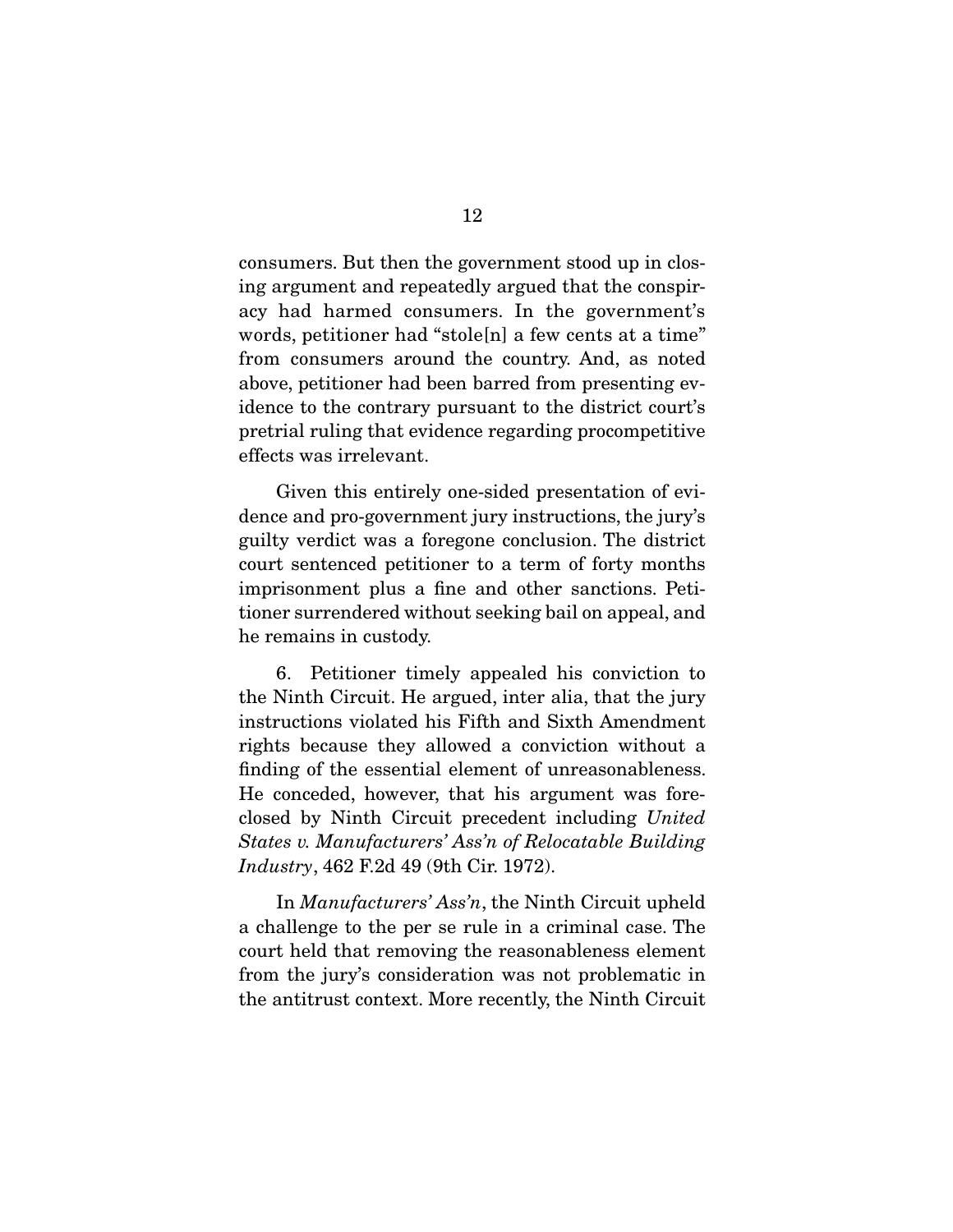has continued to uphold the rule of *Manufacturers'* Ass'n against claims that it is inconsistent with this Court's intervening line of cases including Apprendi and its progeny. See United States v. Sanchez, 760 Fed. App'x 533, 535 (9th Cir. 2019) (holding that  $\textit{Manufac}$ turers' Ass'n remains good law). In short, petitioner preserved his challenge to the per se rule both at trial and on appeal.

Based on petitioner's concession regarding Manufacturers' Ass'n, the Ninth Circuit summarily rejected his claim on appeal. "Lischewski acknowledges we are bound by precedent upholding the per se rule and raises this issue only to preserve it for further review." App. 2.

 In sum, the Ninth Circuit, like several other lower courts, has held that the per se rule in antitrust cases can be reconciled with this Court's modern constitutional criminal jurisprudence. Using a variety of sometimes circuitous rationales, these courts have found that, notwithstanding the usual requirements of the Fifth and Sixth Amendments, juries do not need to find the element of unreasonableness in a Sherman Act prosecution. Lower courts have created an antitrust exception to the Fifth and Sixth Amendments. That exception removes both reasonableness and intent from the jury's consideration. That exception was the basis on which petitioner was tried and convicted, and it was the basis on which his conviction was affirmed.

 $\overbrace{\hspace{2.5cm}}^{\bullet}$   $\overbrace{\hspace{2.5cm}}^{\bullet}$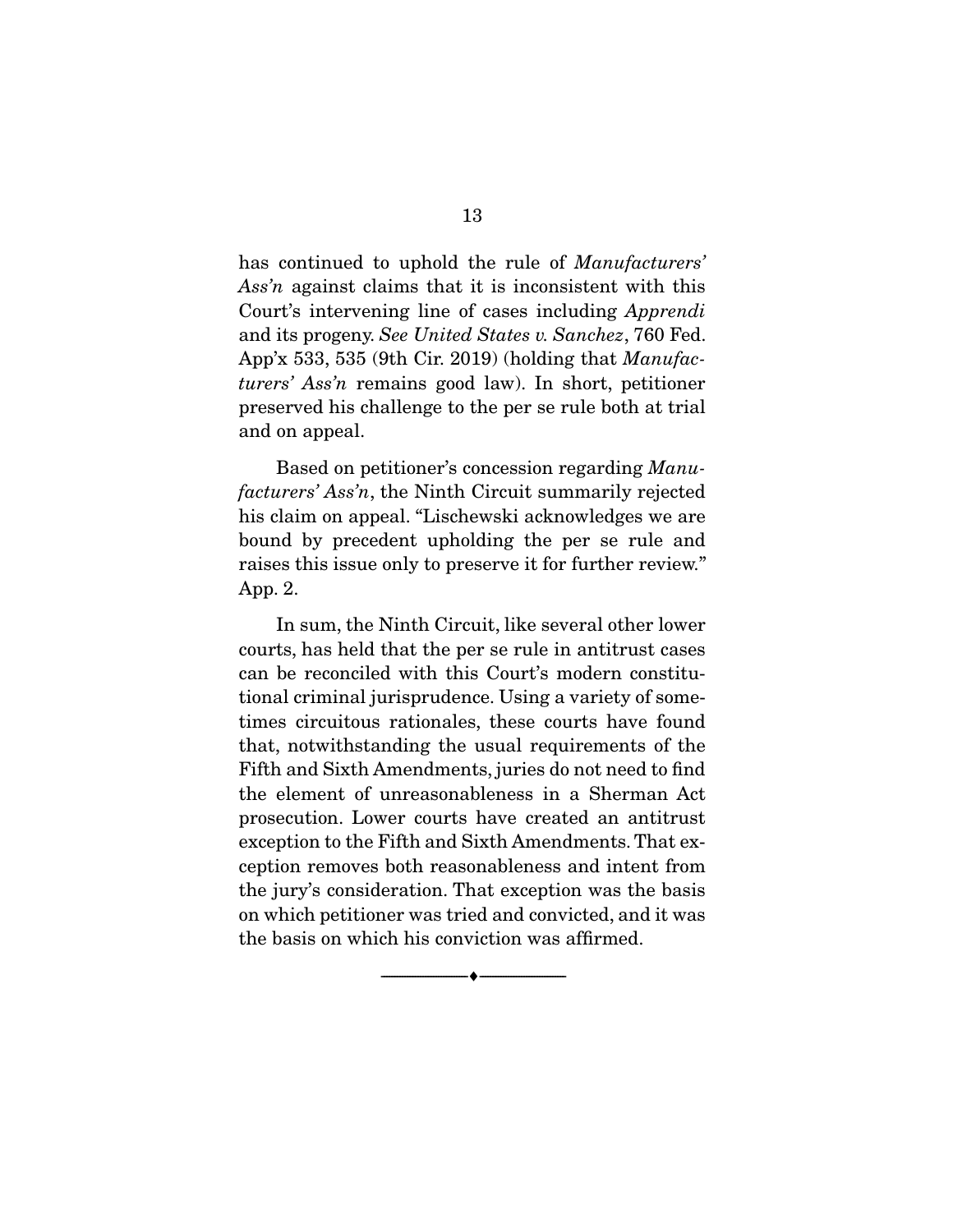#### **REASONS FOR GRANTING CERTIORARI**

This Court has never determined whether the per se rule in criminal antitrust cases can be reconciled with this Court's modern constitutional criminal procedure jurisprudence, especially Apprendi doctrine. It should grant certiorari to settle this question, and it should clarify that in all types of antitrust cases, a defendant cannot be convicted without submitting the element of reasonableness to the jury.

### **A. The Fifth and Sixth Amendments Require that in Antitrust Prosecutions, the Element of Unreasonableness Must be Submitted to the Jury.**

The question presented in this case arises from the intersection between Apprendi doctrine and the per se rule in antitrust cases. Under Apprendi doctrine, which interprets the Fifth and Sixth Amendment, a defendant cannot be found guilty unless a jury finds each element beyond a reasonable doubt. But under the per se rule, a defendant may be found guilty of a Sherman Act violation without a jury finding on the element of unreasonableness, because that element is conclusively presumed. The question is whether the latter can be reconciled with the former—and the answer is that it cannot.

 1. Among the most important rights in the canon of constitutional criminal procedure are the Fifth and Sixth Amendment rights attached to elements of a criminal offense.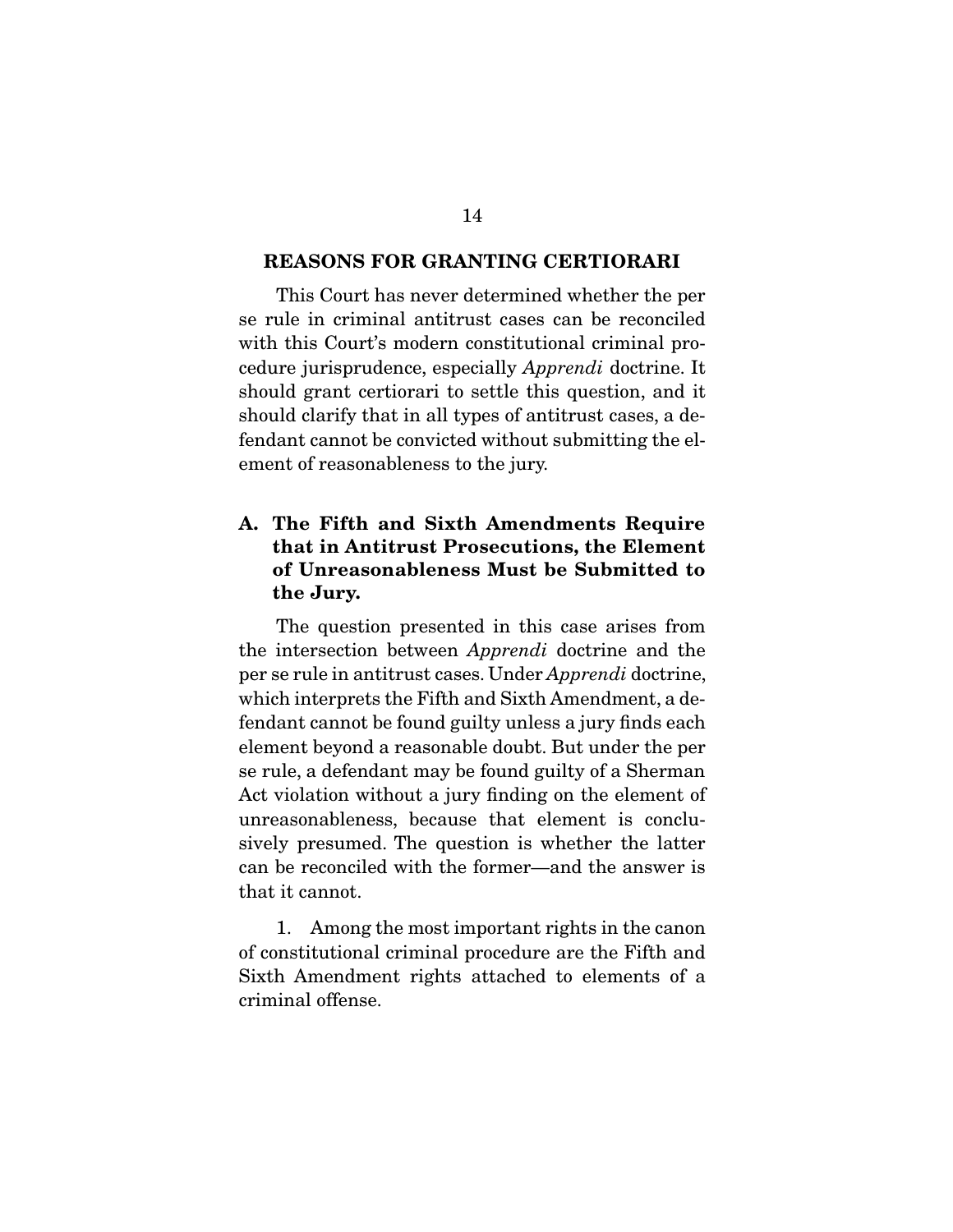Those two amendments contain a triad of rights derived from the common law. First, under the Grand Jury Clause of the Fifth Amendment, in all federal cases, every element of an offense must be found by a grand jury and alleged in an indictment. Hamline v. United States, 418 U.S. 87, 117 (1974). Second, under the Jury Trial Clause of the Sixth Amendment, every element of an offense must be found by the petit jury at trial. See Duncan v. Louisiana, 391 U.S. 145, 155-58 (1968). Third, under the Due Process Clause of the Fifth Amendment, every element of an offense must be proven beyond a reasonable doubt. In re Winship, 397 U.S. 358, 364  $(1970)^1$ 

 This Court simply summed up that triad of rights in Jones: "elements must be charged in the indictment, submitted to a jury, and proven by the Government beyond a reasonable doubt." Jones v. United States, 526 U.S. 227, 232 (1999). The following year in Apprendi this Court re-stated the same principle: "[U]nder the Due Process Clause of the Fifth Amendment and the notice and jury trial guarantees of the Sixth Amendment, any fact . . . that increases the maximum penalty for a crime must be charged in an indictment, submitted to a jury, and proven beyond a reasonable doubt." Apprendi v. New Jersey, 530 U.S. 466, 476 (2000).

 2. This Court's recent jurisprudence interpreting the Fifth and Sixth Amendments has revolutionized

 $<sup>1</sup>$  In this case, the government did allege the element of un-</sup> reasonableness in the indictment. But at trial, it refused to submit that element to the jury.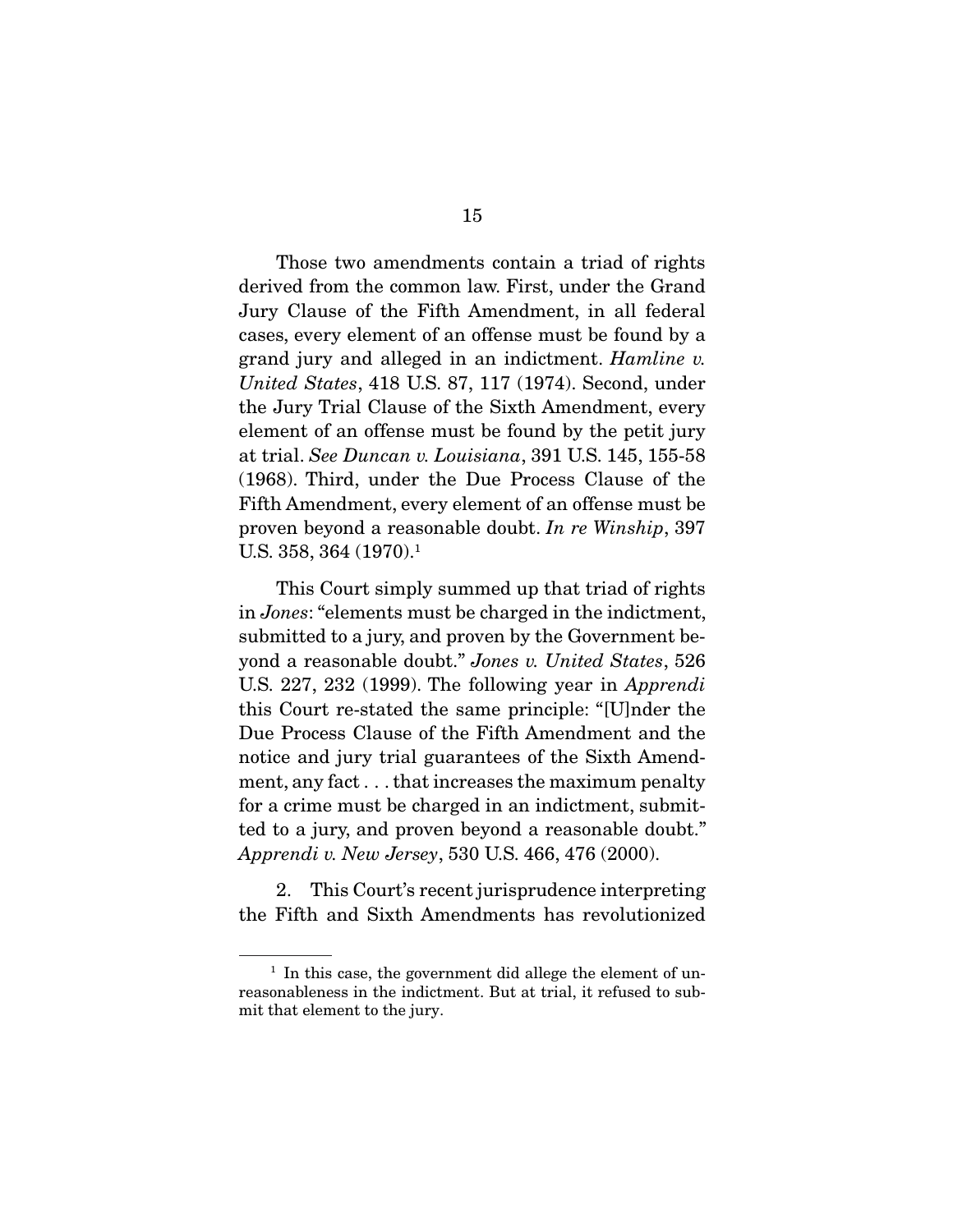modern American criminal practice. Of course, all the underlying rights pertaining to elements were long established by the Constitution and this Court's prior case law. But what made the Apprendi line of cases revolutionary was this Court's insistence that the doctrine be applied logically and rigorously—even where that application would upend long-standing practices.

 For example, for most of the twentieth century, lower courts held that the element of "materiality" in fraud and false statement cases could be determined by judge rather than jury. This doctrine was predicated on the idea that materiality is a question of law rather than a factual question. See United States v. Staniforth, 971 F.2d 1355, 1358 (7th Cir. 1992) (Posner, J.). But in Gaudin, this Court rejected that dichotomy. It held that under the Fifth and Sixth Amendments, the answer was "simple": "The Constitution gives a criminal defendant the right to demand that a jury find him guilty of all the elements of the crime with which he is charged; one of the elements in the present case is materiality; respondent therefore had a right to have the jury decide materiality." United States v. Gaudin, 515 U.S. 506, 511 (1995).

 Even after Gaudin and Apprendi, some lower courts continued to suggest that "jurisdictional elements" are not subject to the usual requirements of the Fifth and Sixth Amendments, again reasoning that such elements are legal elements. See United States v. Mujahid, 799 F.3d 1228, 1237 (9th Cir. 2015). This Court likewise rejected that idea. "Both kinds of elements must be proved to a jury beyond a reasonable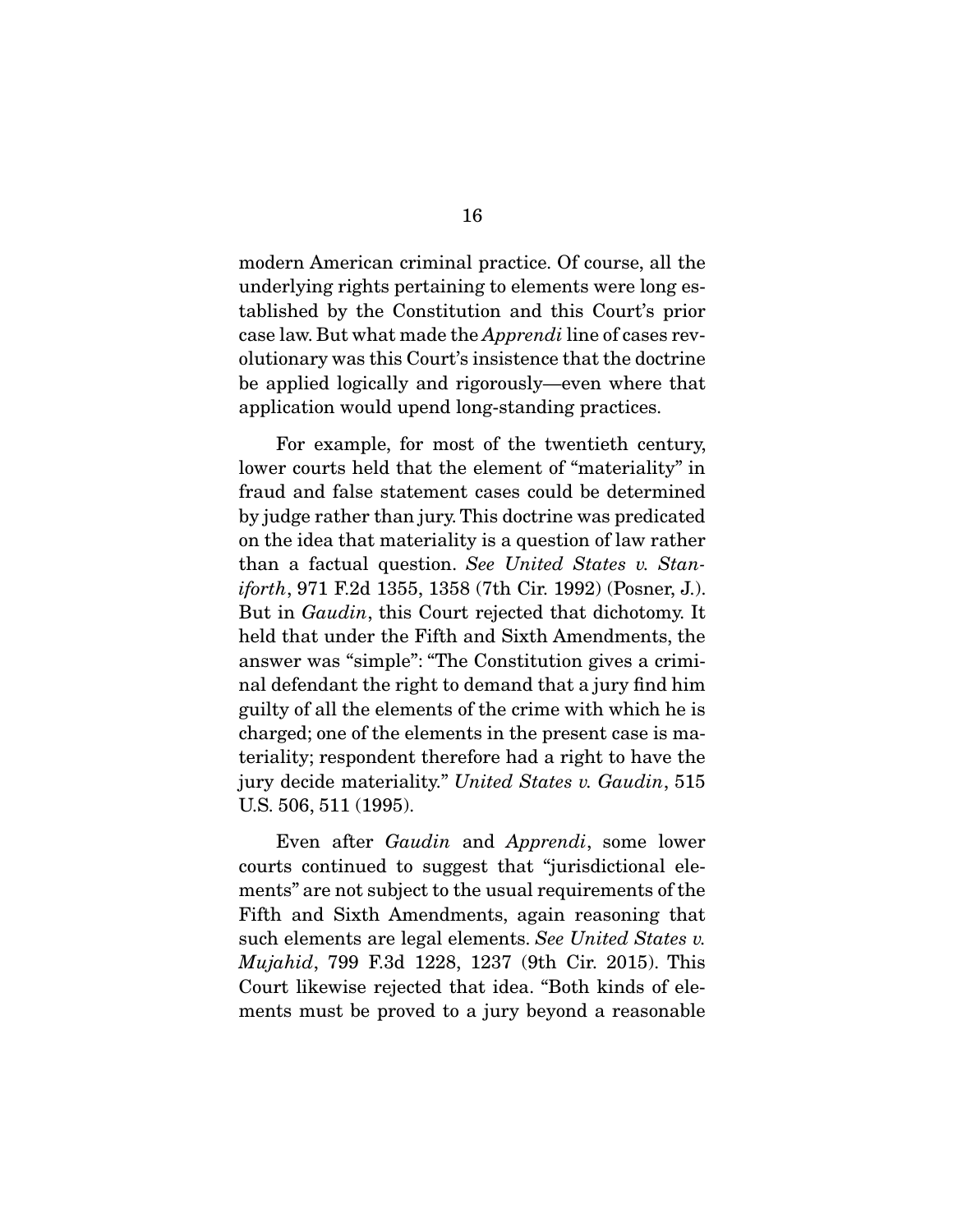doubt; and because that is so, both may play a real role in a criminal case." Torres v. Lynch, 578 U.S. 452, 467 (2016).

 Most significantly and most famously, Apprendi doctrine applied the Fifth and Sixth Amendment to sentencing enhancements and sentencing guidelines, both state and federal. Lower courts had held that "sentencing factors" are not "elements" and may thus be decided by a judge, by a preponderance of evidence. In *Apprendi* and *Blakely*, this Court rejected that logic. Any fact "essential to the punishment" is governed by the procedural protections in the Bill of Rights. Blakely v. Washington, 542 U.S. 296, 304 (2004) (quoting 1 J. Bishop, Criminal Procedure § 87, p. 55 (2d ed. 1872)).2

 In all these situations, legislatures and prosecutors—enabled by lower courts—had sought to evade the requirements of the constitution by reclassifying an essential fact as not-an-element. See Apprendi, 530 U.S. at 500 (Thomas, J., concurring) ("All of these constitutional protections turn on determining which facts constitute the 'crime'—that is, which facts are the 'elements' or 'ingredients' of a crime."). The revolution of Apprendi was in this Court's recognition that "labels do not afford an acceptable answer." Id. at 494 (internal quotation marks omitted, alteration removed).

<sup>&</sup>lt;sup>2</sup> This Court has similarly applied the *Apprendi* rule to death penalty sentencing, Ring v. Arizona, 536 U.S. 584 (2002), to criminal fines, Southern Union v. United States, 567 U.S. 343 (2012), and to mandatory minimums, Alleyne v. United States, 570 U.S. 99 (2013).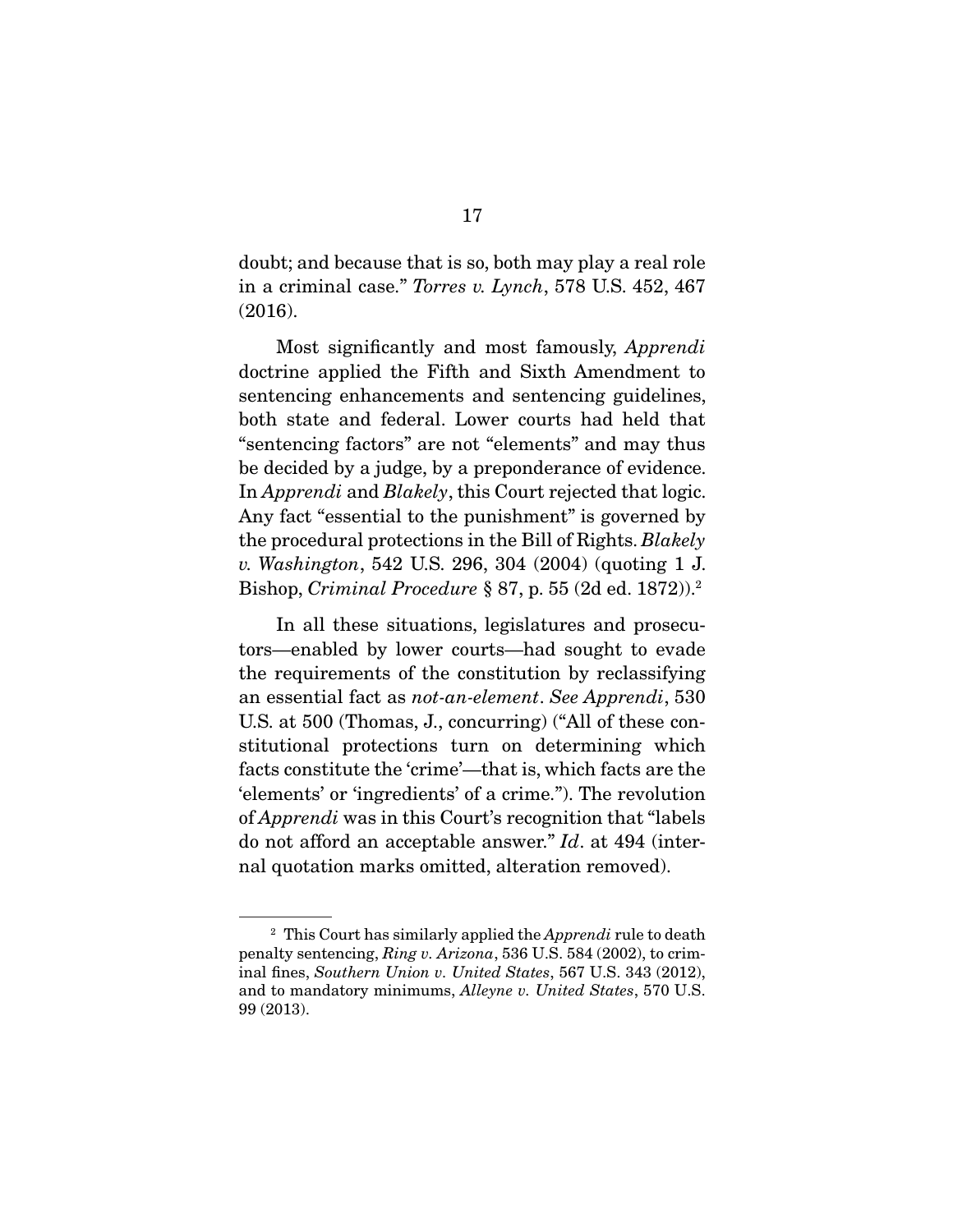If a *fact* is essential to punishment, then it must be treated as an element for the purposes of the Fifth and Sixth Amendments. Other than the exception for prior convictions,3 this Court has not recognized any exception to that principle in the years since *Apprendi*.

 3. And yet there is, somehow, an exception for the Sherman Act. That exception exists not because it has been approved by this Court. That exception exists because lower courts have held that, even though unreasonableness is a necessary component of a Sherman Act violation, it need not be submitted to a jury and proven beyond a reasonable doubt in per se cases. A straightforward application of Fifth and Sixth Amendments requires that, before a defendant can be convicted of a criminal antitrust offense, a jury must find beyond a reasonable doubt that he engaged in an unreasonable restraint of trade.

 The text of the Sherman Act, 15 U.S.C. § 1, prohibits any contract or combination "in restraint of trade or commerce." The text is sparse, but Congress intended to incorporate common-law principles. The statutory terms "took their origin in the common law." Standard Oil Co. v. United States, 221 U.S. 1, 51 (1911); see also VII Areeda & Hovenkamp, Antitrust Law ¶ 1501 (3d ed. 2010). And under the common law, a "restraint of trade" was "synonymous with" an "*undue* restraint in trade." Standard Oil, 221 U.S. at 61 (emphasis added); see also United States v. Addyston Pipe & Steel Co., 85 F. 271, 281 (6th Cir. 1898) (common

<sup>3</sup> Almendarez-Torres v. United States, 523 U.S. 224 (1998).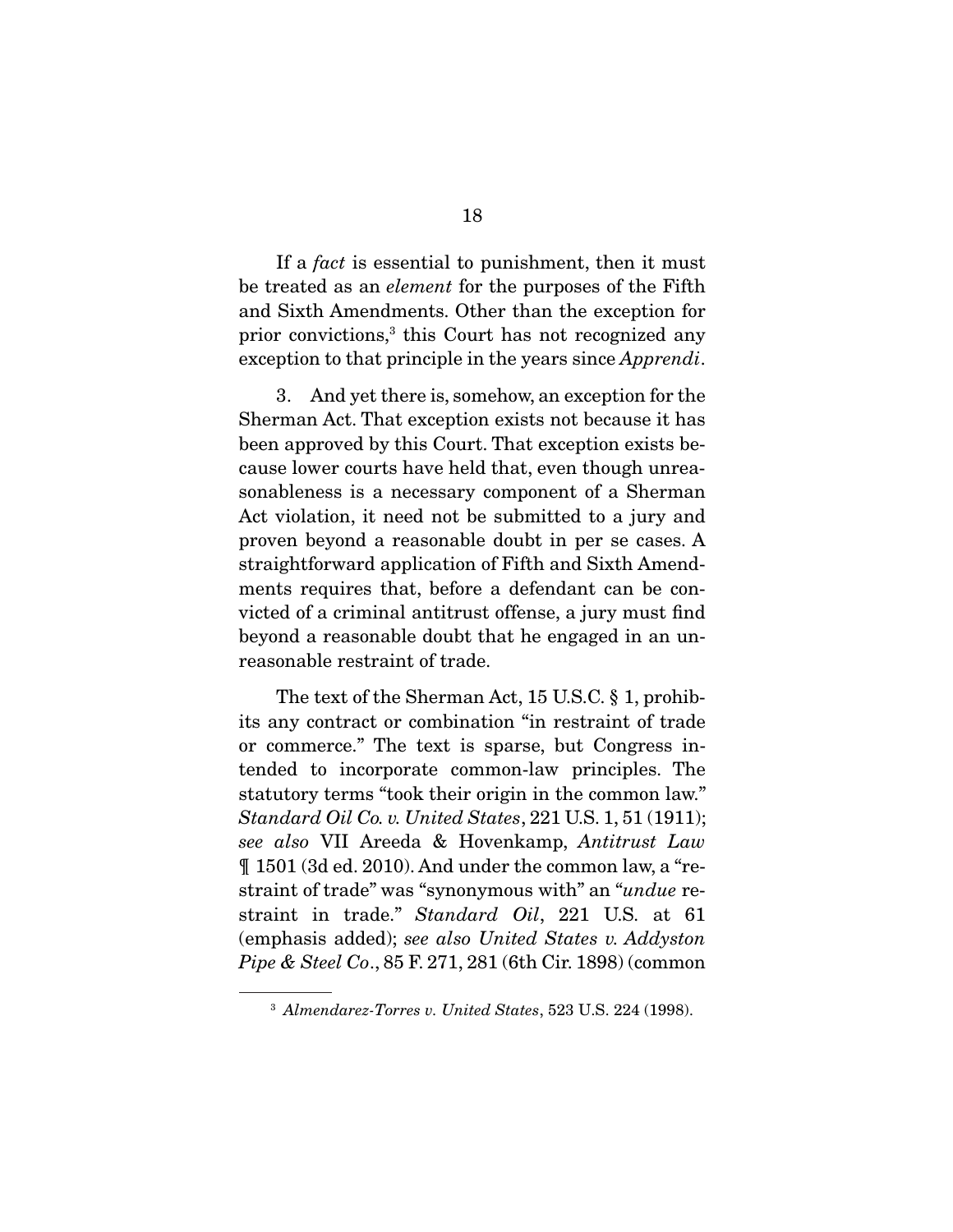law did not reach acts that were "reasonably necessary" to the legitimate operation of business").

 In other words, any business combination or contract restrains trade in some sense. The Sherman Act necessarily only prohibits those combinations that unreasonably restrain trade. Thus, in Standard Oil, this Court held that Sherman Act violations must be judged by "*the standard of reason* which had been applied at the common law and in this country in dealing with subjects of the character embraced by the statute." Standard Oil, 221 U.S. at 60 (emphasis added); see also National Soc. of Professional Engineers v. United States, 435 U.S. 679, 688 (1978).

 Conduct does not violate the Sherman Act unless it unreasonably restrains trade and suppresses competition. "[T]his Court has long recognized that Congress intended to outlaw only unreasonable restraints." State Oil Co. v. Khan, 522 U.S. 3, 10 (1997). Or, as Justice Brandeis wrote a century ago, "[t]he true test of legality is whether the restraint imposed is such as merely regulates and perhaps thereby promotes competition or whether it is such as may suppress or even destroy competition." Chicago Bd. of Trade v. United States, 246 U.S. 231, 238 (1918). That fact—an unreasonable restraint of trade—divides legal and illegal conduct. It is an essential component of a Sherman Act violation.

 The question is whether that element must be found by a jury in criminal antitrust prosecutions. As in Gaudin, the answer should be simple. "The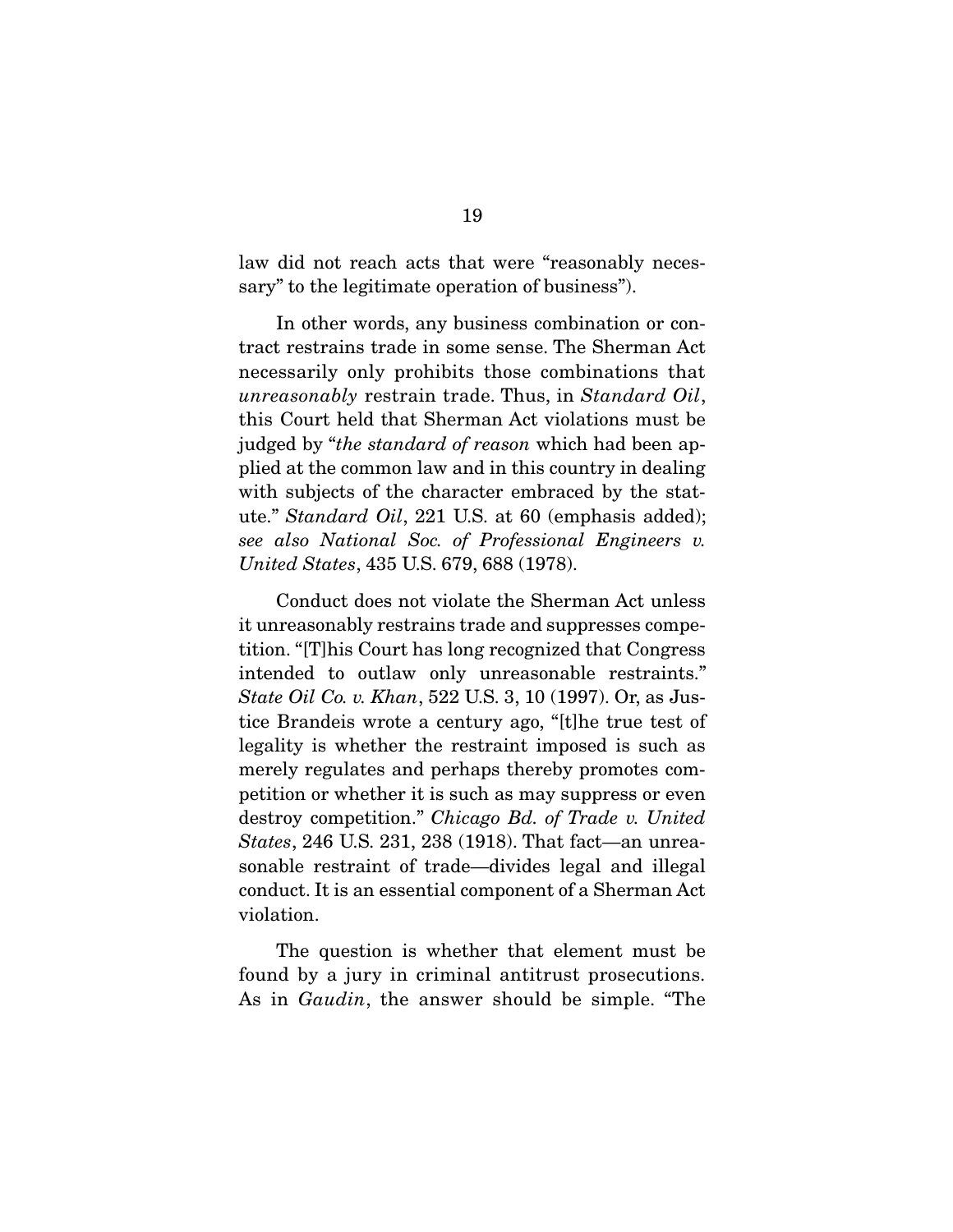Constitution gives a criminal defendant the right to demand that a jury find him guilty of all the elements of the crime with which he is charged; one of the elements in the present case is [unreasonableness]; respondent therefore had a right to have the jury decide [unreasonableness]." Gaudin, 515 U.S. at 511. But rather than applying that straightforward principle, lower courts have determined that an unreasonable restraint of trade is a factor to be determined by judges instead of juries.

 This Court should grant review to determine whether the Fifth and Sixth Amendment rights to have a jury determine each essential fact beyond a reasonable doubt apply to the Sherman Act.

#### **B. The Fifth and Sixth Amendments Also Bar Conclusive Presumptions in Criminal Cases.**

1. A corollary of the Fifth and Sixth Amendments is that conclusive presumptions are unconstitutional. Conclusive presumptions—which tell the jury that if it finds some predicate fact, it must find an element—were a fixture of common-law practice in both civil and criminal cases. But that common-law practice violates the Constitution when applied to elements in criminal cases.

 As this Court held in Francis v. Franklin, the Constitution "prohibits the State from using evidentiary presumptions in a jury charge that have the effect of relieving the State of its burden of persuasion beyond a reasonable doubt of every essential element of a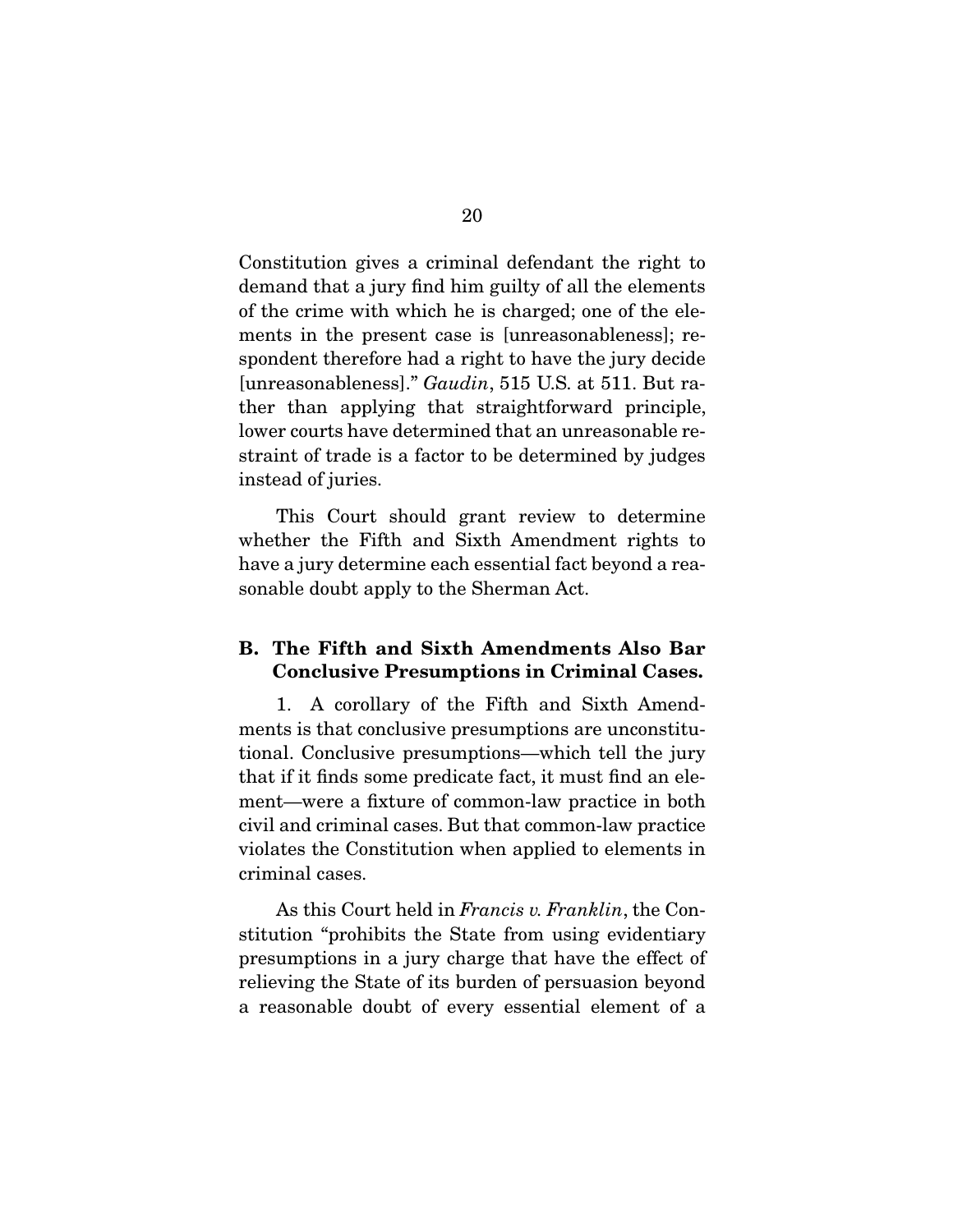crime." 471 U.S. 307, 313 (1985). In fact, any mandatory presumption, whether conclusive or rebuttable, violates the Due Process Clause. Id. at 314. The prohibition against conclusive presumption is a corollary of *Apprendi* doctrine. Both flow from the same provisions of the Bill of Rights, and both reflect the fundamental principle that a jury must determine every element of an offense beyond a reasonable doubt—and it cannot be instructed that it must make such a finding.

 A jury instruction including a conclusive presumption violates a defendant's rights. "Such directions subvert the presumption of innocence accorded to accused persons and also invade the truth-finding task assigned solely to juries in criminal cases." Carella v. California, 491 U.S. 263, 265 (1989) (per curiam); see Sandstrom v. Montana, 442 U.S. 510, 517 (1979).

 In short, this Court has repeatedly rejected conclusive presumptions as conflicting with a "straightforward" application of the constitutional presumption of innocence and right to a jury trial. Francis, 471 U.S. at 313.

 2. The application of that principle to Sherman Act prosecutions should be no less straightforward. But once again, it has not been straightforward. Lower courts have held that the rule of Carella and Francis does not apply to the Sherman Act. Lower courts have endorsed this exception based on this Court's civil cases discussing per se antitrust violations.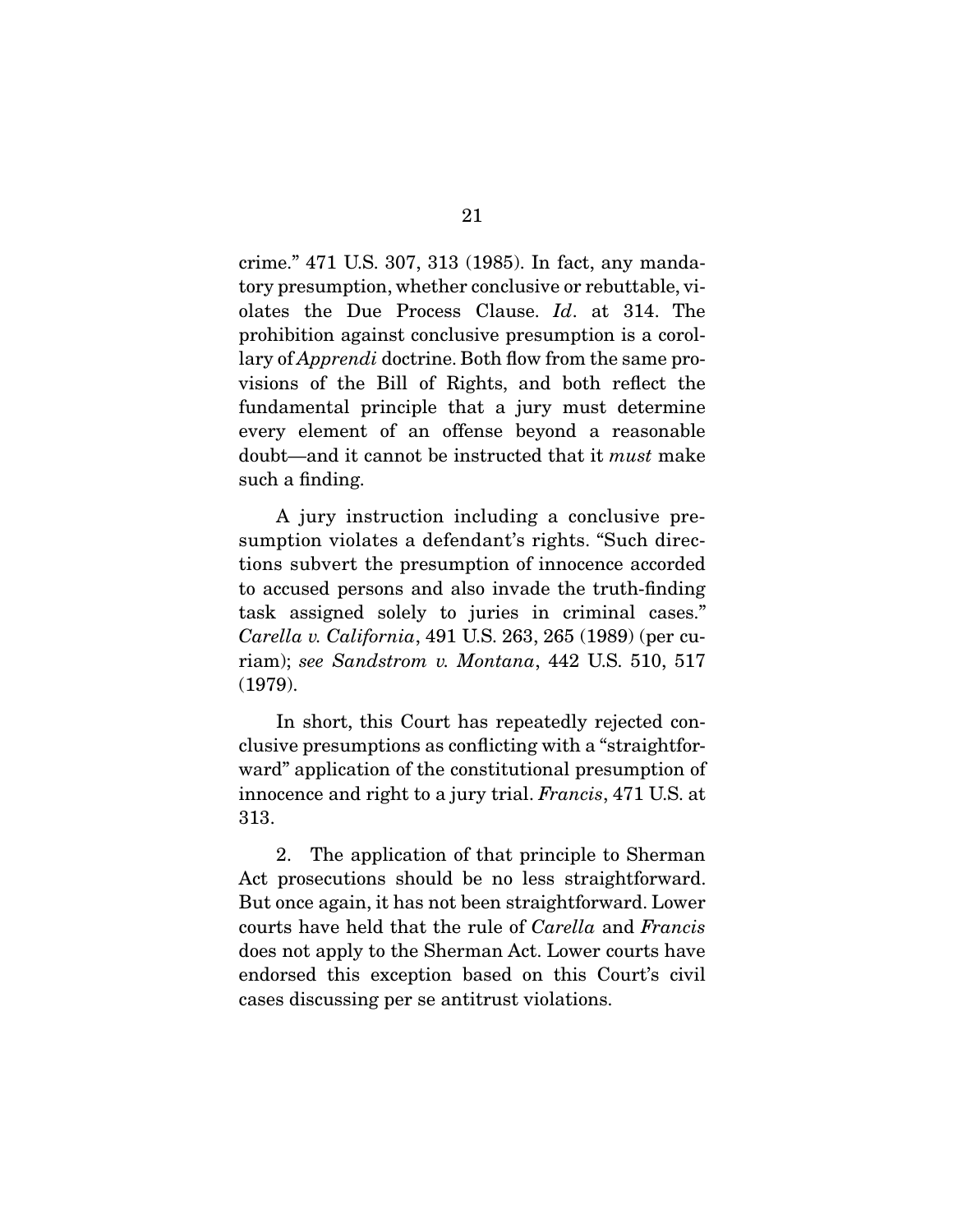As explained above, the Sherman Act prohibits only unreasonable restraints of trade. But as a practical reality, this Court has noted that the inquiry into reasonableness can be "complex" and "entails significant costs." Arizona v. Maricopa Cty. Med. Soc., 457 U.S. 332, 343 (1982). It requires, among other things, "expert understanding of industrial market structures." Id. It can even require "incredibly complicated and prolonged economic investigation into the entire history of the industry involved, as well as related industries, in an effort to determine at large whether a particular restraint has been reasonable." Northern Pacific Ry. Co. v. United States, 356 U.S. 1, 5 (1958).

Therefore, as a matter of convenience and "litigation efficiency," this Court has created a series of "per se rules," covering certain types of business practices. Maricopa Cty., 457 U.S. at 343-44; VII Areeda & Hovenkamp, Antitrust Law ¶ 1511b (3d ed. 2010) ("The value of the per se rule lies in the reduction of the private and institutional costs of litigation, which can be considerable.").

 This Court has thus endorsed a conclusive presumption of unreasonableness that applies to certain civil antitrust cases. For certain classes of conduct, once the plaintiff proves that the defendant engaged in a specified business practice, there is "a conclusive presumption that the restraint is unreasonable." Mari $copa Cty.$ , 457 U.S. at 344 (emphasis added).

 3. This conclusive presumption is not particularly problematic when applied to *civil* antitrust cases.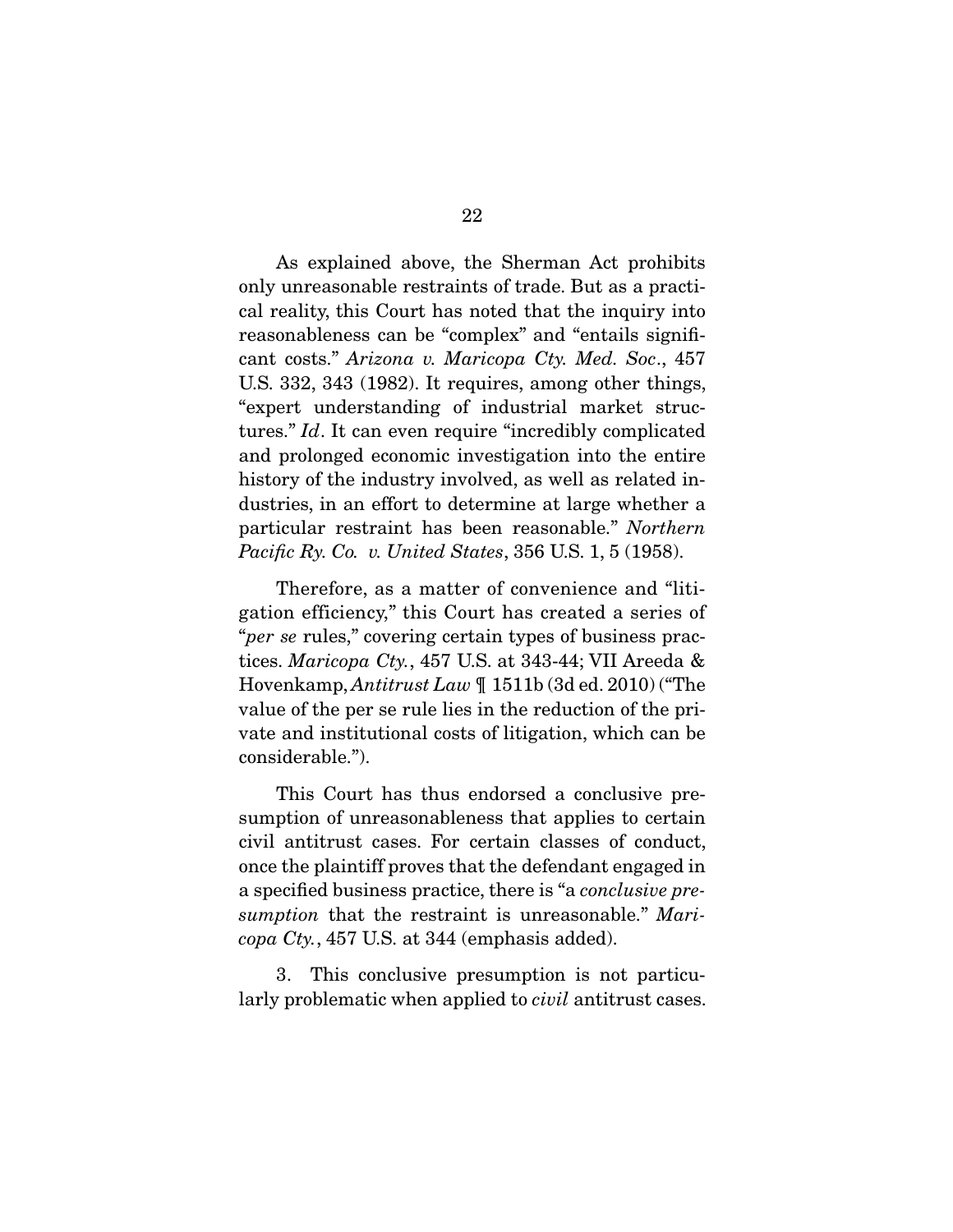Evidentiary presumptions are common in civil cases, see Fed. R. Evid. 301 & adv. comm. notes, and civil cases do not implicate the constitutional rights guaranteed by the Fifth and Sixth Amendments. The question is whether the presumption of this Court's per se antitrust doctrine may be transferred from the civil realm into the criminal law.

 This Court has never closely considered that question. Almost all of this Court's cases endorsing the per se rule and its conclusive presumption are civil cases. In fact, nearly all of this Court's cases interpreting the Sherman Act at all are civil cases. Criminal antitrust prosecutions are relatively rare (though they appear to be gaining more frequency). Consequently, this Court has not had the opportunity to consider whether the conclusive presumption in per se cases is consistent with Francis, Carella, and Apprendi.

 This Court has not applied a per se rule in a criminal case since United States v. Frankfort Distilleries, 324 U.S. 293 (1945). That decision, of course, predated Francis, Carella, and Apprendi—as indeed it predates all of this Court's modern constitutional criminal procedure jurisprudence. It is an understatement to say that the per se rule, when applied to criminal prosecutions, does not fit comfortably with that modern body of case law. The per se rule is justified by efficiency, but that rationale has far less force when a criminal defendant's constitutional rights—and his liberty—are at stake. The right to jury trial "has never been efficient; but it has always been free." Ring, 536 U.S. at 607.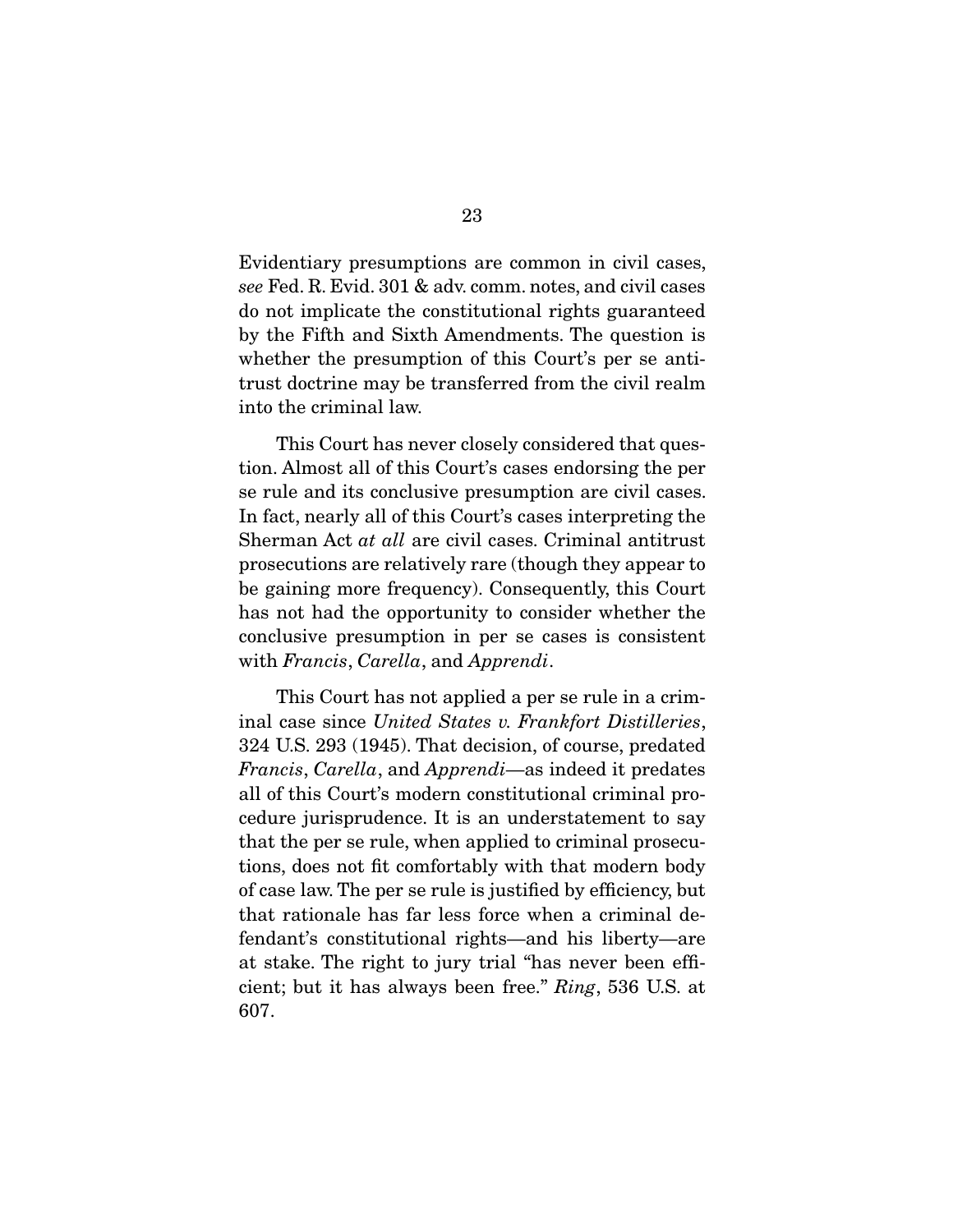### **C. Lower Courts' Attempts to Justify the Per Se Rule in Criminal Cases Do Not Withstand Scrutiny.**

1. The tension between the per se rule and the requirements of the Fifth and Sixth Amendments is apparent. Lower courts have resolved those tensions by adopting a variety of convoluted rationales to justify per se treatment in criminal cases. In short, they have created legal fictions.

 The Ninth Circuit, for example, has held that the conclusive presumption of the per se rule is not actually a conclusive presumption. According to the Ninth Circuit's decision in Manufacturers' Ass'n—the very decision that provided the ultimate basis for petitioner's conviction in this case—the "per se rule does not establish a presumption." 462 F.2d at 52. Instead, "[w]hen the Court describes conduct as per se unreasonable, [it does] no more than circumscribe the definition of 'reasonableness.'" Id.

That statement cannot be squared with this Court's per se cases, which have repeatedly stated that the per se doctrine operates as a conclusive presumption. In Maricopa County, this Court stated that the per se rule is "a conclusive presumption that the restraint is unreasonable." 457 U.S. at 344. As far back as Standard Oil, this Court used the same language, describing the rule as a "conclusive presumption." 221 U.S. at 65. It has continued to use that phrase throughout the last century. See, e.g., Northern Pacific Ry. Co. v. United States, 356 U.S. 1, 5 (1958) (stating that price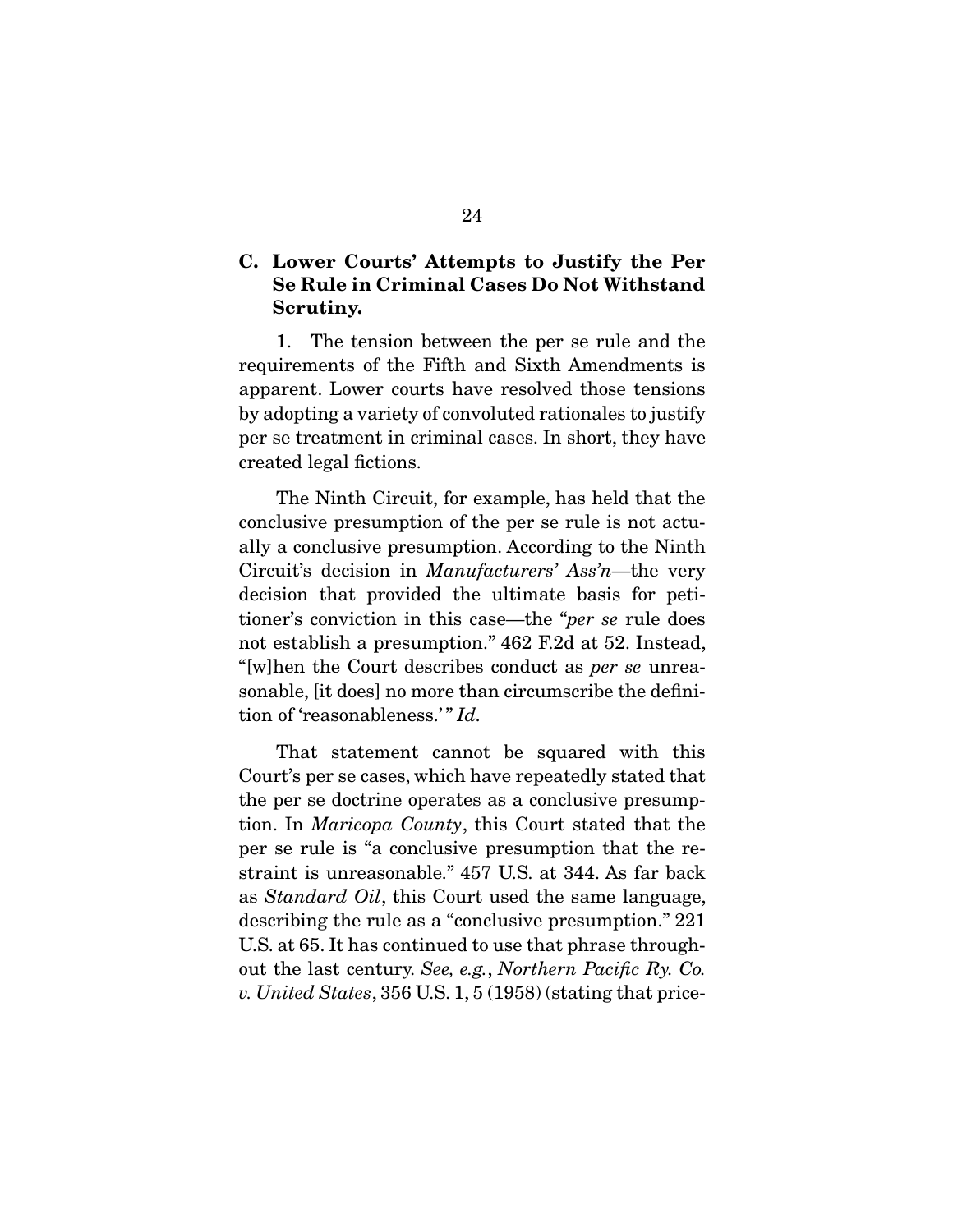fixing is "conclusively presumed to be unreasonable and therefore illegal without elaborate inquiry as to the precise harm they have caused or the business excuse for their use"); NCAA v. Board of Regents of Univ. of Okla., 468 U.S. 85, 100 (1984) ("In such circumstances a restraint is presumed unreasonable without inquiry into the particular market context in which it is found.").

 Moreover, in criminal antitrust cases, courts regularly give jury instructions that explicitly describe the per se rule as a "conclusive presumption." See, e.g., United States' Proposed Final Jury Instructions at 31, United States v. Atlas Iron Processors, Inc., No. 97- 00853-CR (S.D. Fla. 1999), aff 'd sub nom. United States v. Giordano, 261 F.3d 1134 (11th Cir. 2001) (quoting ABA, Sample Jury Instructions in Criminal Antitrust Cases 149 (1984)).

 In this case, the jury was instructed that price-fixing agreements are "are deemed to be unreasonable . . . without consideration of the precise harm they have caused," and therefore that the jury "need not be concerned with whether the agreement was reasonable or unreasonable." That instruction is a conclusive presumption—the jury was told that all price-fixing agreements are necessarily deemed to be unreasonable, so did not need to make any finding of unreasonableness.

 The Ninth Circuit's claim that the per se rule is not a conclusive presumption is a denial of reality, the judicial equivalent of stating ceci n'est pas une pipe. It also runs counter to this Court's repeated insistence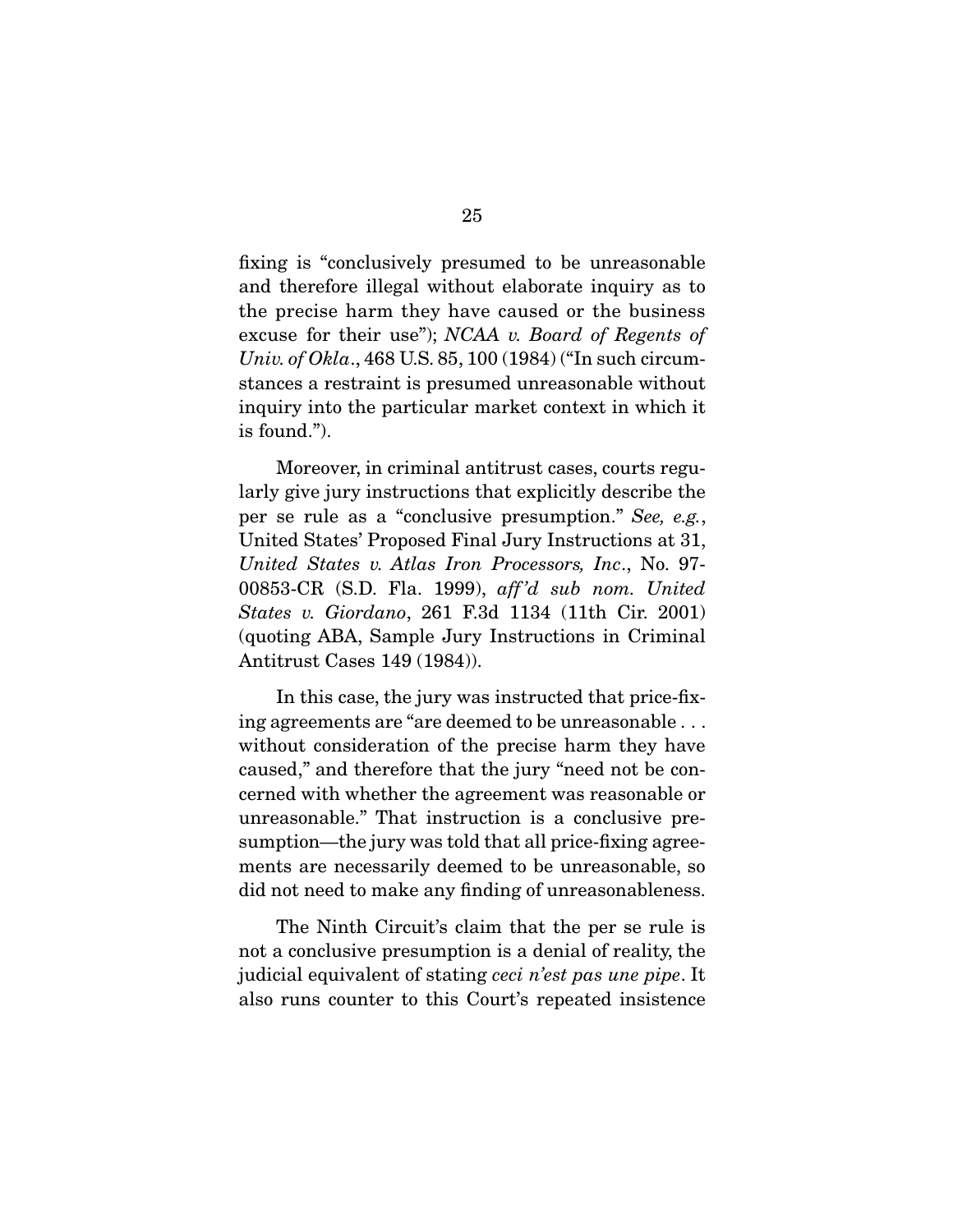that when it comes to a defendant's Fifth and Sixth Amendment rights, "labels do not afford an acceptable answer." Apprendi, 530 U.S. at 494. And yet once again, lower courts have sought to evade the constitution by playing labeling games.

 2. The Ninth Circuit is not alone. Other lower courts have been similarly creative when trying to explain why a jury need not find an unreasonable restraint of trade or intent in order to convict a defendant in a criminal antitrust case.

 The Second Circuit has suggested that the element of unreasonableness does not exist at all. According to that court, "[s]ince the Sherman Act does not make 'unreasonableness' part of the offense, it cannot be said that the judicially-created per se mechanism relieves the government of its duty of proving each element of a criminal offense under the Act." United States v. Koppers Co., 652 F.2d 290, 294 (2d Cir. 1981); see United States v. Fischbach & Moore, Inc., 750 F.2d 1183, 1195-96 (3d Cir. 1985).

 The Second Circuit's approach appears to be grounded in a simplistic textualism: since the text of 15 U.S.C. § 1 does not include the word "unreasonable," it is not an element of the offense. That would mean that this Court's rule-of-reason cases are all wrongly decided. The Second Circuit's logic also flies in the face of this Court's repeated statements that, although the text does not include the word "unreasonable," Congress intended to incorporate common-law principles,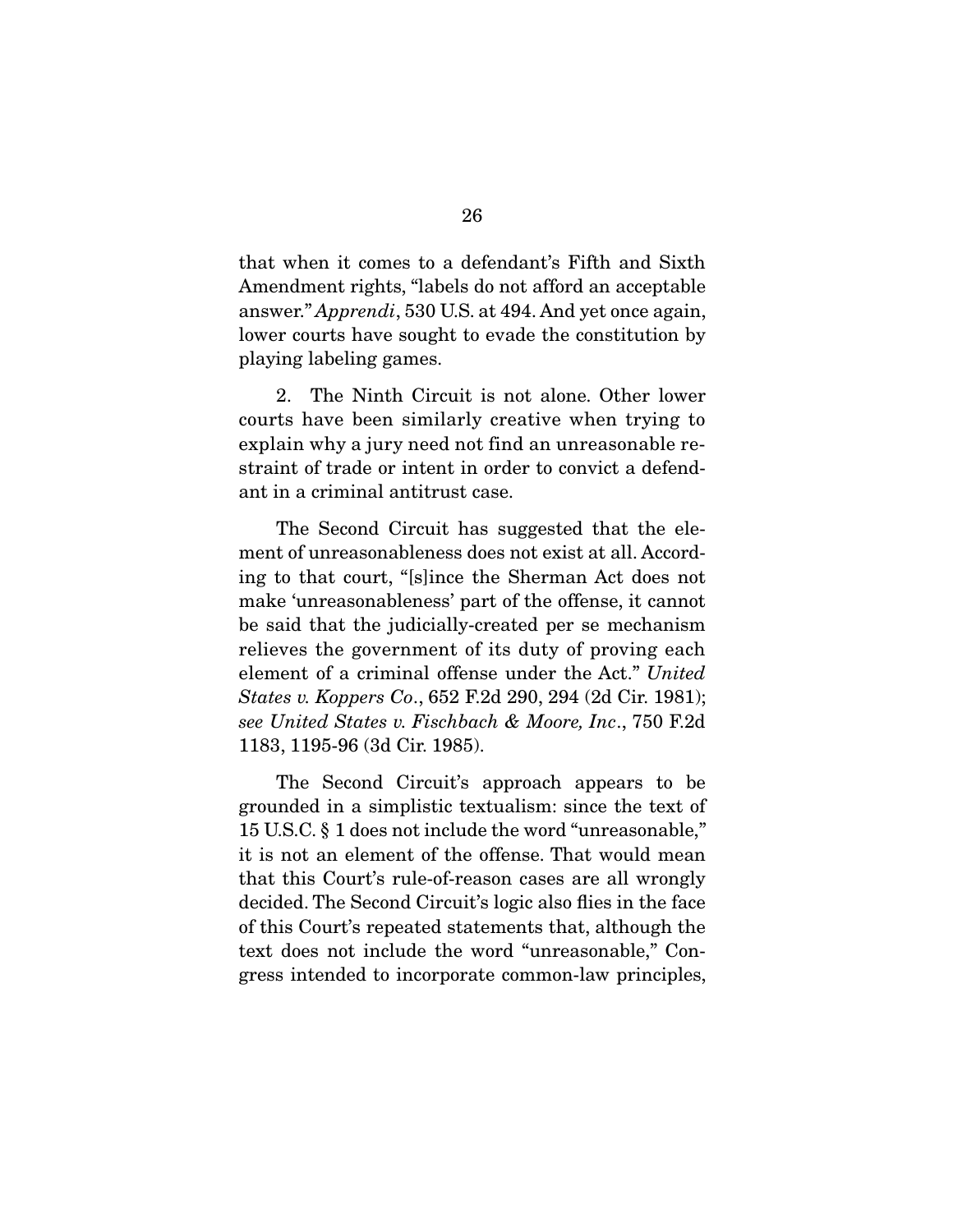and thus "intended to outlaw only unreasonable restraints." Khan, 522 U.S. at 10.

 Federal fraud statutes provide an apt analogy. The word "materiality" does not appear in the statutes, yet this Court has held that Congress intended to incorporate common-law doctrine, and thus that materiality is an essential element of the offense. Neder v. United States, 527 U.S. 1, 20 (1997). It would be absurd at this point for lower courts to suggest that materiality is not "part of the offense." Koppers Co., 652 F.2d at 294. And yet that is exactly what lower courts have done in the antitrust context.

 3. The Seventh Circuit's "solution" is perhaps the boldest in terms of re-reading both the statute and this Court's antitrust cases. Faced with a challenge to the conclusive presumption of unreasonableness in a bidrigging case, the Seventh Circuit swept away any constitutional concerns stating: "It is as if the Sherman Act read: 'An agreement among competitors to rig bids is illegal.'" United States v. Brighton Building & Maintenance Co., 598 F.2d 1101, 1106 (7th Cir. 1979); accord Giordano, 261 F.3d at 1144.

 That is a remarkable statement, one that should offend any jurist with a commitment to textualism. Courts cannot resolve problems in statutory interpretation by reading the statute "as if " it says something else. A court's responsibility is to "apply faithfully the law Congress has written," not to "rewrite" its text. Henson v. Santander Consumer USA Inc., 137 S. Ct. 1718, 1725 (2017).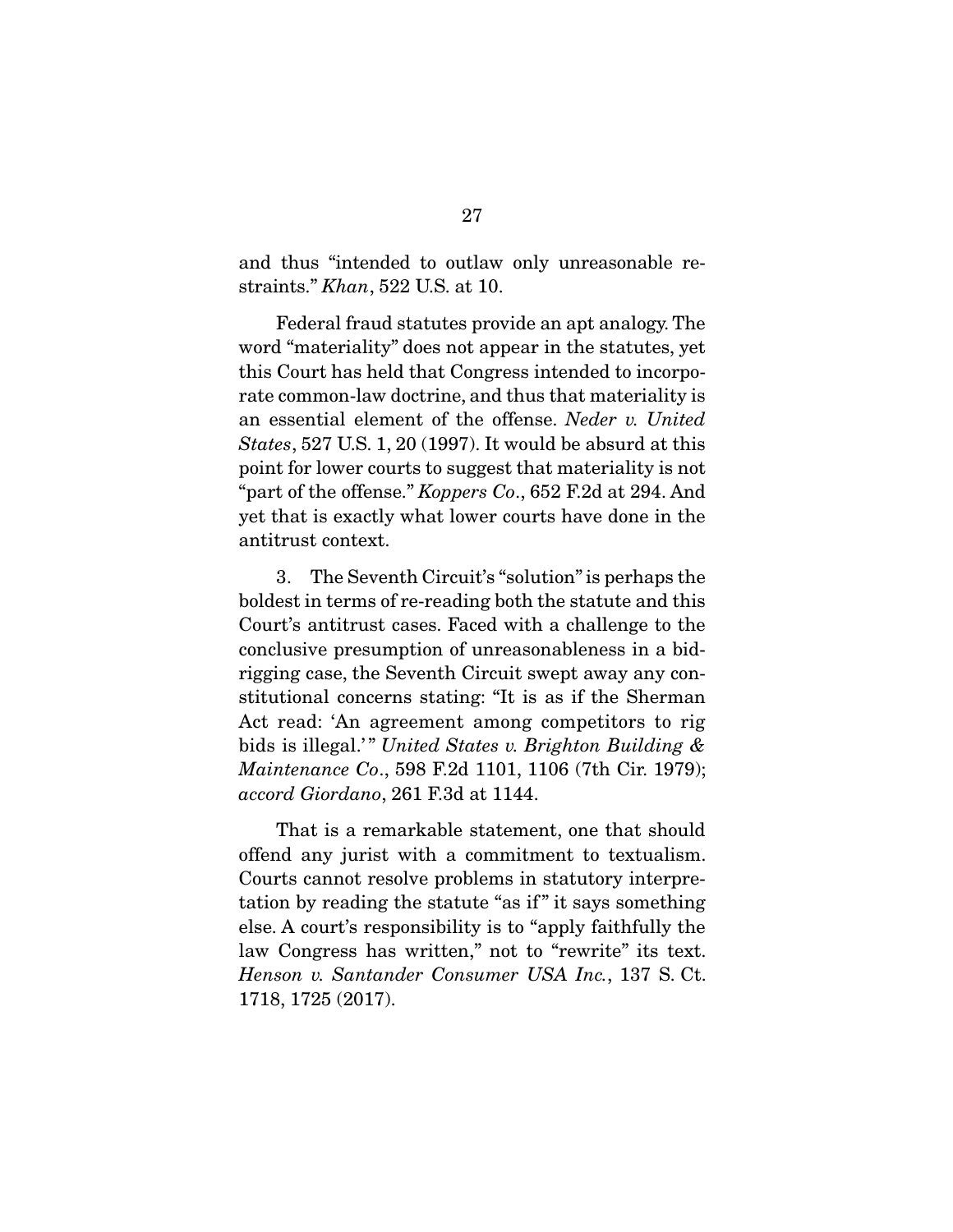"As if " reasoning would eviscerate the protections of the Bill of Rights. The same logic could apply to any criminal statute. Consider again the fraud statutes and the element of materiality. Materiality is an element of fraud, Neder, 527 U.S. at 20, and it is an element that must be found by a jury, *Gaudin*. 515 U.S. at 511. But a lower court could attempt to evade that holding with "as if" rationales. It could hold, for example, that in a fraud prosecution charging false statements of earnings in a public company's financial report, all statements in the report are per se material. It could therefore hold that the materiality element need not be submitted to the jury: "It is as if the fraud statute reads: 'A misstatement of earnings in a financial report is illegal.'"

 That chain of reasoning, which would remove the materiality element from a jury's consideration, is obviously inconsistent with Neder and Gaudin. Even if it were true that misstatements of earnings are always material, the element of materiality still would have to be found by a jury. This Court would never allow an "as if " statement of statutory interpretation to evade the clear holdings of Neder and Gaudin. And yet that chain of reasoning is no different from the rationale adopted by the Seventh Circuit and other lower courts in criminal antitrust cases.

 4. Lower courts have adopted a variety of legal fictions to avoid applying the Fifth and Sixth Amendment principles to criminal antitrust cases. Those legal fictions cannot co-exist with Apprendi doctrine. They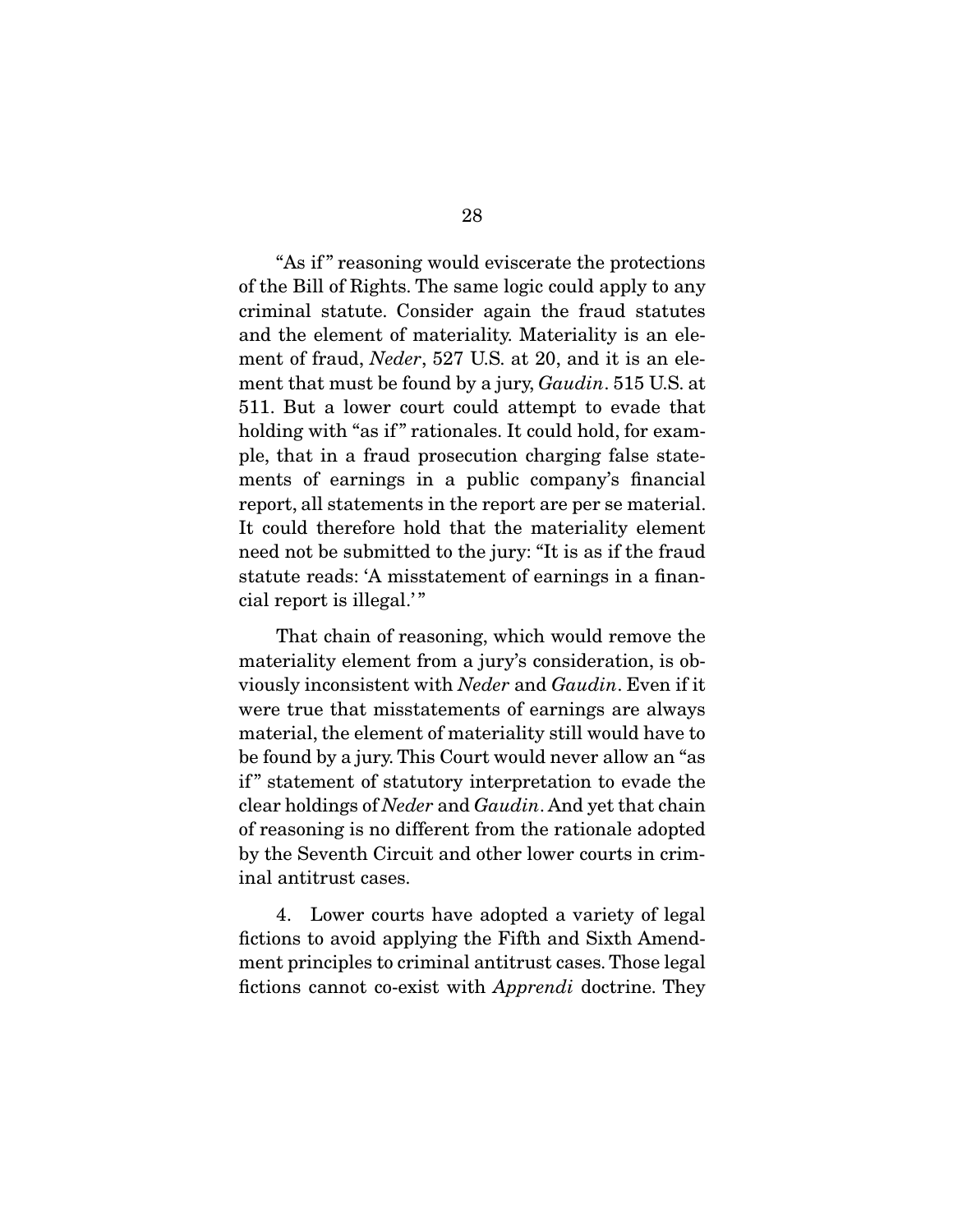are also inconsistent with this Court's modern antitrust doctrine.

 This Court's own doctrine defining the overall division between per se and rule-of-reason cases has shifted over the year. Fifty years ago, at the "zenith of the per se concept," this Court spoke in terms of "rigidly defined categories." Henry, supra, at 142. But in more recent cases, this Court has admitted that there is "often no bright line separating per se from Rule of Reason analysis." NCAA, 468 U.S. at 104 n.26. In NCAA, this Court held that even traditionally per se categories such as price-fixing must be analyzed for reasonableness where the alleged restrictions may have legitimate consumer benefits. Id. at 100-01.<sup>4</sup>

 A few years later in California Dental, this Court noted that, rather than being separated into two artificially distinct classes, anticompetitive conduct must be viewed on a "spectrum." California Dental Ass'n v. FTC, 526 U.S. 756, 780 (1999) (quoting Areeda, Anti*trust Law*  $\parallel$  1507, p. 402 (1986)). "The truth is that our categories of analysis of anticompetitive effect are less fixed than terms like 'per se,' 'quick look,' and 'rule of reason' tend to make them appear." Id. at 779; see VII Areeda & Hovenkamp, supra, at ¶ 1511.

<sup>4</sup> The NCAA opinion also recognized that even in arrangements traditionally classified as per se illegal, there may be "special characteristics of a particular industry" that render the arrangement reasonable and thus legal. Id. at 101 n.21. That is precisely the sort of showing that petitioner sought to make at trial—but he was not allowed even to argue that point to the jury.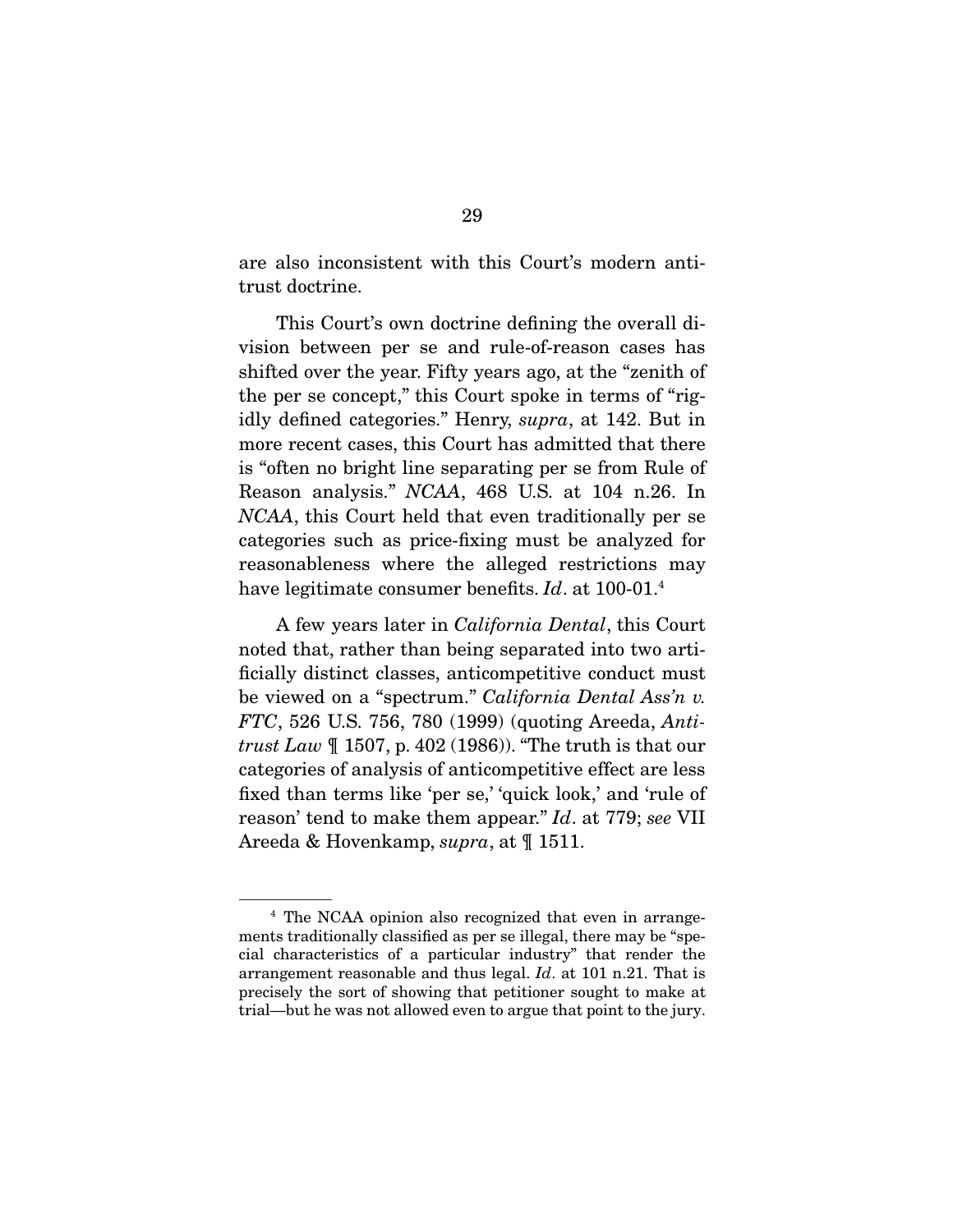Lower courts' approach to criminal antitrust cases is premised on the notion that there are two discrete and clearly delineated categories of antitrust cases. That approach cannot be reconciled with the complex realities of the economic marketplace. It also cannot be reconciled with this Court's more recent, more nuanced antitrust jurisprudence. Lower courts' interpretation of the per se rule is stuck in the 1970s.

### **D. Lower Courts' Treatment of Per Se Criminal Cases Has Also Eviscerated This Court's Holding in** *Gypsum***.**

1. As described above, lower courts have refused to require juries to find an unreasonable restraint of trade in antitrust prosecutions. And for the same reasons, they have also removed from the jury's consideration the intent element of United States v. U.S. Gypsum Co., 438 U.S. 422 (1978).

 A requirement of intent is the norm in criminal law. This is no "provincial or transient" notion, but rather a "universal and persistent" feature of Anglo-American criminal law. Morissette v. United States, 342 U.S. 246, 250 (1952). Thus, when interpreting a criminal statute, this Court starts "from a longstanding presumption, traceable to the common law, that Congress intends to require a defendant to possess a culpable mental state regarding 'each of the statutory elements that criminalize otherwise innocent conduct.'" Rehaif v. United States, 139 S. Ct. 2191, 2195 (2019) (quoting United States v. X-Citement Video, Inc., 513 U.S. 64, 72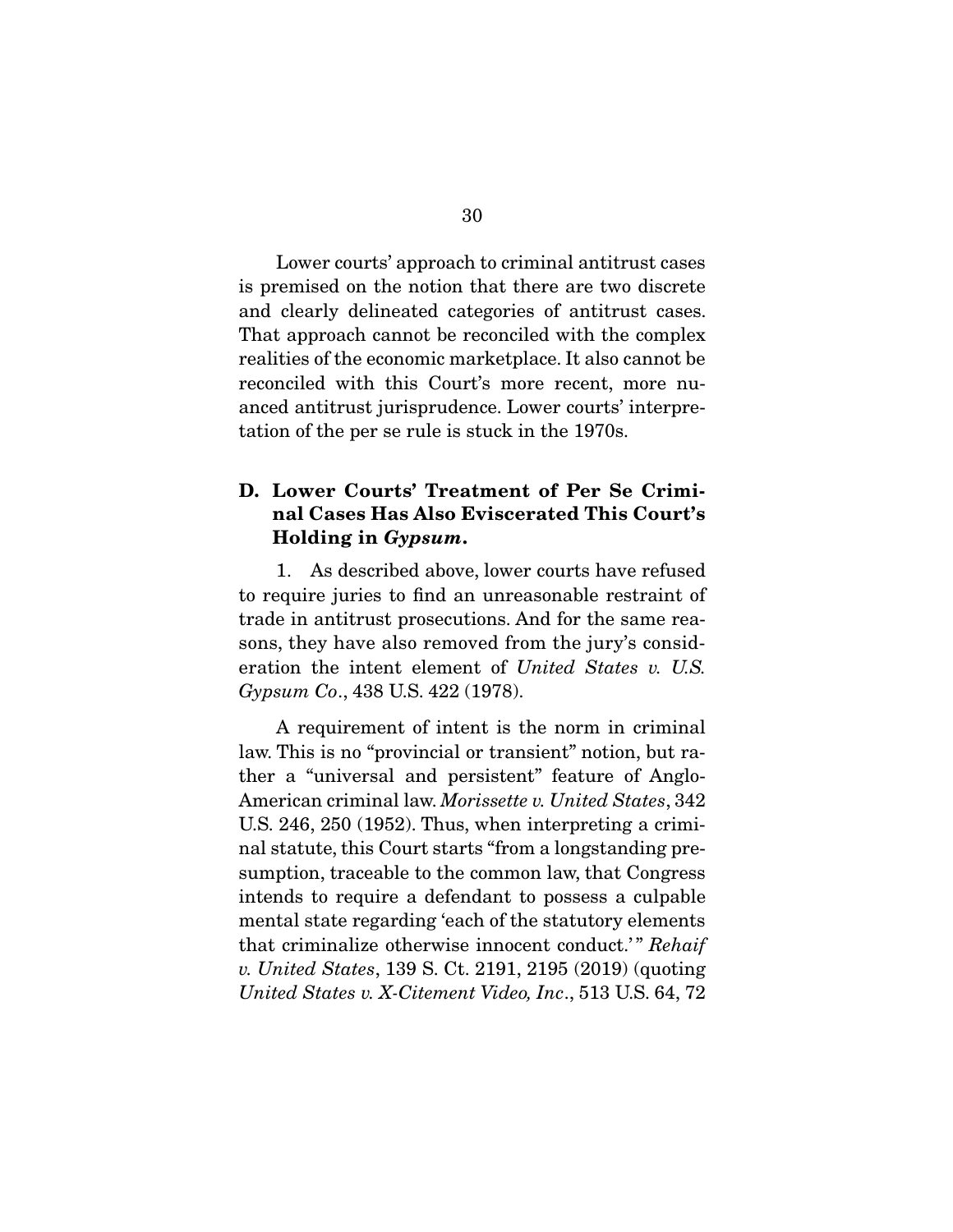(1994)). This Court has applied that presumption even when the statutory text is silent as to mens rea. See Staples v. United States, 511 U.S. 600 (1994).

 In Gypsum, this Court applied those principles to the Sherman Act. Citing Morissette, it held that "intent is an element of a criminal antitrust offense which must be established by evidence and inferences drawn therefrom and cannot be taken from the trier of fact through reliance on a legal presumption of wrongful intent from proof of an effect on prices." 438 U.S. at 435.

 In so holding, this Court recognized that the Sherman Act must be interpreted differently for civil and criminal cases. It noted that most of its antitrust cases were civil, *id.* at 439, and that in civil cases, it had allowed proof of a violation based solely on anticompetitive effect, without a showing of purpose, id. at 436 n.13. But it held that the holdings of civil cases could not be transferred to criminal antitrust prosecutions without modification. Criminal antitrust prosecutions require a showing of intent. Id. at 446.

 2. Lower courts, however, have refused to apply Gypsum requirement to per se cases. According to the Ninth Circuit, for example, "the intent requirement of Gypsum does not apply to charges of per se violations of the antitrust laws." United States v. Brown, 936 F.2d 1042, 1046 (9th Cir. 1991). Lower courts have explained that applying Gypsum in per se cases "would reopen the very questions of reasonableness which the per se rule is designed to avoid." Koppers Co., 652 F.2d at 296 n.6.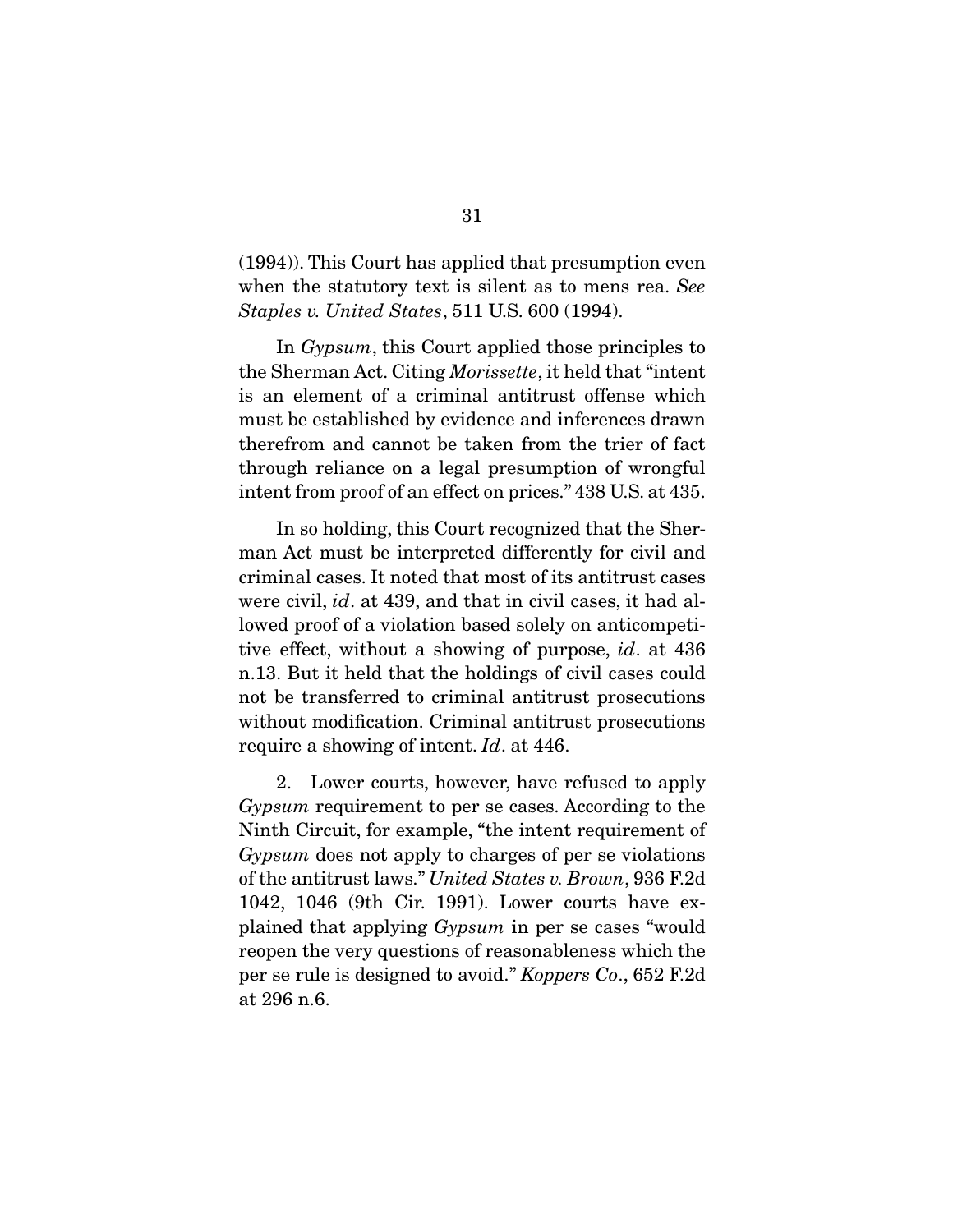As a practical matter, this means that unreasonableness and intent are never submitted to a jury. The Department of Justice has decided, as a matter of executive discretion, that it will only prosecute per se cases. See FTC and U.S. Dep't of Justice, Antitrust Guidelines for Collaborations Among Competitors 3-4 (2000). Or rather, it has decided that prosecutors may only pursue a criminal antitrust action after prosecutors themselves determine that the facts demonstrate a "hardcore" antitrust violation justifying per se treatment. Henry, supra, 2021 Colum. Bus. L. Rev. at 144-48. The entire inquiry as to what violations are "hardcore" enough to justify punishment requires factfinding—but it is factfinding performed by prosecutors rather than juries.

 In sum, prosecutors determine whether a combination deserves per se treatment. Lower courts have held that in per se cases, neither unreasonableness nor intent need be submitted to the jury. Gypsum is thus a dead letter in practice.

### **E. Judicially-Defined Per Se Offenses Violate Separation of Powers, Nondelegation, and Fair Warning Principles.**

1. Lower courts have held that there are multiple different antitrust offenses, some of which require proof of unreasonable anticompetitive effect, and some do not. As the Ninth Circuit has held, the Sherman Act creates "two distinct rules of substantive law: (1) certain classes of conduct, such as price-fixing, are,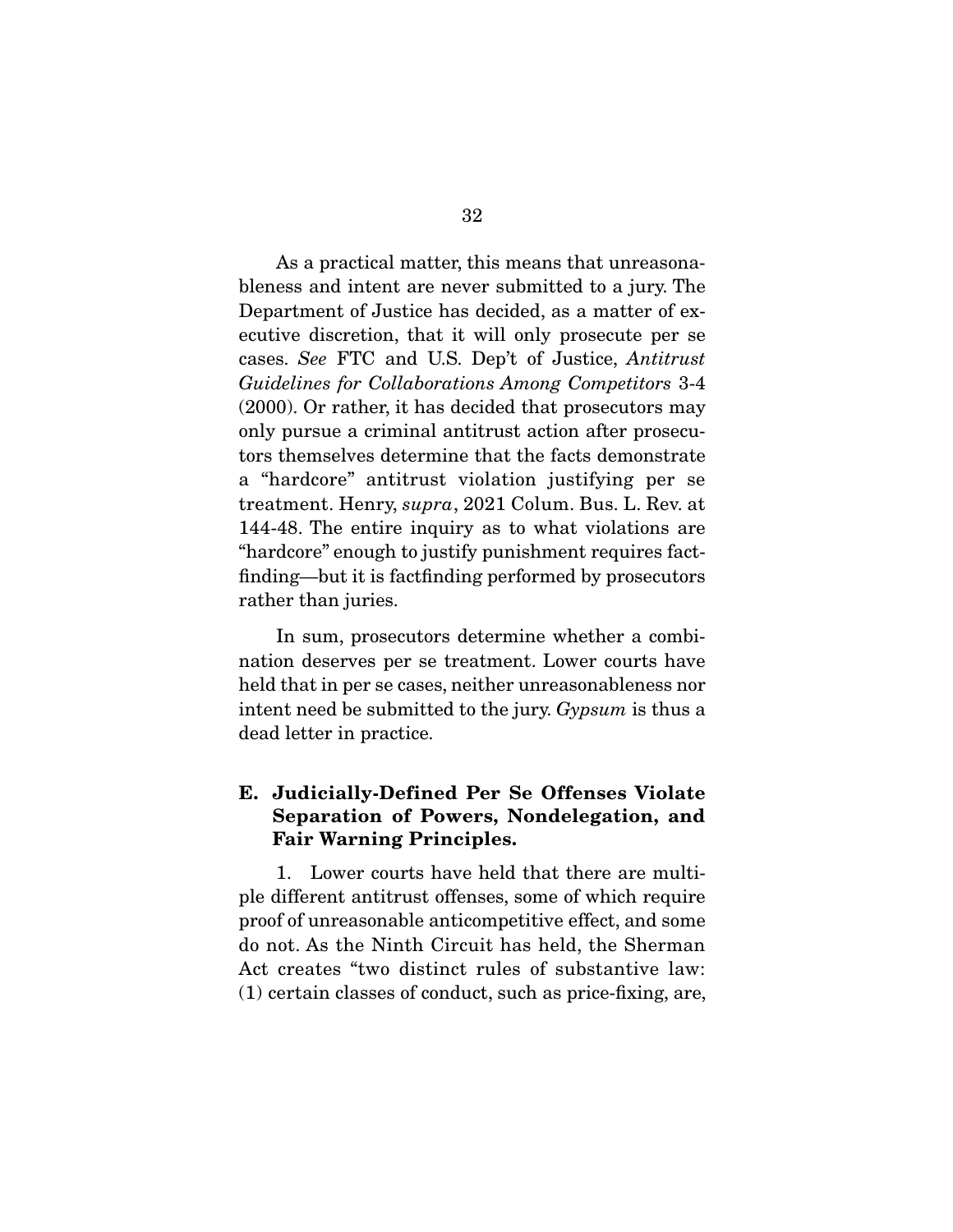without more, prohibited by the Act; (2) restraints upon trade or commerce which do not fit into any of these classes are prohibited only when unreasonable." Manufacturers' Ass'n, 462 F.2d at 52.<sup>5</sup> That solution has the ostensible effect of dissolving the Apprendi problem.

 But it creates another problem that is equally pernicious: The solution rests entirely on forbidden judicially-created crimes.

 Congress has never enacted a statute stating that there are two distinct antitrust offenses. It has never enacted a statute stating that there are some offenses called "per se violations" that do not require a showing of unreasonableness. It has never enacted a statute stating that there is a federal offense called "pricefixing"—or "bid-rigging" or "tying" or "market allocation." Nor has it enacted a statute defining what those terms even mean. In all these respects, "Congress has declared no policy, has established no standard, has laid down no rule." Panama Refining Co. v. Ryan, 293 U.S. 388, 430 (1935).

<sup>&</sup>lt;sup>5</sup> Once again, the claim that there are two distinct offenses is at odds with this Court's case law. "[P]er se and rule-of-reason analysis are but two methods of determining whether a restraint is 'unreasonable,' i.e., whether its anticompetitive effects outweigh its procompetitive effects." Atlantic Richfield Co. v. USA Petroleum Co., 495 U.S. 328, 342 (1990); see also United States v. Kemp Assocs., 907 F.3d 1264, 1275 (10th Cir. 2018) (rejecting the government's argument that the Sherman Act creates two discrete theories of liability).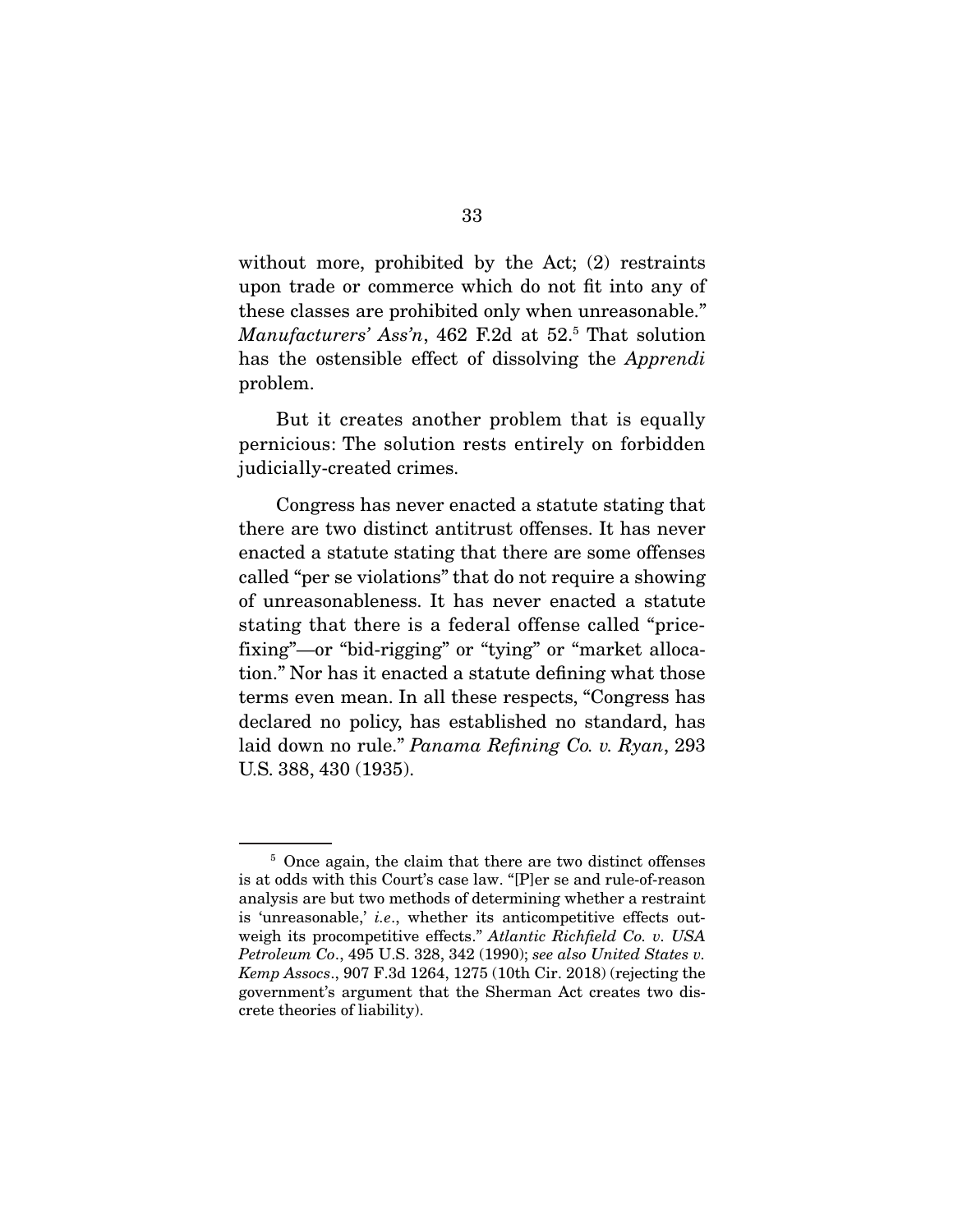All these policies, standards, and rules come from judicial opinions—all of these legal definitions and distinctions were created by the judicial branch, not the legislative branch. Worst yet, in practice most of these definitions are in effect created either by the Department of Justice or the ABA Antitrust Committee, then adopted by the judiciary through jury instructions and opinions approving those instructions. It is through this profoundly undemocratic process that per se offenses are created.

 2. This process of judicial lawmaking in the antitrust arena violates the Constitution. The Constitution assigns "[a]ll legislative Powers" to Congress. Art. I, § 1. The division of authority mandated by the structure of the Constitution has particular salience when it comes to criminal lawmaking power. "The Constitution promises that only the people's elected representatives may adopt new federal laws restricting liberty." Gundy v. United States, 139 S. Ct. 2116, 2131 (2019) (Gorsuch, J., dissenting).

 In short, the power to enact criminal laws belongs to Congress and to Congress alone. "Only the people's elected representatives in Congress have the power to write new federal criminal laws." United States v. Davis, 139 S. Ct. 2319, 2323 (2019). Consequently, federal crimes are and must be "solely creatures of statute." Liparota v. United States, 471 U.S. 419, 424 (1985). As Justice Scalia put it, "the notion of a common-law crime is utterly anathema" in our constitutional system. Rogers v. Tennessee, 532 U.S. 451, 476 (2001) (Scalia, J., dissenting).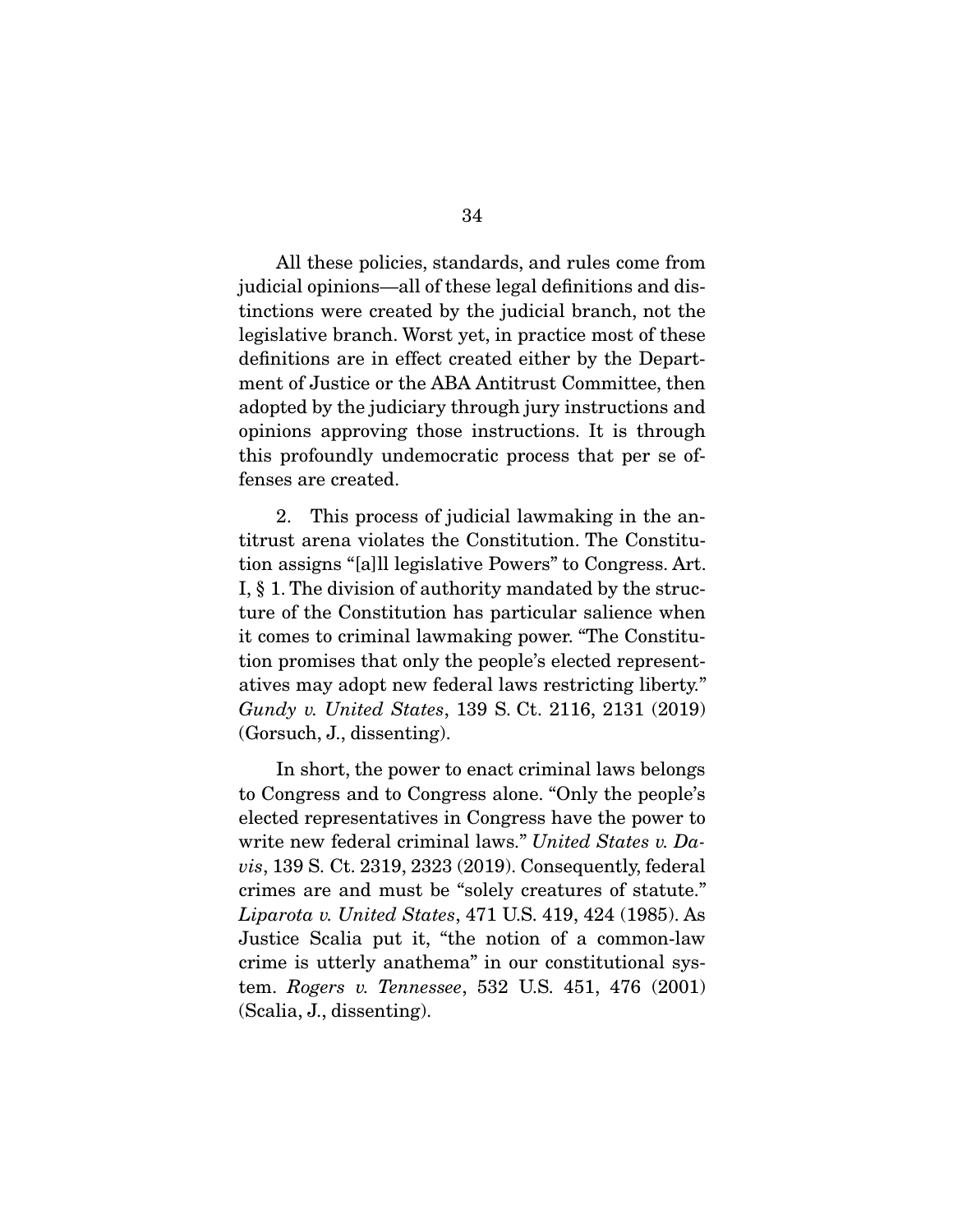And yet lower courts have adopted an antitrust doctrine that rests entirely on common-law crimes. They have evaded *Apprendi* rights by adopting definitions of federal offenses that have no textual basis whatsoever in federal statutes.

 3. Judicially-created per se offenses also violate nondelegation doctrine, itself a close corollary of separation of powers doctrine. Under nondelegation doctrine, "Congress is not permitted to abdicate or to transfer to others the essential legislative functions with which it is thus vested." A.L.A. Schechter Poultry Corp. v. United States, 295 U.S. 495, 529 (1935).

 Once again, that principle applies with particular force to the criminal law because the liberty of citizens is at stake. "[L]egislators may not 'abdicate their responsibilities for setting the standards of the criminal law' by leaving to judges the power to decide 'the various crimes includable in [a] vague phrase.'" Sessions v. Dimaya, 138 S. Ct. 1204, 1227 (2018) (Gorsuch, J., concurring in part and concurring in the judgment) (quoting Smith v. Goguen, 415 U.S. 566, 575 (1974), and Jordan v. De George, 341 U.S. 223, 242 (1951) (Jackson, J., dissenting)).

 That is exactly what has happened in the antitrust context. Congress drafted only a vague phrase, and then courts took it upon themselves to define numerous discrete criminal offenses under that phrase. That mode of lawmaking does not comport with separation-of-powers doctrine.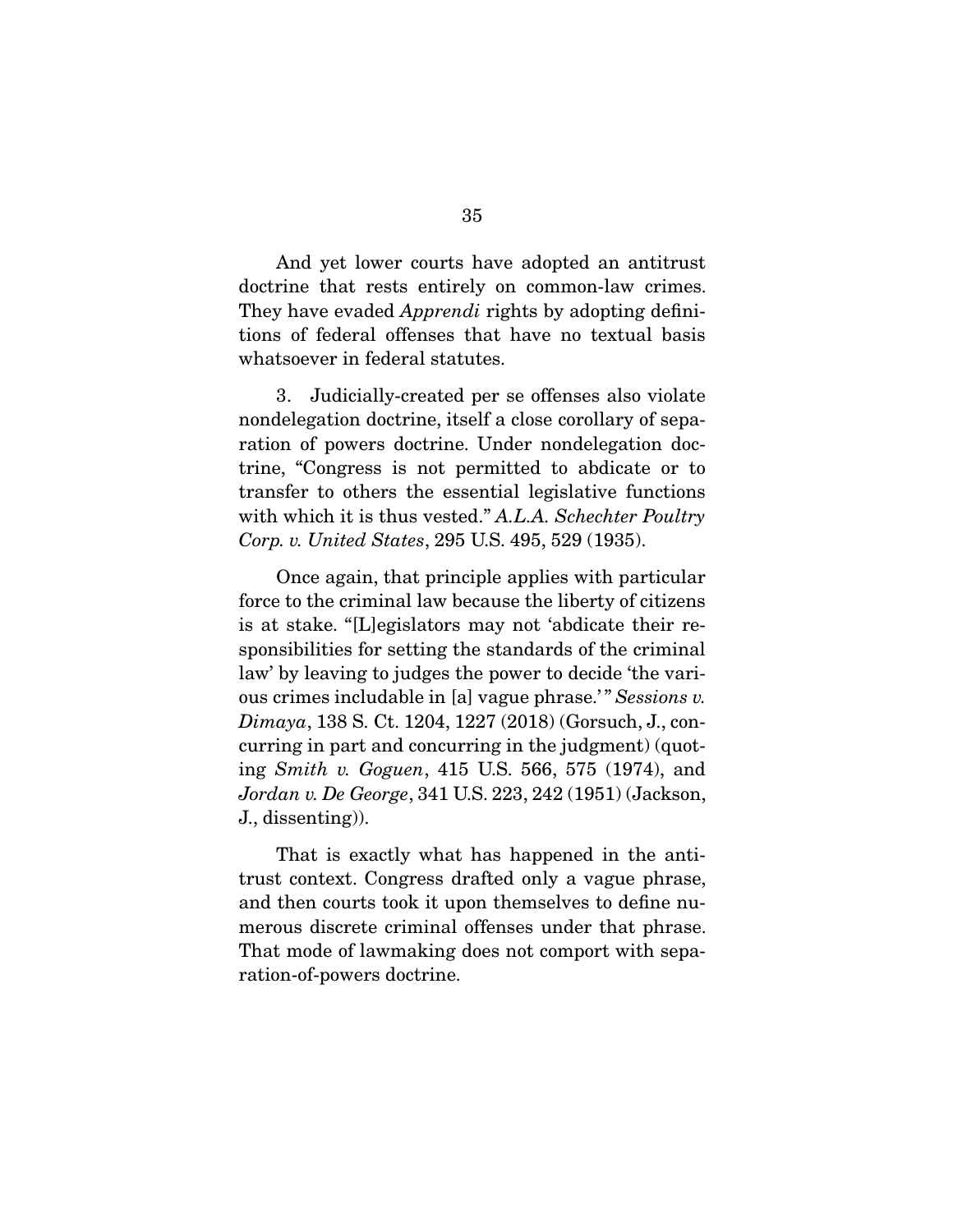It may be that Congress *wanted* to delegate lawmaking power. As Senator Sherman said when describing his bill, "I admit that it is difficult to define in legal language the precise line between lawful and unlawful combinations. This must be left for the courts to determine in each particular case." 21 Cong. Rec. 2456, 2460 (1890). Whatever the merits of that sentiment, it does not relieve Congress of its obligation to define offenses. Drafting criminal antitrust laws may be hard work, but it is work that Congress must do.

 4. Judicial creation of per se offenses also violates the fair warning requirement of the Due Process Clause. Crimes must be defined in advance with sufficient clarity. A law that "fails to give ordinary people fair notice of the conduct it punishes" violates the constitution. Johnson v. United States, 576 U.S. 591, 595 (2015). The judicially-created definitions of per se offenses are not static.

 As numerous commentators have recognized, the definitions of per se offenses have evolved over time. For example, in 1966, this Court ruled that vertical intrabrand non-price restraints were subject to per se treatment. United States v. Arnold, Schwinn & Co., 388 U.S. 365 (1967). But then a decade later, relying on new understandings of the practice, this Court overruled that cases, and disavowed per se treatment. Cont'l T.V., Inc. v. GTE Sylvania Inc., 433 U.S. 36 (1977).

 Continuing development and adaptation makes sense as matter of antitrust policy. Indeed, antitrust scholars routinely recommend that the definitions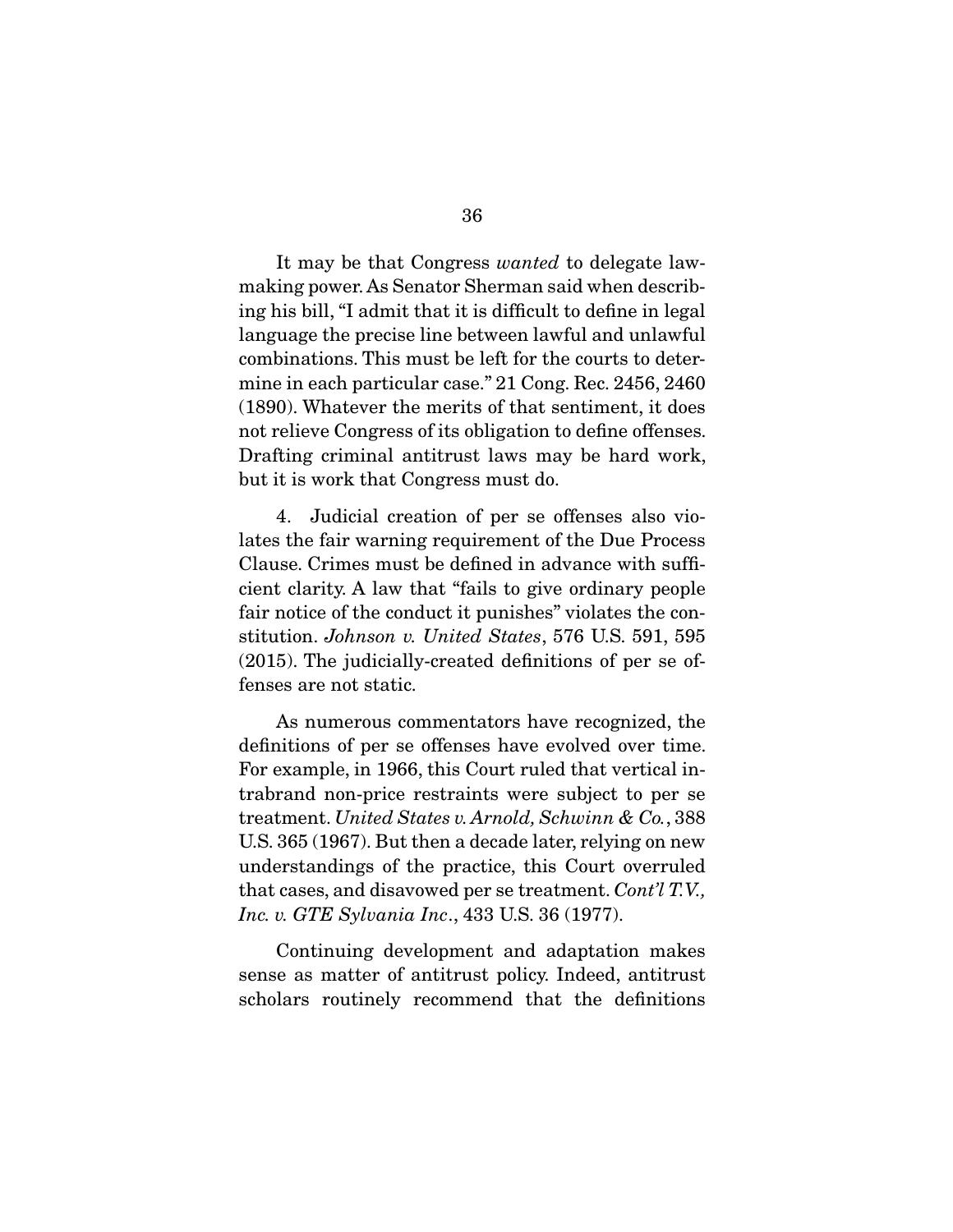should continue to evolve. "In some instances, the new insights unmask the competitive hazards of conduct previously deemed to be benign; in other cases, theory and experience demonstrate important benefits from behavior previously thought to be pernicious." Kovavic, The Future Adaptation of the Per Se Rule of Illegality in U.S. Antitrust Law, 2021 Colum. Bus. L. Rev. 34, 56 (2021).

 The notion of evolution makes sense as a policy matter. But the evolving definitions of antitrust by the judiciary does not sit comfortably with the constitutional requirement of advance specification of crimes. Arguments for evolution and reform should be addressed to Congress, in part because principles of fair warning require clear advanced specification. Post-hoc examinations in the common-law fashion will not do.

\* \* \*

Current criminal antitrust doctrine is held together by inertia rather than logic. Long ago, lower courts began allowing the government to prosecute citizens using per se treatment, thus relieving prosecutors of the burden of showing an unreasonable restraint of trade or intent.

 None of this comports with the Constitution. Crimes must be defined by Congress, and before a defendant can be convicted, all essential facts must be found by a jury beyond a reasonable doubt. The everevolving judicial process of defining per se categories and then imposing per se liability might be acceptable and necessary in civil antitrust enforcement, but when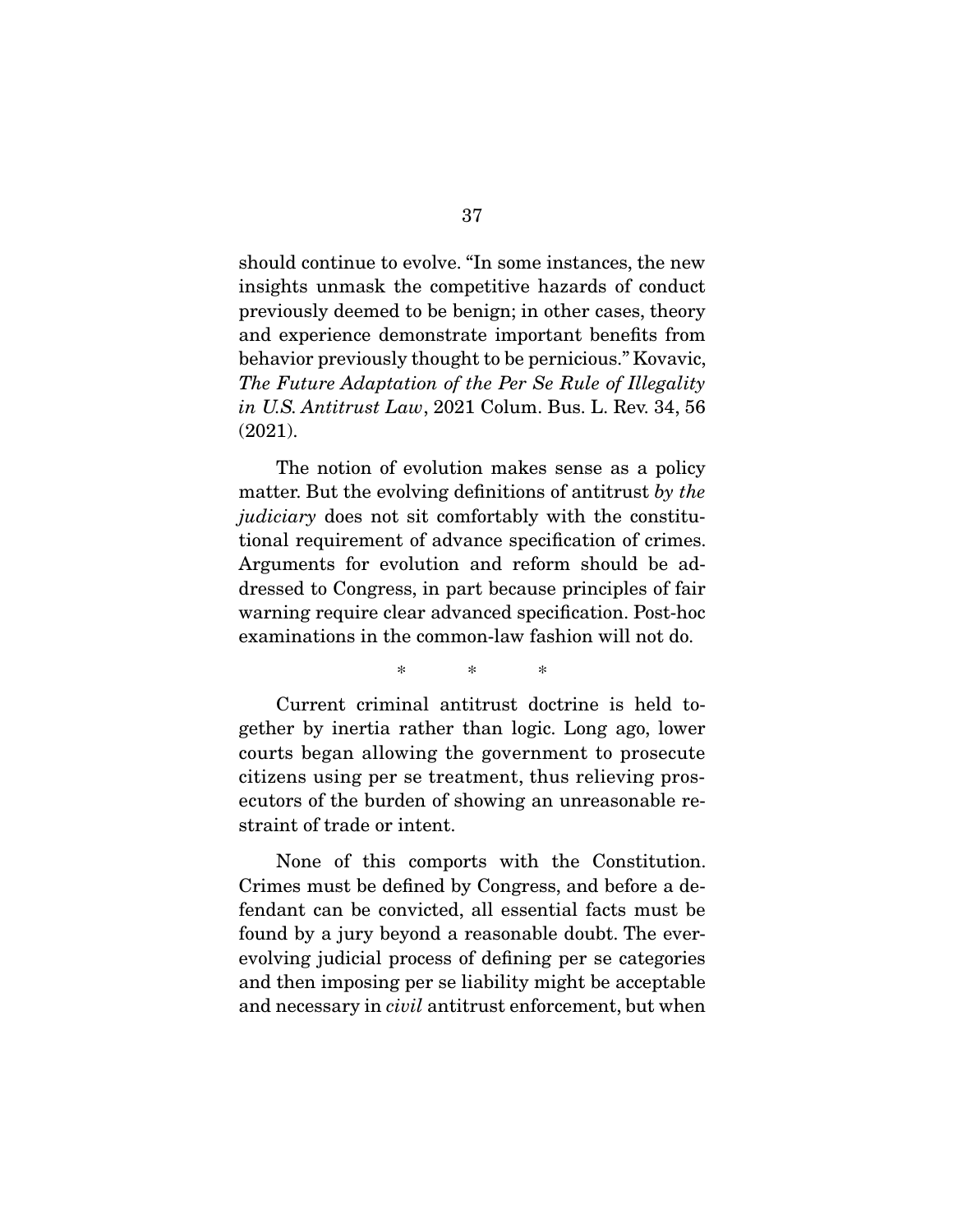applied to the criminal law, it is illegal. The solution is simple: In all criminal antitrust cases, a jury must find an unreasonable restraint of trade. That is the only solution that the Constitution allows.

 Lower courts continue to avoid that result, relying on legal fictions and rhetorical evasions to justify an outmoded approach to criminal antitrust prosecutions. Since that approach was first created in the middle of the last century, this Court's case law has evolved. In antitrust law, this Court has rejected the rigid dichotomy between per se and rule-of-reason cases. In criminal procedure, it has rigorously enforced Apprendi doctrine across numerous contexts and rejected all manner of evasions. In constitutional law, it has reiterated the bedrock notion that only Congress may pass laws, especially criminal laws.

 The truth is widely known to antitrust scholars and practitioners: This Court would never endorse the legal fictions used by lower courts to justify per se treatment in criminal cases. Those fictions survive only because they have evaded review by this Court. The time for that review is past due.

 $\overbrace{\hspace{2.5cm}}^{\bullet}$   $\overbrace{\hspace{2.5cm}}^{\bullet}$